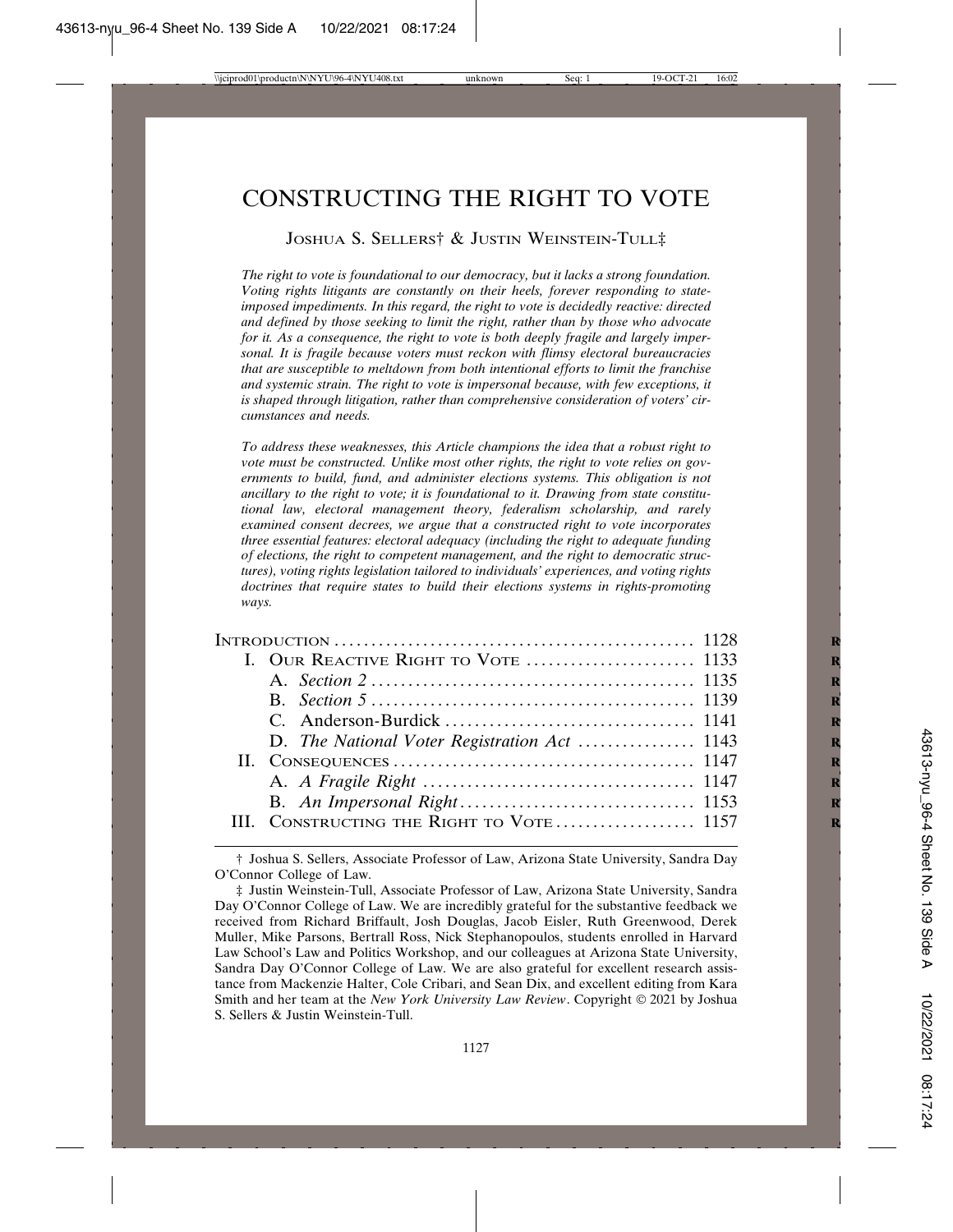| 2. The Right to Competent Management  1164  |  |
|---------------------------------------------|--|
| 3. The Right to Democratic Structures  1166 |  |
|                                             |  |
| C. Developing Voting Rights Doctrines 1171  |  |
|                                             |  |
|                                             |  |

#### **INTRODUCTION**

*"Quarreling must lead to disorder, and disorder exhaustion."* —Xunzi, c. 250 BC1

> *"Your vote is precious, almost sacred."* —Rep. John Lewis, 20122

The right to vote is foundational to our democracy, but it lacks a strong foundation. It is the core of democratic governance, $3$  the fulcrum on which other rights rest,<sup>4</sup> and the paradigmatic form of civic participation.<sup>5</sup> But it is also a definitionally slippery right, $6$  an oftenunexercised entitlement, $7$  and the target of an unrelenting barrage of

4 *See* Yick Wo v. Hopkins, 118 U.S. 356, 370 (1886) (identifying the right to vote "as a fundamental political right, because preservative of all rights").

5 *See* SIDNEY VERBA, KAY LEHMAN SCHLOZMAN, HENRY E. BRADY, VOICE AND EQUALITY: CIVIC VOLUNTARISM IN AMERICAN POLITICS 23 (1995) ("Because casting a ballot is, by far, the most common act of citizenship in any democracy and because electoral returns are decisive in determining who shall govern, political scientists appropriately devote a great deal of attention to the vote."); *see also* Joseph Fishkin, *Equal Citizenship and the Individual Right to Vote*, 86 IND. L.J. 1289, 1333–36 (2011) (summarizing defenses of the right to vote premised on human dignity and political equality).

6 *See* Pamela S. Karlan, *The Rights to Vote: Some Pessimism About Formalism*, 71 TEX. L. REV. 1705, 1720 (1993) ("The Supreme Court's failure to acknowledge that its cases reflect more than one 'right to vote' creates both a danger of doctrinal chaos at the Supreme Court level and a risk of doctrinal manipulation by the lower courts.").

7 *See* Zoltan Hajnal & Jessica Trounstine, *Where Turnout Matters: The Consequences of Uneven Turnout in City Politics*, 67 J. POL. 515, 515 (2005) ("At best roughly half of eligible voters vote in national contests. At worst, fewer than 10% of adults vote in local elections.").

<sup>1</sup> XUNZI, XUNZI: BASIC WRITINGS 38 (Colum. Univ. Press 2003).

<sup>2</sup> *Rep. John Lewis: 'Your Vote Is Precious, Almost Sacred*,*'* PBS (Sept. 6, 2012 6:02 AM), https://www.pbs.org/newshour/show/rep-john-lewis-your-vote-is-precious-almostsacred.

<sup>3</sup> *See, e.g.*, Reynolds v. Sims, 377 U.S. 533, 555 (1964) ("The right to vote freely for the candidate of one's choice is of the essence of a democratic society, and any restrictions on that right strike at the heart of representative government."); HANNA F. PITKIN, THE CONCEPT OF REPRESENTATION 235 (1967) ("We would be reluctant to consider any system a representative government unless it held regular elections, which were 'genuine' or 'free.'").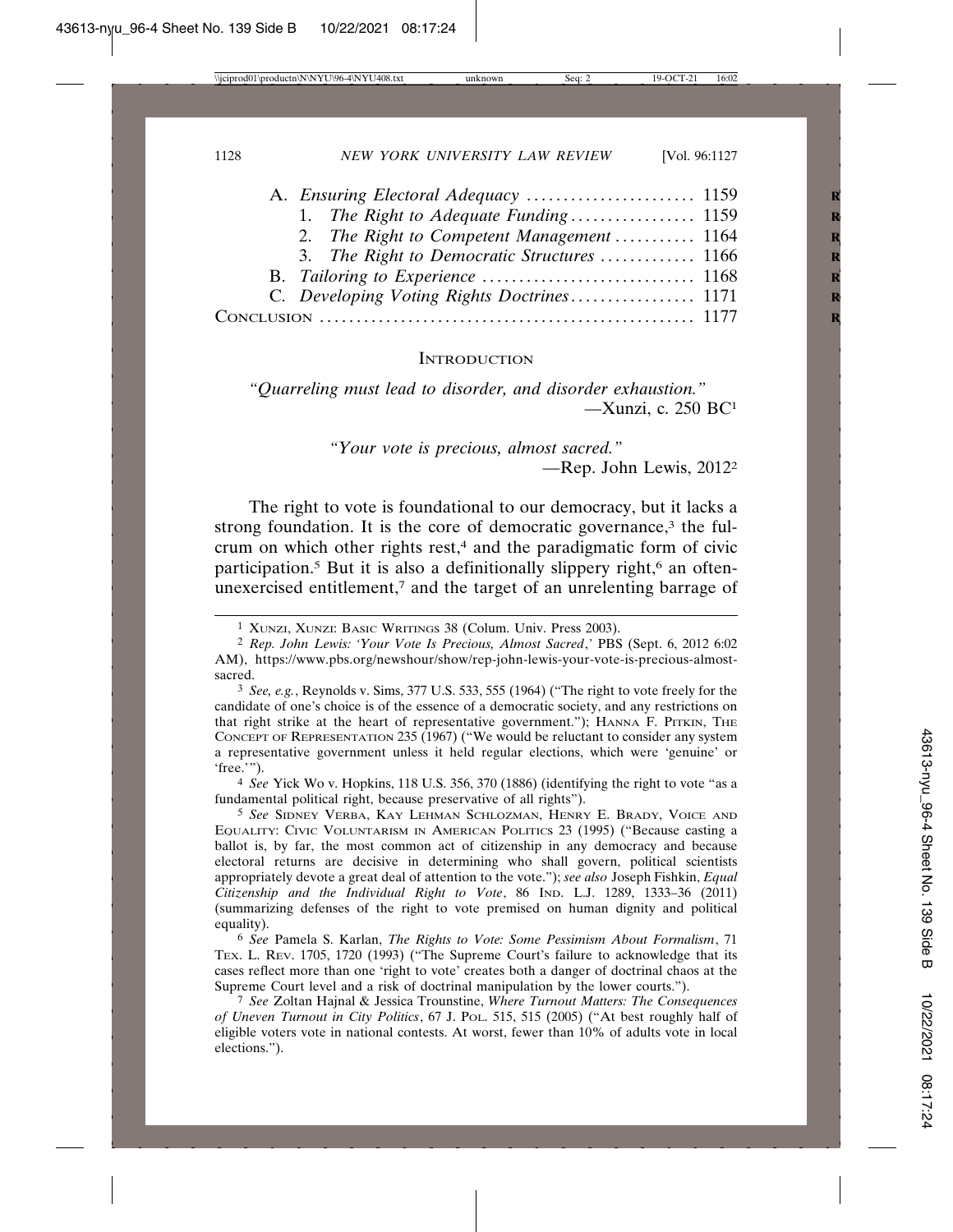attacks.8 Consequently, the bounds of the right are ever-changing, expanding and contracting as circumstance dictates.

This instability is unfortunate. One might think, given its importance, the right to vote would be universally protected, both rhetorically championed and immunized from partisan squabbles. In fact, history reveals the opposite: The right to vote is and always has been contested, delimited, and subject to retrenchment.9

What is underappreciated, though, is how opponents of the right to vote have been the ones to dictate the terms of contestation. Election law doctrines and voting rights laws are commonly shaped by those seeking to deny the vote. Efforts to hamper the right to vote far exceed efforts to outline its essential components. Voting rights litigants are constantly on their heels, forever responding to stateimposed impediments. In this regard, the right to vote is decidedly *reactive*.

This Article considers the implications of our reactive right to vote and champions the idea that a robust right to vote must be *constructed*. The reactive nature of the right obscures the governmental obligation to build an electoral apparatus. This obligation distinguishes the right to vote from most other constitutional rights.10 The First Amendment, for example, prevents the government from restricting our speech in some circumstances. But it does not require the government to create spaces within which speech may be exercised. Likewise, the Fourteenth Amendment prevents the government from prohibiting same-sex couples from marrying,11 but it does not

<sup>8</sup> *See, e.g.*, Gabby Birenbaum, *State GOPs Have Already Introduced Dozens of Bills Restricting Voting Access in 2021*, VOX (Jan. 29, 2021), https://www.vox.com/22254482/ republicans-voter-suppression-state-legislatures; Lisa Marshall Manheim & Elizabeth G. Porter, *The Elephant in the Room: Intentional Voter Suppression*, 2018 SUP. CT. REV. 213, 232 (2018) ("From voter ID bills to registration restrictions, from cutbacks in early voting to purging of registration lists, measures making it harder to vote were adopted by approximately two dozen states in less than eight years.").

<sup>9</sup> The most comprehensive exploration of this point is ALEXANDER KEYSSAR, THE RIGHT TO VOTE: THE CONTESTED HISTORY OF DEMOCRACY IN THE UNITED STATES, at xxiii (Perseus rev. ed. 2009) ("The history of suffrage in the United States is a history of both expansion and contraction, of inclusion and exclusion, of shifts in direction and momentum at different places and at different times.").

<sup>10</sup> Stephen Holmes and Cass Sunstein, by contrast, observe governmental obligation in *all* rights. STEPHEN HOLMES & CASS R. SUNSTEIN, THE COST OF RIGHTS: WHY LIBERTY DEPENDS ON TAXES 48 (1999) ("The financing of basic rights through tax revenues helps us see clearly that rights are public goods: taxpayer-funded and government-managed social services designed to improve collective and individual well-being. All rights are positive rights.").

<sup>11</sup> *See* Obergefell v. Hodges, 576 U.S. 644 (2015) (holding that the fundamental right to marry includes same-sex couples under both the Due Process Clause and the Equal Protection Clause of the Fourteenth Amendment).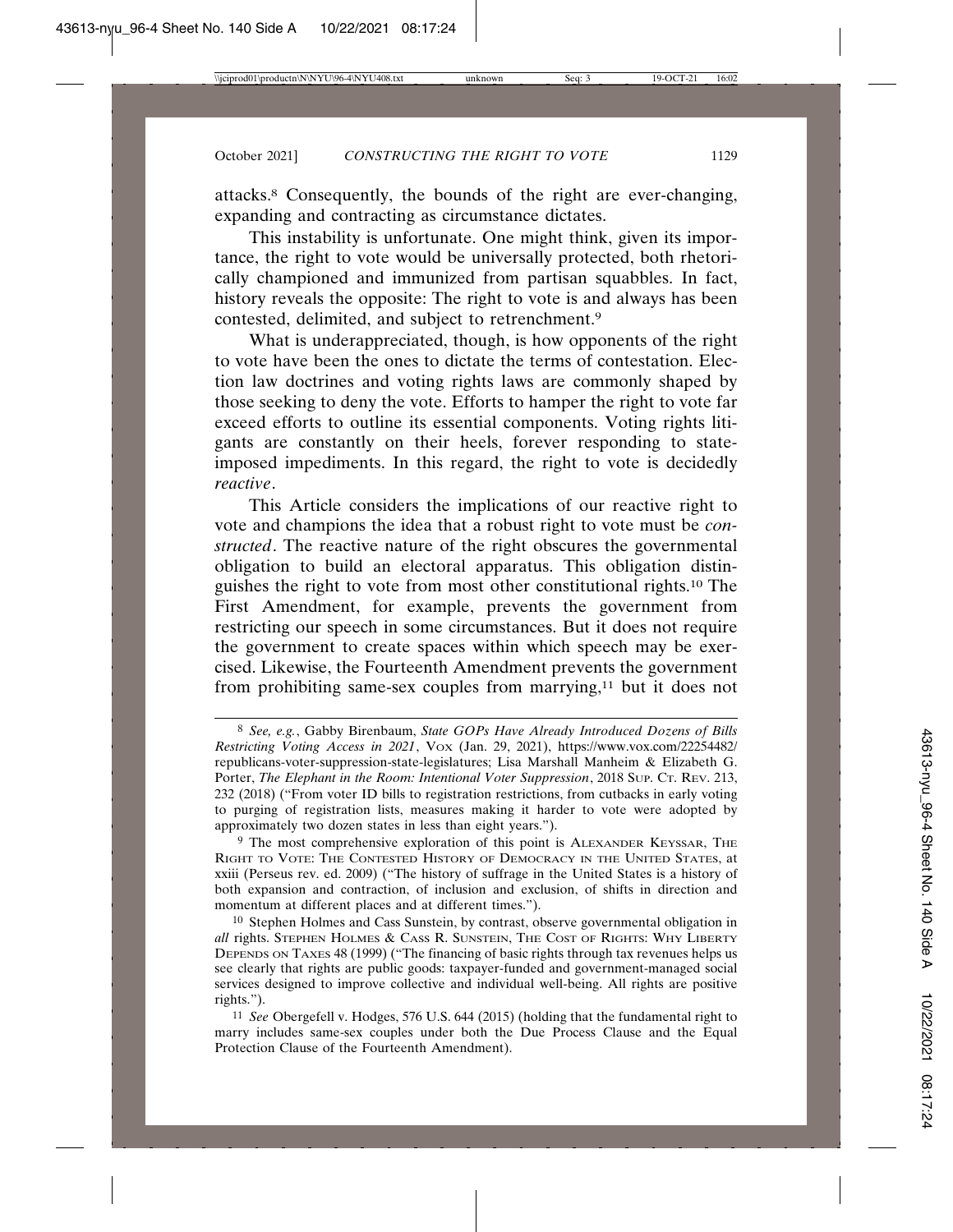require the government to create a system of marriage in the first place. The right to vote is different. It simply does not exist unless governments affirmatively administer elections.12 This obligation is not ancillary to the right to vote; it is foundational to it.

It is curious that this unique feature of the right to vote is largely ignored in scholarship.13 Instead, two overarching questions predominate within the field, neither of which squarely pertains to these topics. First, scholars have long debated whether courts, in resolving election law disputes, should adhere to an individual-rights framework or, alternatively, privilege structural values that take account of the democratic system writ large.14 Second, scholars disagree over what form remedial efforts should take. While some believe a universalist approach (i.e., an approach that is not expressly designed to protect minority voters) is prudent, others believe the specific challenges of minority disenfranchisement demand targeted responses.15 This debate, which is centered around Congress and the

14 *See* Nicholas O. Stephanopoulos, *Elections and Alignment*, 114 COLUM. L. REV. 283, 295–98 (2014) (summarizing the debate). Well-known defenses of the continued use of an individual-rights framework include RICHARD L. HASEN, THE SUPREME COURT AND ELECTION LAW: JUDGING EQUALITY FROM *Baker v. Carr* to *Bush v. Gore* 138–56 (2003) and Nathaniel Persily, *The Search for Comprehensive Descriptions and Prescriptions in Election Law*, 35 CONN. L. REV. 1509, 1515–17 (2003). Prominent structuralist arguments include Samuel Issacharoff & Richard H. Pildes, *Politics as Markets: Partisan Lockups of the Democratic Process*, 50 STAN. L. REV. 643, 645 (1998), Daniel R. Ortiz, *From Rights to Arrangements*, 32 LOY. L.A. L. REV. 1217, 1218 (1999), and Christopher S. Elmendorf, *Undue Burdens on Voter Participation: New Pressures for a Structural Theory of the Right to Vote?*, 35 HASTINGS CONST. L.Q. 643, 644 (2008).

15 *Compare* Richard H. Pildes, *The Future of Voting Rights Policy: From Anti-Discrimination to the Right to Vote*, 49 HOW. L.J. 741, 762 (2006) ("The most effective way of providing legal protection for voting rights, including minority voting rights, might increasingly be less through an anti-discrimination vision than through a vision focused directly on the substantive right to vote itself."), *and* Guy-Uriel E. Charles & Luis E. Fuentes-Rohwer, *Slouching Toward Universality: A Brief History of Race, Voting, and Political Participation*, 62 HOW. L.J. 809, 853 (2019) ("On instrumental grounds, as we

<sup>12</sup> Moreover, unlike other government functions, voting has no private-market substitute. The government is the *only* potential provider of the right to vote if we are to have a republican form of government. Thanks to Justin Levitt for this point.

<sup>13</sup> There are three exceptions to this: Pamela S. Karlan, *The Reconstruction of Voting Rights*, *in* RACE, REFORM, AND REGULATION OF THE ELECTORAL PROCESS 34, 37–42 (Guy-Uriel E. Charles, Heather K. Gerkin & Michael S. Kang eds., 2011), Joseph Fishkin, *Voting as a Positive Right: A Reply to Flanders*, 28 ALASKA L. REV. 29, 33 (2011) ("The entire enterprise of voting requires positive action by the state. This is because voting is, inescapably, a positive right."), and HOLMES & SUNSTEIN, *supra* note 10, at 53 ("Practically speaking, the government 'enfranchises' citizens by providing the legal facilities, such as polling stations, without which they could not exercise their rights. The right to vote is meaningless if polling place officials fail to show up for work."). The latter two sources make the point without expanding on it. Professor Karlan's essay argues for an affirmative conception of the right to vote rooted in "the structure and relationship of constitutional provisions." Karlan, *supra*, at 42. Our emphasis is quite different.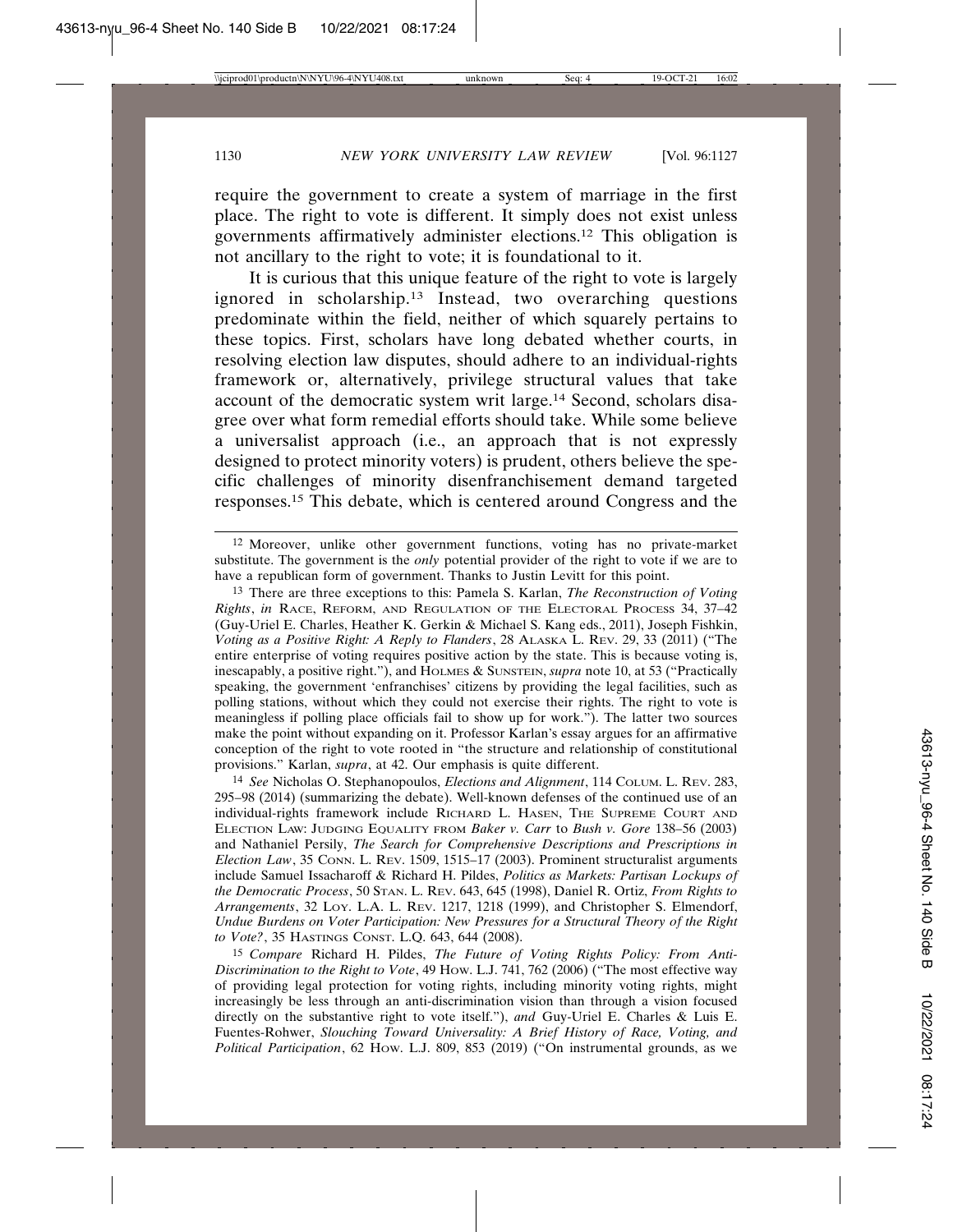need for legislative action,16 occurs at a high level of abstraction that often fails to engage with practical election administration issues confronting states and localities.17 In sum, even sophisticated academic exchanges fail to consider the reactive nature and baseline components of the right to vote. We aim to transcend this inertial thinking.

This Article, therefore, develops the idea that our reactive right to vote is not simply a byproduct of a constitutional order in which negative, as opposed to positive, rights prevail.18 It is instead an understanding that stifles our ability to conceptualize and develop a robust voting regime. And this understanding renders the right to vote both deeply fragile and largely impersonal.

The right to vote is fragile because its foundation is unsteady. Because most election-related litigation and federal legislation arises in reaction to state and local attempts to restrict the franchise, the core regulatory and financial attributes of our elections systems are rarely assessed. As a consequence, election administration is often haphazard, lacking in standards, and underfunded. The COVID-19 global pandemic has revealed that the systems designed to deliver our essential goods and services are more delicate than we thought.19 Our

16 *See, e.g.*, Samuel Issacharoff, *Beyond the Discrimination Model on Voting*, 127 HARV. L. REV. 95, 121–23 (2013); Guy-Uriel E. Charles & Luis E. Fuentes-Rohwer, *The Voting Rights Act in Winter: The Death of a Superstatute*, 100 IOWA L. REV. 1389, 1434 (2015) ("With voting rights policy at a crossroads, this is precisely where Congressional leadership is crucial. Congress is the more competent decision maker because of its ability to engage in systematic empirical or policy analysis."); Bagenstos, *supra* note 15, at 2875 ("The proposed Voting Rights Act Amendments, inroduced in response to *Shelby County*, combine universalistic rules (such as requiring disclosure of voting changes) with a continued use of a race-targeted preclearance regime."); Franita Tolson, *The Spectrum of Congressional Authority over Elections*, 99 B.U. L. REV. 317 (2019).

17 *See infra* Part III (discussing such practical election administration issues).

18 *See, e.g.*, Jackson v. City of Joliet, 715 F.2d 1200, 1203 (7th Cir. 1983) ("The Fourteenth Amendment, adopted in 1868 at the height of laissez-faire thinking, sought to protect Americans from oppression by state governments, not to secure them basic governmental services.").

19 *See, e.g.*, *Wisconsin Primary Recap: Voters Forced to Choose Between Their Health and Their Civic Duty*, N.Y. TIMES (Apr. 7, 2020), https://www.nytimes.com/2020/04/07/us/ politics/wisconsin-primary-election.html ("[F]ive of 180 polling sites remained open . . . ."); Michael Pollan, *The Sickness in Our Food Supply*, N.Y. REV. BOOKS (June 11, 2020), https://www.nybooks.com/articles/2020/06/11/covid-19-sickness-food-supply ("For our society, the Covid-19 pandemic represents an ebb tide of historic proportions, one that is laying bare vulnerabilities and inequities that in normal times have gone undiscovered."); Siddhartha Mukherjee, *What the Coronavirus Reveals About American Medicine*, NEW YORKER (Apr. 27, 2020), https://www.newyorker.com/magazine/2020/05/04/what-the-

search for a path forward from the voting rights, racialized model, we might find the only available path is one in which we view voting and political participation as a positive and universal right."), *with* Samuel R. Bagenstos, *Universalism and Civil Rights (with Notes on Voting Rights After* Shelby*)*, 123 YALE L.J. 2838, 2873 (2014) ("I believe the tactical arguments for the universalist position are likely overblown.").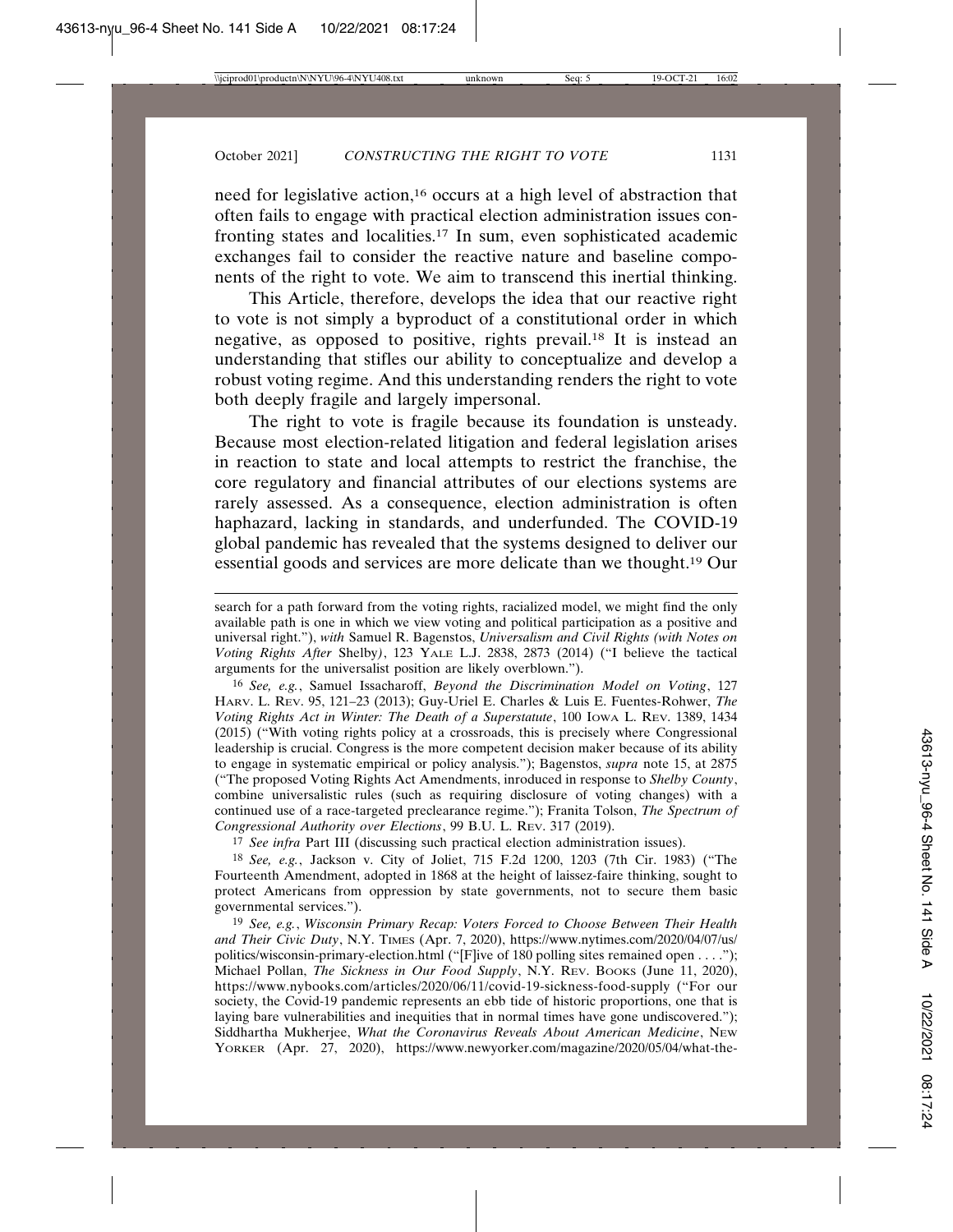elections systems are no exception. In addition, intentional resistance to the franchise continually takes new forms, causing confusion and undermining voters' reliance interests. These novel efforts at vote denial, in turn, place constant pressure on election law doctrines.20

The right to vote is impersonal in that, with a few exceptions, $21$  it is agnostic about individual voters' circumstances. That is, voters are treated similarly regardless of the relative ease or difficulty they might experience in registering to vote and casting a ballot. Because the right is reactive, it develops around attempts to disenfranchise while ignoring the particular needs of various populations. While no system of voting with a significant number of participants will be able to accommodate the idiosyncrasies of each individual voter, our system too often treats voters as monolithic, failing to appreciate meaningful group-based differences that affect the voting experience.22

Given the fragility and impersonal nature of our current systems, what would it take to construct a robust right to vote? This Article makes three principal suggestions. The first is ensuring electoral adequacy. The notion of electoral adequacy is that states must provide a minimal or baseline level of voting services. It requires, as put by Joseph Fishkin, "a judge, legislature, or administrative agency [to] make a determination that *this* much, and no more, is required of the state, even though more might help some particular voter cast a ballot."23 We understand electoral adequacy to consist of three subsidiary components: (1) adequate *funding*, (2) competent *management*, and (3) inclusive *democratic structures*. These components invite more energetic focus on both "institutional political theory"24 and empirical assessments of the performance of elections systems.25 The question of adequate election funding has, in particular, received far too little attention. In an effort to gain purchase on the issue, we draw an

21 *See infra* notes 178–80 and accompanying text.

22 *See* Fishkin, *supra* note 5, at 1351–54 (discussing the various movements designed to protect the right to vote for marginalized citizens).

23 *Id*. at 1337.

coronavirus-crisis-reveals-about-american-medicine (describing how the COVID-19 pandemic has revealed some hidden fractures in the health care system).

<sup>20</sup> For instance, despite decades of litigation, first-order questions, such as what standard of review applies, remain unsettled in certain contexts. *See, e.g*., Joshua S. Sellers, *Political Participation, Expressive Association, and Judicial Review*, 69 AM. U. L. REV. 1617, 1623–28 (2020) (highlighting the conflict between First Amendment protections and states' need to regulate the electoral process).

<sup>24</sup> *See* DENNIS F. THOMPSON, JUST ELECTIONS: CREATING A FAIR ELECTORAL PROCESS IN THE UNITED STATES viii (2002) (applying institutional political theory to electoral justice).

<sup>&</sup>lt;sup>25</sup> For work in this vein, see generally THE MEASURE OF AMERICAN ELECTIONS (Barry C. Burden & Charles Stewart III eds., 2014); Stephen Ansolabehere & Nathaniel Persily, *Measuring Election System Performance*, 13 N.Y.U. J. LEGIS. & PUB. POL'Y 445 (2010).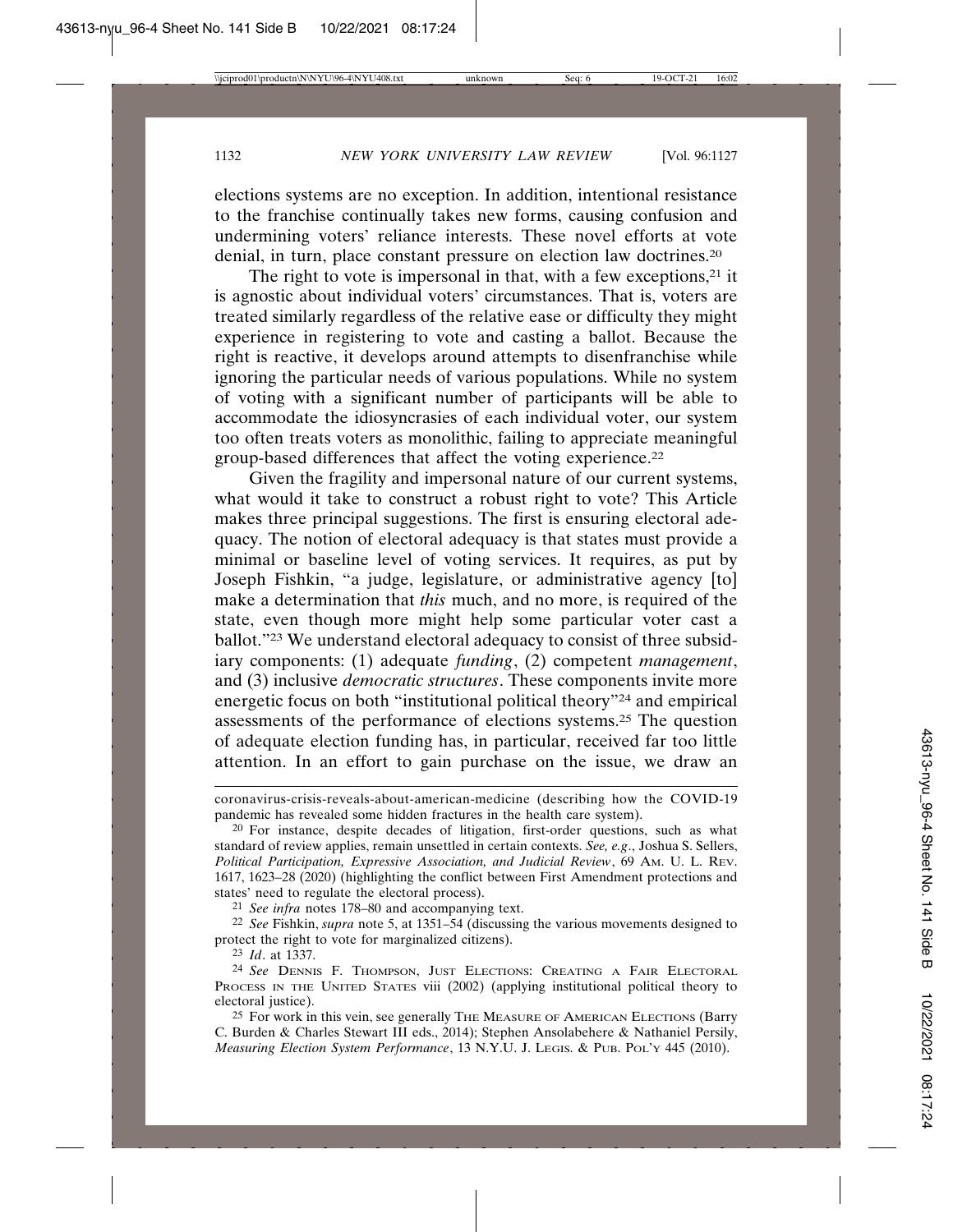analogy between adequacy as determined in the educational litigation context and adequacy as it might be defined in the election administration context.

Second, the Article describes how election law legislation can be better tailored to voters' experiences. This tailoring involves understanding the diverse needs and challenges faced by voters when creating election legislation. It also involves understanding the nature of our highly decentralized elections systems and incorporating into legislation mechanisms that account for the many different forms of election administration under which people exercise the vote.

Third, the Article describes how election law doctrines—and particularly remedies—can aid in constructing the right to vote. Consider, for instance, a federal district court judge in South Carolina who recently, in granting plaintiffs' request for an injunction to relieve absentee voters from the obligation of signing their ballots in the presence of a witness, additionally ordered local officials to "immediately and publicly inform South Carolina voters about the elimination of the Witness Requirement for absentee voting,"26 including "on all relevant websites and social media outlets (i.e., Facebook, Instagram, Twitter, etc.) as appropriate."27 Courts have taken other more proactive steps when resolving election litigation, but these steps largely emerge not in the doctrine itself but through the use of consent decrees. We survey these rarely examined consent decrees, categorize the ways in which they take affirmative steps to guarantee the right to vote, and argue that these affirmative actions should be incorporated into the doctrine, not relegated to essentially voluntary remedies.

The Article is organized as follows. Part I details how contemporary voting rights doctrines and federal legislation are reactive. Part II examines the consequences of our reactive right to vote. Part III describes how to construct the right to vote.

#### I

# OUR REACTIVE RIGHT TO VOTE

Our focus is on contemporary voting rights doctrines and legislation, and the challenge of refashioning the right to vote as a positive right. Yet, historically, the right to vote has always been driven and defined by underlying resistance to the franchise. One can provide a comprehensive history of American voting simply through anecdotes

<sup>26</sup> Findings of Fact, Conclusions of Law, and Order and Opinion Granting in Part Motion for Preliminary Injunction at 55, Thomas v. Andino, 20-cv-01552 (D.S.C. 2020), https://electionlawblog.org/wp-content/uploads/SC-Order.pdf.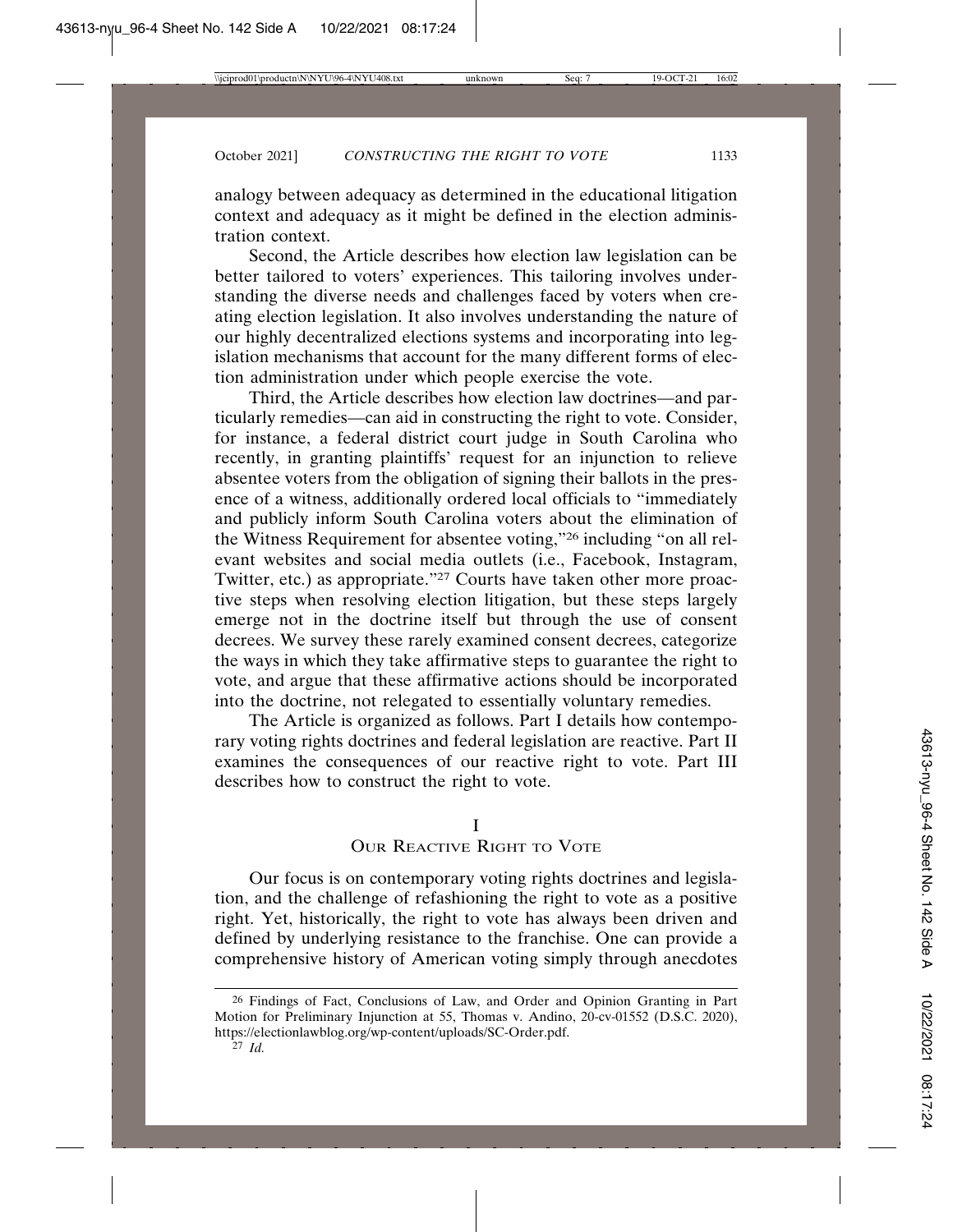about concerted efforts to slow expansion of the electorate. Whether at the Founding,28 in the years preceding the "First Reconstruction,"29 or during the subsequent seventy-year backlash,30 the extent of voter suppression is arresting.

However, our focus is on late twentieth and early twenty-first century developments beginning with the passage of the Voting Rights Act of 1965 (VRA)<sup>31</sup> and the Warren Court's heightened oversight of the political process.32 Accordingly, this Part demonstrates that four pillars of the contemporary right to vote—sections 2 and 5 of the VRA, the *Anderson-Burdick* test of whether an election regulation is permissible, and the National Voter Registration Act of 1993 (NVRA)—are all ultimately reactive in nature.

These four pillars have shaped the course of the contemporary right to vote. As detailed below, courts interpreted section 2 of the VRA to require the creation of majority-minority electoral districts, an interpretation that radically altered national politics. More recently, litigants have used section 2 to challenge election laws alleged to have a disparate impact on minority voters. Section 5 of the VRA, prior to its undoing in *Shelby County v. Holder*, 33 prohibited select states and counties from diminishing minority voting rights. The *Anderson*-*Burdick* test is the primary test for assessing the constitutionality of election regulations. And the NVRA is the most significant modern federal law to expand the size of the electorate.

30 *See* FONER, *supra* note 29, at 165 ("There cannot have been many instances in which millions of persons who enjoyed the right to vote suddenly had it taken away."); MICHAEL J. KLARMAN, FROM JIM CROW TO CIVIL RIGHTS: THE SUPREME COURT AND THE STRUGGLE FOR RACIAL EQUALITY 63 (2004) ("For those living through the Progressive Era, racial attitudes and practices seemed to have reached a post-Civil War nadir. Conditions were worse, not better, than during the *Plessy* period.").

31 52 U.S.C. § 10301.

33 570 U.S. 529 (2013).

<sup>28</sup> ROGERS M. SMITH, CIVIC IDEALS: CONFLICTING VISIONS OF CITIZENSHIP IN U.S. HISTORY 58 (1997) ("A variety of . . . colonial laws indicated that the 'proper' electorate ought not go much beyond free, white, Protestant adult native, English-born, or naturalized male property owners.").

<sup>29</sup> KEYSSAR, *supra* note 9, at 44 ("By the early nineteenth century, the balance of political power had shifted . . . and the Federalists, as well as two competing groups of Republicans, concluded that it was no longer to their advantage to have all 'inhabitants' including women, aliens, and African Americans—in the electorate."). On the First Reconstruction and the ratification of the Fifteenth Amendment, see ERIC FONER, THE SECOND FOUNDING: HOW THE CIVIL WAR AND RECONSTRUCTION REMADE THE CONSTITUTION 109 (2019) ("Like its two predecessors, the Fifteenth Amendment marked a radical change in the political system. It moved the nation into 'uncharted terrain,' since voting rights—like the existence of slavery and the rights of citizenship—had always been a matter for the states to determine.").

<sup>32</sup> *See* Pamela S. Karlan, *Forward: Democracy and Disdain*, 126 HARV. L. REV. 1, 16–27 (2012).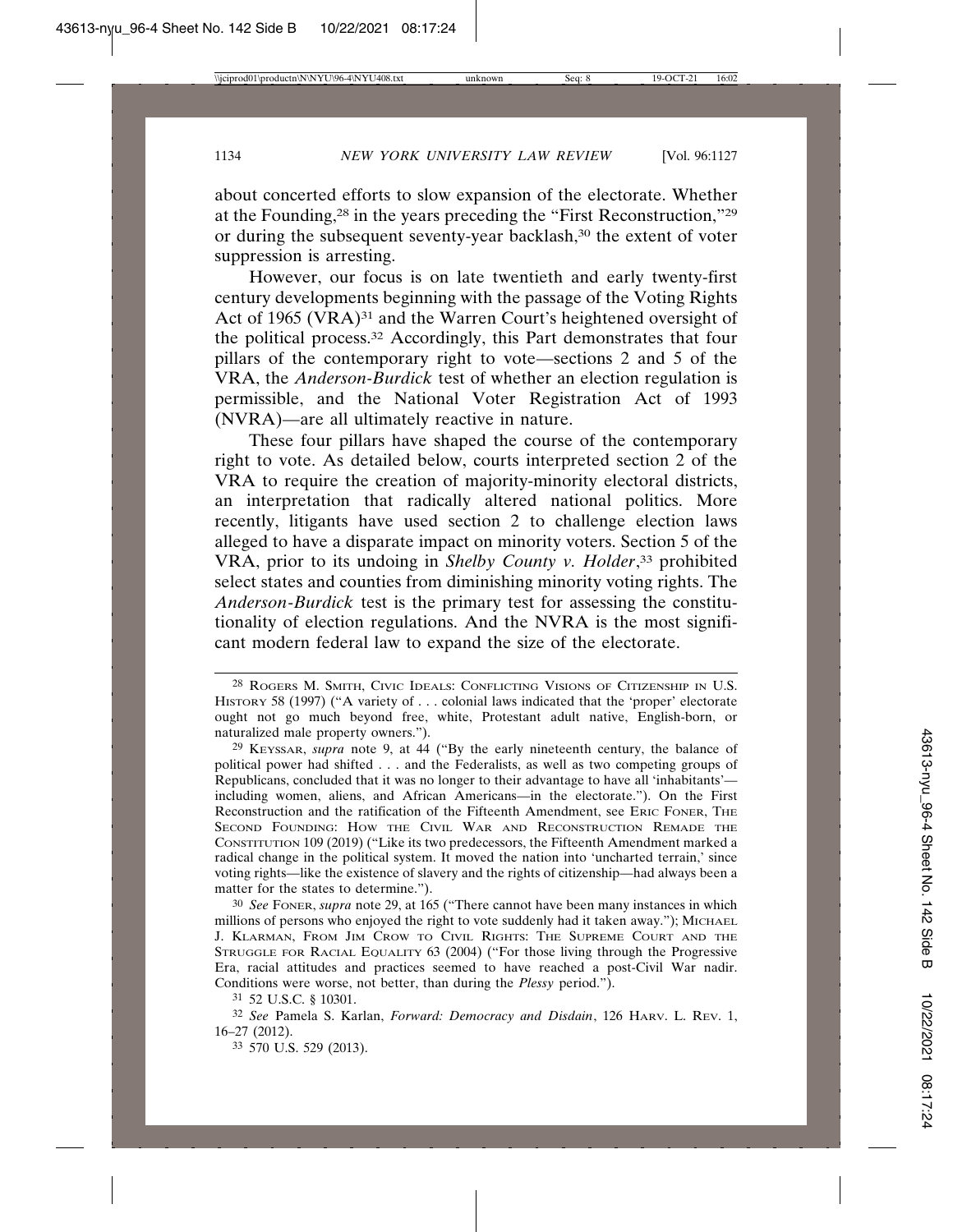In three of these contexts, Congress did exactly what it often does: It noticed a problem and crafted a solution. We do not fault Congress for acting in this way. The point we are making is that the trajectory of the right to vote ends up being defined by specific problems that arise, rather than by fundamental principles or aspirations. The right therefore appears at the margins of the voting process, where resistance exists, rather than at its core.

# *A. Section 2*

Section 2 of the Voting Rights Act of 1965 (VRA) forbids any "standard, practice, or procedure . . . which results in a denial or abridgement of the right of any citizen of the United States to vote on account of race or color."34 A cornerstone of the VRA, both the text and judicial interpretations of section 2 have evolved in reaction to recurrent attempts to bar or weaken the value of minority citizens' votes. Three episodes in section 2's history illustrate the dynamic.

First, the provision's inception. As originally enacted, section 2 was a direct response to a litany of racially exclusionary practices used to quash Black political participation. Prior to its enactment, whether through the discriminatory enforcement of poll taxes,<sup>35</sup> literacy tests,<sup>36</sup> or through formally and informally sanctioned violence,<sup>37</sup> state officials severely curtailed Black Americans' access to the ballot. The VRA was crafted to expressly respond to these exclusionary practices,38 with section 2 designed, at long last, to effectuate the Fifteenth Amendment.39 In this regard, section 2 was textually reactive to the preceding century's most conspicuous impediments to voting equality.

The second episode in section 2's history involved legislative and judicial reactions to widespread minority vote dilution. The hub of this episode is the Supreme Court's 1986 decision, *Thornburg v. Gingles*. 40 As background, following the enactment of the VRA and the resulting spike in Black voter registration, many jurisdictions sought

<sup>34</sup> 52 U.S.C. § 10301(a).

<sup>35</sup> *See* J. MORGAN KOUSSER, THE SHAPING OF SOUTHERN POLITICS: SUFFRAGE RESTRICTIONS AND THE ESTABLISHMENT OF THE ONE-PARTY SOUTH, 1880-1910, at 63–72 (1974) (discussing the historical use of poll taxes).

<sup>36</sup> *See* KEYSSAR, *supra* note 9, at 89 (discussing the historical use of literacy tests).

<sup>37</sup> *See* KLARMAN, *supra* note 30, at 426 (explaining how "[s]outhern politicians fomented violence by explicitly encouraging it, by predicting it, and by using extremist rhetoric that inspired it").

<sup>38</sup> *See* Chandler Davidson, *The Voting Rights Act: A Brief History*, *in* CONTROVERSIES IN MINORITY VOTING: THE VOTING RIGHTS ACT IN PERSPECTIVE 17–21 (Bernard Grofman & Chandler Davidson eds., 1992) (examining the history of the Voting Rights Act of 1965).

<sup>39</sup> *Id*. at 17.

<sup>40</sup> 478 U.S. 30 (1986).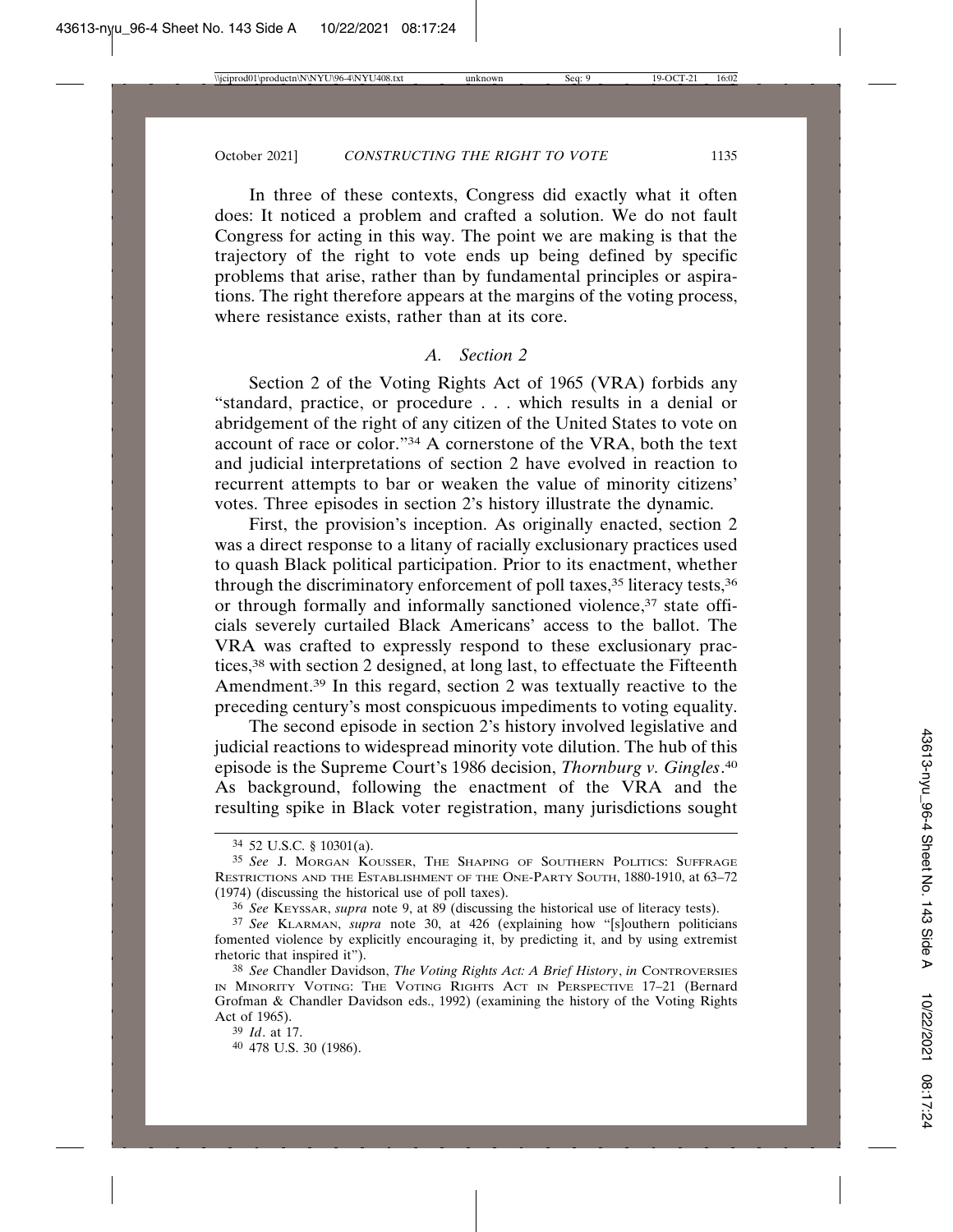to "dilute" Blacks' votes.<sup>41</sup> Specifically, they altered electoral structures such that Black voters, even when voting as a bloc, would be unlikely to elect preferred candidates.42 Congress prohibited this tactic by amending section 2 in 1982.43 *Gingles*, which involved a vote dilution challenge to several multimember electoral districts in North Carolina, was the Court's first opportunity to interpret the amended section 2. Writing for a unanimous Court, Justice Brennan "endeavored to condense earlier vote dilution precedents and the VRA's legislative history into a workable framework."44 The resulting approach involves a three-part test,45 coupled by an inquiry into the "totality of the circumstances"46 that identifies when electoral structures must be modified so that minority voters<sup>47</sup> are afforded a meaningful opportunity to participate in politics and "elect representatives of their choice."48

43 The 1982 amendments are a critical juncture in the history of section 2. Congress amended the provision to resolve that section 2 plaintiffs need not prove discriminatory intent. *See generally* Thomas M. Boyd & Stephen J. Markman, *The 1982 Amendments to the Voting Rights Act: A Legislative History*, 40 WASH. & LEE L. REV. 1347 (1983). This clarification was necessary following the Supreme Court's decision in *City of Mobile v. Bolden*, 446 U.S. 55, 60–62 (1980) (holding that section 2 is indistinguishable from the Fifteenth Amendment and that, accordingly, section 2 plaintiffs must establish discriminatory intent).

44 Joshua S. Sellers, *Election Law and White Identity Politics*, 87 FORDHAM L. REV. 1515, 1536 (2019).

45 The three-part test asks minority plaintiffs whether: (1) they are of sufficient size such that they could constitute a majority in a single-member district, (2) are politically cohesive, and (3) are generally precluded from electing preferred candidates because of white voter solidarity. Thornburg v. Gingles, 478 U.S. 30, 49–51 (1986).

46 The inquiry into the totality of the circumstances derives from factors contained in a Senate Report that accompanied the 1982 amendment process. S. REP. NO. 97-417, at 27–28; *Gingles*, 478 U.S. at 36–37.

47 The VRA was amended in 1975 to cover "language minority groups," including American Indians, Asian Americans, Alaskan Natives, and those with Spanish heritage. 52 U.S.C. § 10310(c)(3); Davidson, *supra* note 38, at 34–37 (discussing the VRA's extension to cover language minorities).

48 *Gingles*, 478 U.S. at 63.

<sup>41</sup> *See* Pamela S. Karlan, *Maps and Misreadings: The Role of Geographic Compactness in Racial Vote Dilution Litigation*, 24 HARV. C.R.-C.L. L. REV. 173, 184 (1989) ("Starting in 1966, in the wake of the massive influx of black voters brought about by the Act's registration machinery, jurisdiction after jurisdiction adopted measures designed to minimize the impact of the increased black vote."). For a concise summary of minority vote dilution, see Heather K. Gerken, *Understanding the Right to an Undiluted Vote*, 114 HARV. L. REV. 1663, 1671–73 (2001).

<sup>42</sup> *See* RICHARD M. VALELLY, THE TWO RECONSTRUCTIONS: THE STRUGGLE FOR BLACK ENFRANCHISEMENT 200 (2004) (noting that several states "shifted to at-large voting for local assemblies, required run-off voting between the two top vote-getters, sought to annex areas with largely white populations, changed the responsibilities . . . of elective offices . . . [,] redrew district lines, and sought to have legislative districts with artificially large white majorities by means of multimember districting").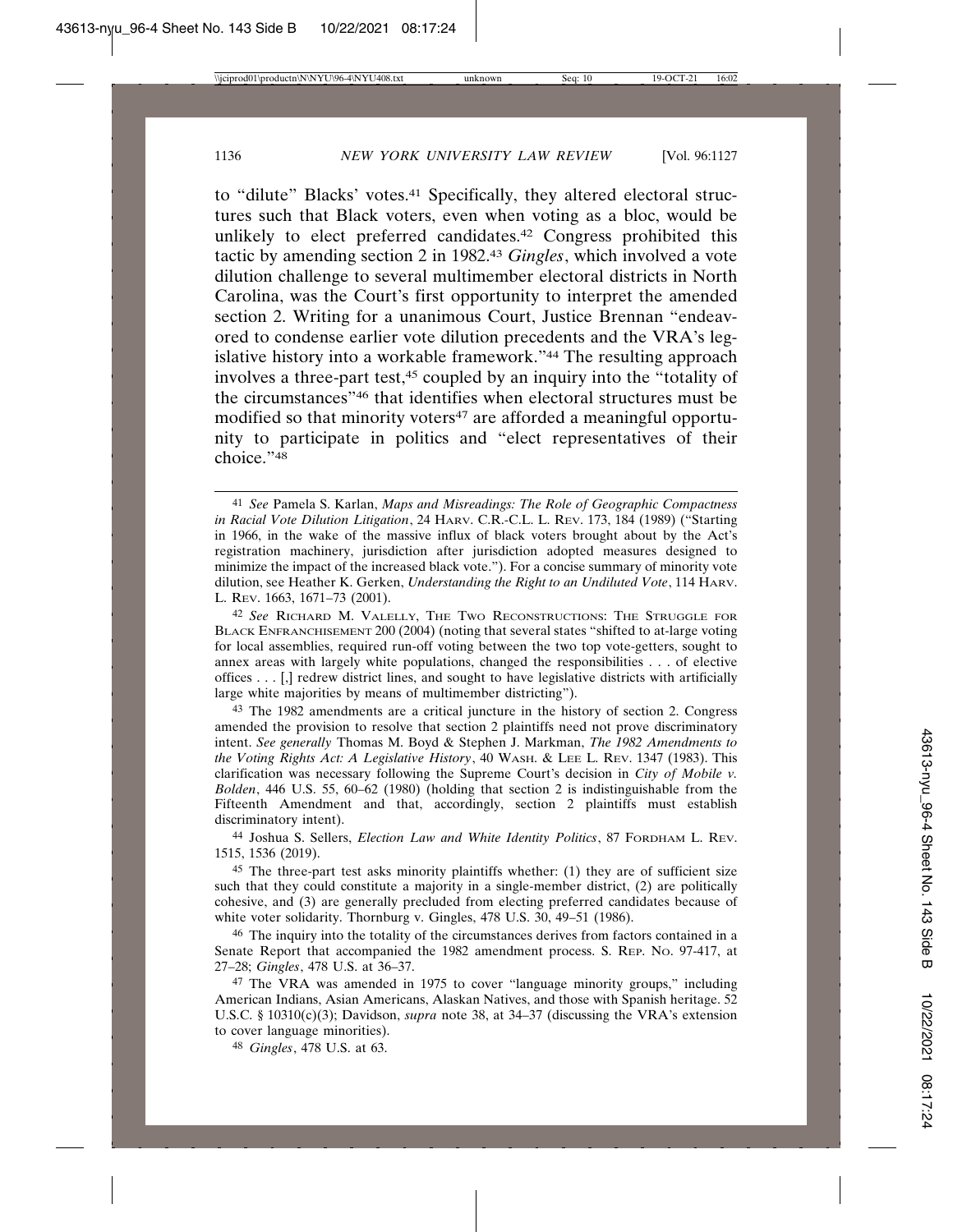*Gingles* thus instructed lower courts, when remedying instances of vote dilution, to replace dilutive electoral structures with singlemember electoral districts in which minorities will find political success.49 Termed "safe-districting," this "approach to ensuring effective representation under the VRA had been developing for years, but *Gingles* consecrated it."50 The upshot was a massive increase in minority officeholding.<sup>51</sup>

The third episode demonstrating section 2's reactive nature is the introduction of a nascent section 2 vote-denial doctrine. Section 2 is principally a tool to combat vote dilution; historically, it was rarely invoked in cases alleging outright vote denial.<sup>52</sup> But times have changed. The combination of the Supreme Court's 2013 decision in *Shelby County v. Holder*53—which relieved select states from ex-ante federal oversight of any voting-related changes ("preclearance")<sup>54</sup> and a wave of new state laws limiting the franchise, has produced "the most systematic retrenchment of the right to vote since the Civil Rights Era."55 These laws include limitations on early voting, limitations on voter registration, and burdensome voter identification

50 Richard H. Pildes, *The Politics of Race*, 108 HARV. L. REV. 1359, 1364 (1995) (book review).

51 *See* Lisa Handley & Bernard Grofman, *The Impact of the Voting Rights Act on Minority Representation: Black Officeholding in Southern State Legislatures and Congressional Delegations* ("Action by the Justice Department, as well as by private litigants (particularly in the 1980s, when civil rights and minority groups made use of the newly amended provisions of section 2 of the Voting Rights Act), accounts for most of the growth in black legislative representation in the South."), *in* QUIET REVOLUTION IN THE SOUTH: THE IMPACT OF THE VOTING RIGHTS ACT 1965-1990, at 335, 339–40 (Chandler Davidson & Bernard Grofman eds., 1994).

52 *See* SAMUEL ISSACHAROFF, PAMELA S. KARLAN, RICHARD H. PILDES & NATHANIEL PERSILY, THE LAW OF DEMOCRACY: LEGAL STRUCTURE OF THE POLITICAL PROCESS 871 (5th ed. 2016) ("Section 2 had rarely been applied to access-to-the-ballot box issues. By the time the results test was created, there was little litigation over such issues.").

53 570 U.S. 529 (2013).

54 *See infra* Section I.B.

55 Nicholas O. Stephanopoulos, *Disparate Impact, Unified Law*, 128 YALE L.J. 1566, 1578 (2019); *see also* Joshua S. Sellers, Shelby County *as a Sanction for States' Rights in Elections*, 34 ST. LOUIS UNIV. PUB. L. REV. 367, 367 (2015) (stating that *Shelby County* "dismantled the nation's long-established voting rights enforcement regime and, in turn, engendered a plethora of controversial state and local voting laws regarding voter identification, voter registration, and voter access that have resulted in racial and ethnic voter discrimination").

<sup>49</sup> *See* Nicholas O. Stephanopoulos, *Race, Place, and Power*, 68 STAN. L. REV. 1323, 1326–27 (2016) ("Groups that are geographically compact (that is, segregated) and different from the white majority in their voting preferences (that is, polarized) must be able to elect the candidates of their choice. But groups that are spatially integrated or electorally indistinct have no such entitlement.").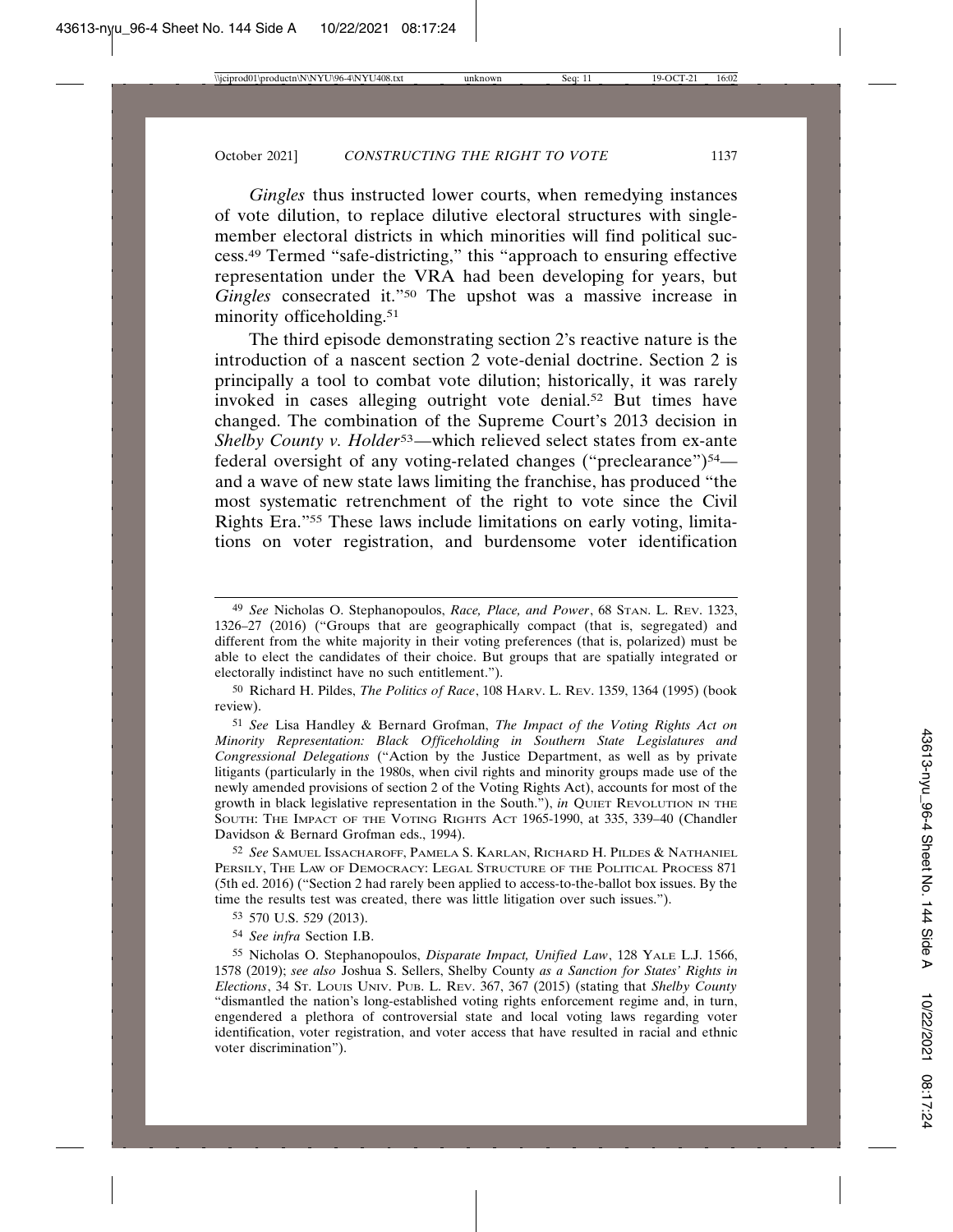requirements.56 Consequently, litigants have increasingly relied on section 2 in vote-denial disputes.<sup>57</sup>

This reliance is a reactive strategy. Writing in the early years of section 2 vote-denial litigation, a prominent voting rights litigator forewarned of the practical challenges associated with heavy reliance on section 2, including "the burden of proof, the cost of litigation, and the pace of litigation."58 These factors not only make section 2 an inadequate substitute for the now defunct preclearance regime, they all but assure that many voting restrictions will go unchallenged.59

With no affirmative conception of the right to vote at hand, voting rights litigants hope to establish that whatever voting restriction they are challenging fails under the terms of section 2's vote denial doctrine.60 The provision is therefore employed in opposition to a diverse array of state laws, with little to unite them aside from the arguable disadvantage they impose on minority voters.<sup>61</sup>

Section 2 is thus a reactive provision, primarily shaped by those seeking to bar or circumscribe voting rights. That was true at its inception, it was true as vote-dilution doctrine developed, and it is true

In July, 2021, just prior to this Article's publication, the Supreme Court decided *Brnovich v. Democratic National Committee*, 141 S. Ct. 2321 (2021), a decision interpreting section 2 of the Voting Rights Act in the vote denial context. The majority opinion in *Brnovich* will likely make it harder for plaintiffs to bring successful section 2 vote-denial claims, though the contours of the change will become clearer in the coming years.

58 Dale E. Ho, *Voting Rights Litigation After* Shelby County*: Mechanics and Standards in Section 2 Vote Denial Claims*, 17 N.Y.U. J. LEGIS. & PUB. POL'Y 675, 681 (2014).

59 Nicholas O. Stephanopoulos, *The South After* Shelby County, 2013 SUP. CT. REV. 55, 57–58 (2014) (detailing why section 2 is an inadequate substitute for the preclearance regime).

60 Again, these terms are now much less plaintiff-friendly following *Brnovich*. 141 S. Ct. 2321.

61 *See, e.g.*, Feldman v. Ariz. Sec'y of State's Off., 843 F.3d 366 (9th Cir. 2016) (en banc); Veasey v. Abbott, 830 F.3d 216, 225–27 (5th Cir. 2016) (en banc); League of Women Voters of N.C. v. North Carolina, 769 F.3d 224 (4th Cir. 2014); *see also* Michael J. Pitts, *Rethinking Section 2 Vote Denial*, 46 FLA. ST. UNIV. L. REV. 1, 2 (2019). For consideration of what further unites these laws, see generally Joshua S. Sellers, *Politics as Pretext*, 62 HOW. L.J. 687 (2019).

<sup>56</sup> *See The Effects of* Shelby County v. Holder, BRENNAN CTR. FOR JUST. (Aug. 6, 2018), https://www.brennancenter.org/our-work/policy-solutions/effects-shelby-county-vholder.

<sup>57</sup> *See* Pamela S. Karlan, *Turnout, Tenuousness, and Getting Results in Section 2 Vote Denial Claims*, 77 OHIO ST. L.J. 763, 766 (2016) (citing *Shelby County* and "increased partisan polarization" as causes for the increase in section 2 vote-denial cases); Daniel P. Tokaji, *Applying Section 2 to the New Vote Denial*, 50 HARV. C.R.-C.L. L. REV. 439, 448 (2015) ("Section 2 vote denial claims have become more prominent since the *Shelby County* decision, which effectively ended section 5 preclearance. That decision caused voting rights plaintiffs, including the U.S. Department of Justice, to turn to section 2 to stop practices believed to have a disparate impact on minority voters.").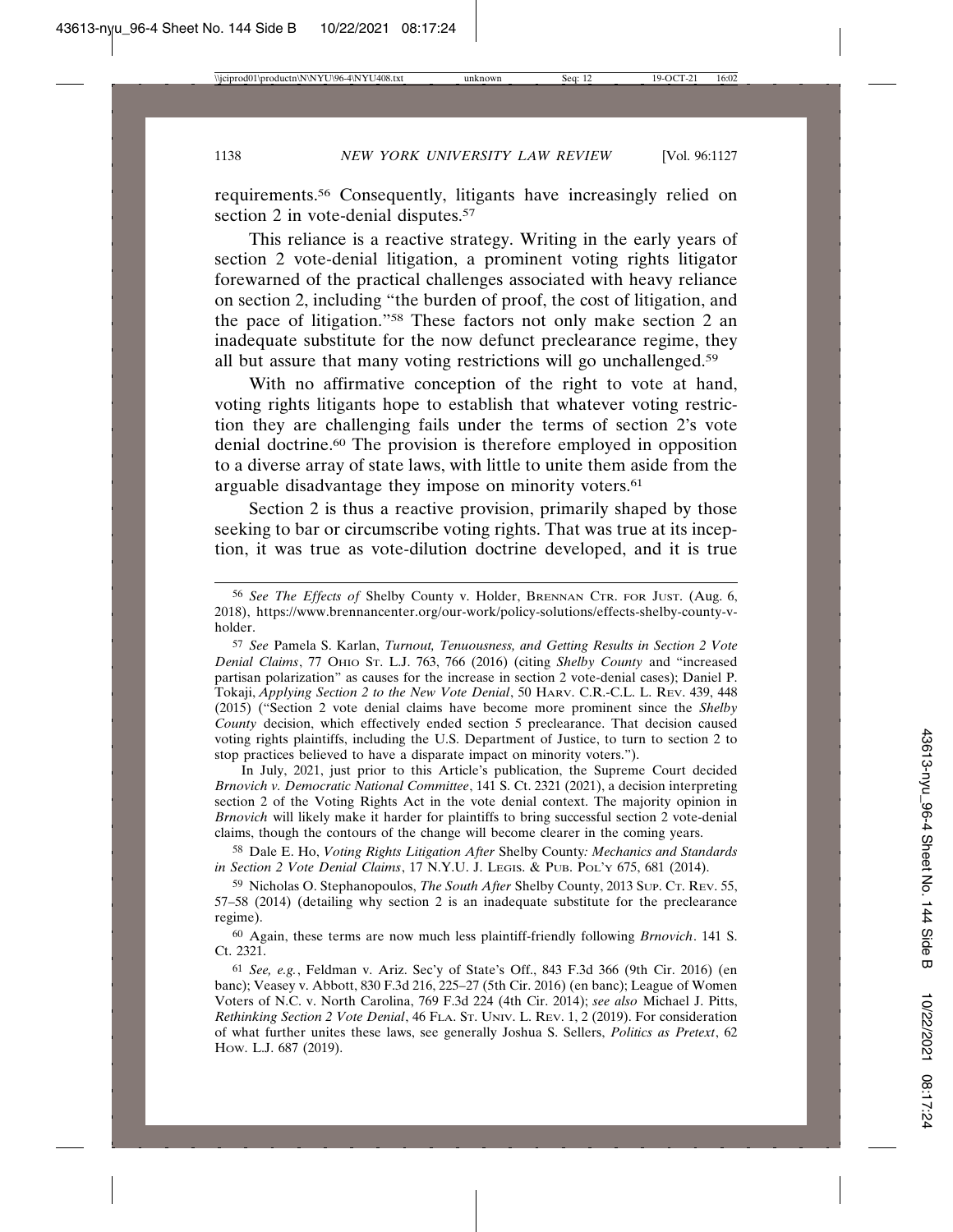now, as advocates seek to stretch the doctrine to account for new forms of resistance.

## *B. Section 5*

Section 5 of the VRA is no longer with us. But from 1965, when it was enacted, $62$  to 2013, when it was struck down by the Court, $63$  section 5 was transformative.64

It was also reactive. In fact, it was designed that way. Section 5 required certain states and local governments—"covered jurisdictions," defined in section 4(b) of the VRA65—to seek approval from either the United States Attorney General or the United States District Court for the District of Columbia before enacting a change to its voting procedures.66 Those institutions could provide approval so long as the proposed change had neither the "purpose nor . . . the effect of denying or abridging the right to vote on account of race or color."67 The covered jurisdictions were largely Southern states and localities, which had been targeted by Congress because of their use of literacy and other tests as prerequisites to voting as well as their low voter registration and turnout numbers.<sup>68</sup>

Resistance to the right to vote during the 1960s was as protean as it was relentless, and it was that protean quality that Congress sought to address through section 5. Here is an example considered by Congress when it passed the VRA. In 1961, Dallas County, Alabama, had approximately equal numbers of White and Black voting-age persons (14,500 and 15,000, respectively), but while 9,195 Whites were registered to vote, only 156 Blacks were registered.69 The U.S. Department of Justice brought suit and proved race discrimination on the part of the registrars; however, those registrars had resigned by the time of the lawsuit, and the court, finding the new registrars unbiased, did not issue a remedy.70 Two and a half years later, the

<sup>62</sup> Voting Rights Act of 1965, Pub. L. No. 89-110, 79 Stat. 437.

<sup>63</sup> *See* Shelby Cnty. v. Holder, 570 U.S. 529, 530 (2013) (disabling section 5 by holding that section 4(b)—the provision that defined which jurisdictions were subject to section 5's requirements—was unconstitutional).

<sup>64</sup> *See* Samuel Issacharoff, *Is Section 5 of the Voting Rights Act a Victim of Its Own Success?*, 104 COLUM. L. REV. 1710, 1710–12 (2004) (chronicling the major initial successes of the VRA).

<sup>65</sup> *See* 52 U.S.C. § 10303(b) (setting out the tests used to define the set of jurisdictions covered under section 5).

<sup>66</sup> 52 U.S.C. § 10304(a).

<sup>67</sup> *Id.*

<sup>68</sup> *See* 52 U.S.C. § 10303(b)–(c).

<sup>69</sup> H.R. REP. NO. 89-439 (1965), *as reprinted in* 1965 U.S.C.C.A.N. 2437, 2441.

<sup>70</sup> *Id.* at 2442.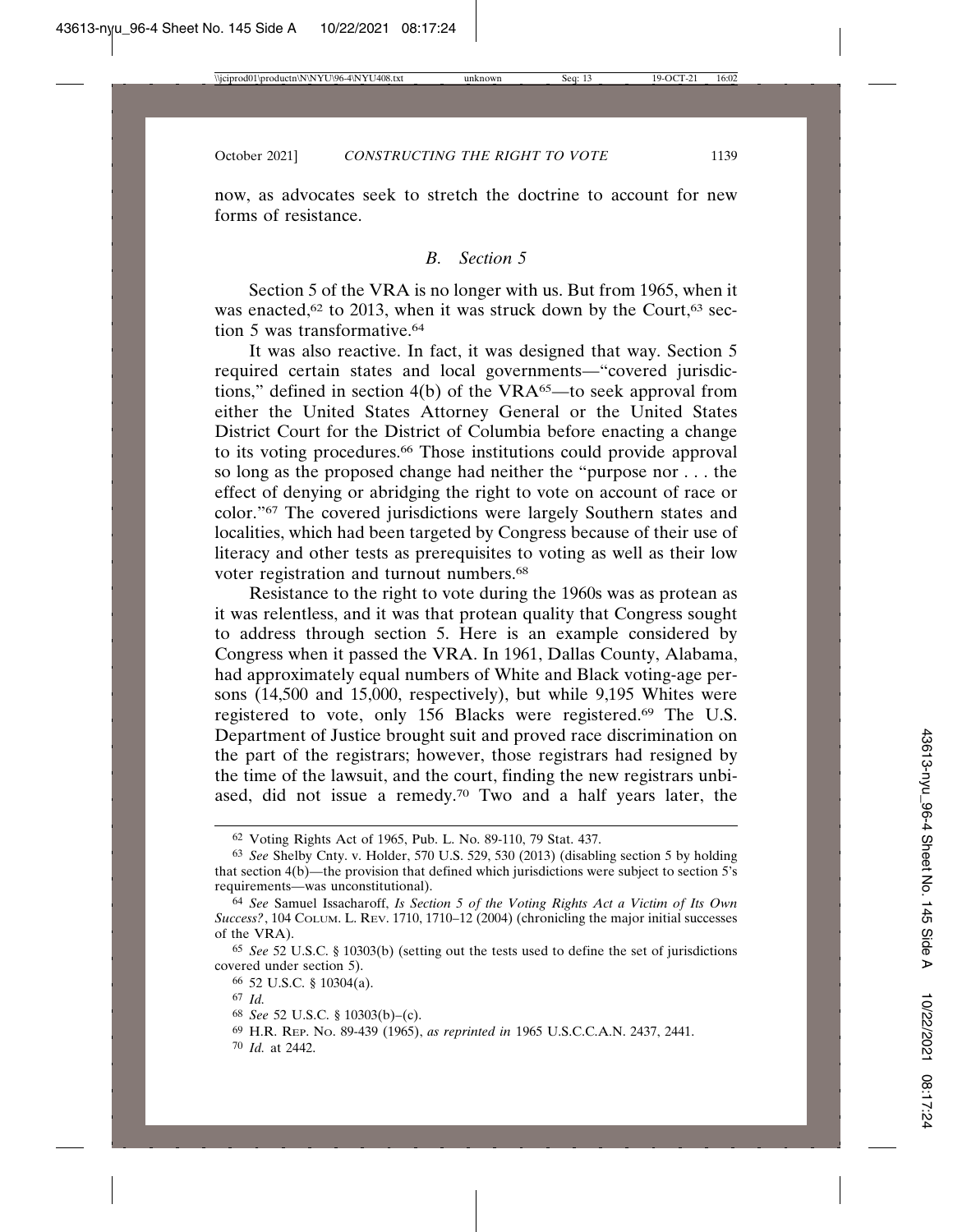Department of Justice found evidence that those new registrars were in fact discriminating on the basis of race.71

In 1964, the county instituted a difficult literacy test that required registration applicants to spell and define words like "emolument," "impeachment," "apportionment," and "despotism." Because the majority of Whites were already registered, and because almost no Blacks were registered, that test served to perpetuate the discriminatory registration scheme.72 The Department of Justice sued again, and in 1965, four years after the initial suit, the court enjoined the literacy test.73 In considering this story, the House Judiciary Committee concluded:

The problem on a national scale is that the difficulties experienced in suits in Dallas County have been encountered over and over again under existing voting laws. Four years is too long. The burden is too heavy—the wrong to our citizens is too serious—the damage to our national conscience is too great not to adopt more effective measures than exist today. Such is the essential justification for the pending bill.74

These kinds of disenfranchisements were common in the South and frustrated existing voting rights legislation. The report of the Senate Judiciary Committee, prepared for Congress as it considered the need for the VRA, determined that existing voting laws were inadequate because of "both the intransigence of local officials and dilatory tactics, two factors which have largely neutralized years of litigating effort by the Department of Justice."75 The report cited the former Assistant Attorney General in charge of the Civil Rights Division as stating that when the desire to keep Black voter registration "to a minimum is strong, and the routine of determining whose applications are acceptable is within the discretion of local officials, the latitude for discrimination is almost endless. The practices that can be used are virtually infinite."76 As Justice Ginsburg stated in dissent

76 *Id.* at 2545. The 1965 congressional record is full of similar sentiments. *See, e.g.*, 111 CONG. REC. 8,366 (1965) (statement of Sen. Tydings) (emphasizing the importance of "an approach which will provide an expeditious administrative remedy in place of the delays and frustrations of civil litigation"); 111 CONG. REC. 8,364 (1965) (statement of Sen. Javits) ("Under the existing Federal law, litigation must be conducted again and again and in county after county. Long and tedious preparation, court delays, and the possibility of recurrent evasions of even the court orders beset the Department of Justice in every case."); H.R. REP. NO. 89-439 (1965), *as reprinted in* 1965 U.S.C.C.A.N. 2437, 2441 ("Progress has been painfully slow, in part because of the intransigence of State and local

<sup>71</sup> *Id.*

<sup>72</sup> *See id.*

<sup>73</sup> *Id.*

<sup>74</sup> *Id.*

<sup>75</sup> S. REP. NO. 89-162 (1965), *as reprinted in* 1965 U.S.C.C.A.N. 2508, 2544–45.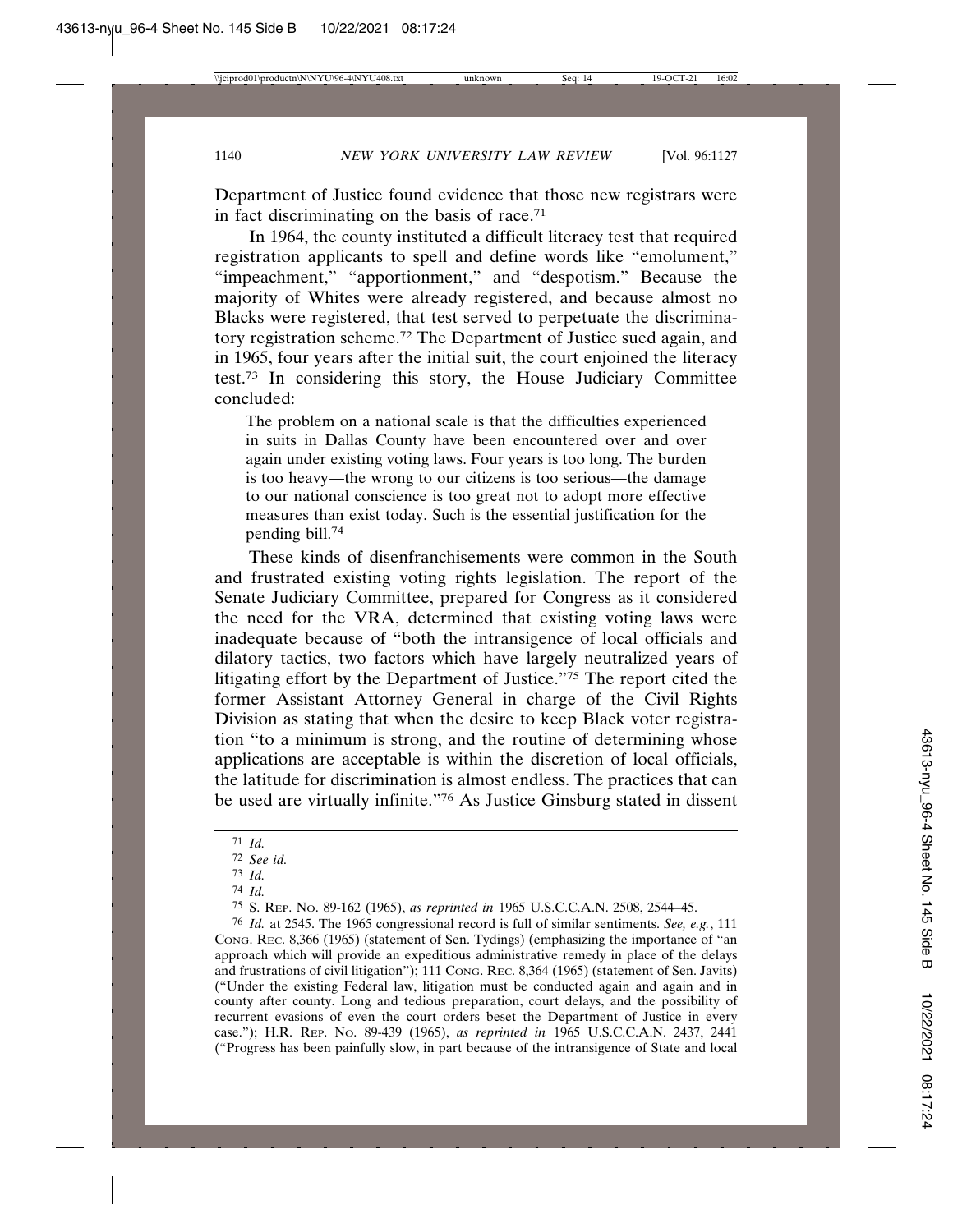in *Shelby County v. Holder*, early efforts to manage vote discrimination on the basis of race "resembled battling the Hydra. Whenever one form of voting discrimination was identified and prohibited, others sprang up in its place. This Court repeatedly encountered the remarkable 'variety and persistence' of laws disenfranchising minority citizens."77

By requiring jurisdictions to get approval from the federal government before making changes to their voting systems, section 5 effectuated Congress's desire for a law that efficiently reacted to and addressed resistance to the right to vote on the basis of race. Its enactment was, unquestionably, monumental. But its structure, particularly its application to only some uniquely problematic jurisdictions, reflects its reactivity.

## *C.* Anderson-Burdick

Our electoral system is highly decentralized. This feature is in large part by design and reflects the decision by the Framers to afford states principal authority over elections.78 As a result, laws and regulations governing the political process differ markedly from place to place.79 In addition, election administration has become more complex as fights over issues as diverse as ballot design, the number of available early voting days, and the technological security of voting machines have increased in salience.<sup>80</sup>

The simple volume of election regulations presents a problem for reviewing courts. On the one hand, the Supreme Court held decades ago that the right to vote is fundamental.81 Under conventional constitutional analysis, fundamental rights are evaluated under strict scru-

officials and repeated delays in the judicial process . . . [which] affords those who are determined to resist plentiful opportunity to resist. Indeed, even after apparent defeat resisters seek new ways and means of discriminating.").

<sup>77</sup> Shelby Cnty. v. Holder, 570 U.S. 529, 560 (2013) (Ginsburg, J., dissenting) (quoting South Carolina v. Katzenbach, 383 U.S. 301, 311 (1966)).

<sup>78</sup> *See* U.S. CONST. art. I, § 2; *id.* § 4 ("The Times, Places and Manner of holding Elections for Senators and Representatives, shall be prescribed in each State by the Legislature thereof, but the Congress may at any time by Law make or alter such Regulations, except as to the Places of chusing Senators.").

<sup>79</sup> Justin Weinstein-Tull, *Election Law Federalism*, 114 MICH. L. REV. 747, 752–53 (2016) [hereinafter Weinstein-Tull, *Election Law Federalism*] ("[E]ach state's election laws are different; states apportion election administration responsibility between . . . officials and local governments in different ways. Elections are . . . hyperfederalized not only because states push election decisions down to the local level, but because the quality of decentralization, including legal relationships between counties and states, varies by state.").

<sup>80</sup> *See infra* Section II.A.

<sup>81</sup> Harper v. Va. Bd. of Elections, 383 U.S. 663, 666–67 (1966).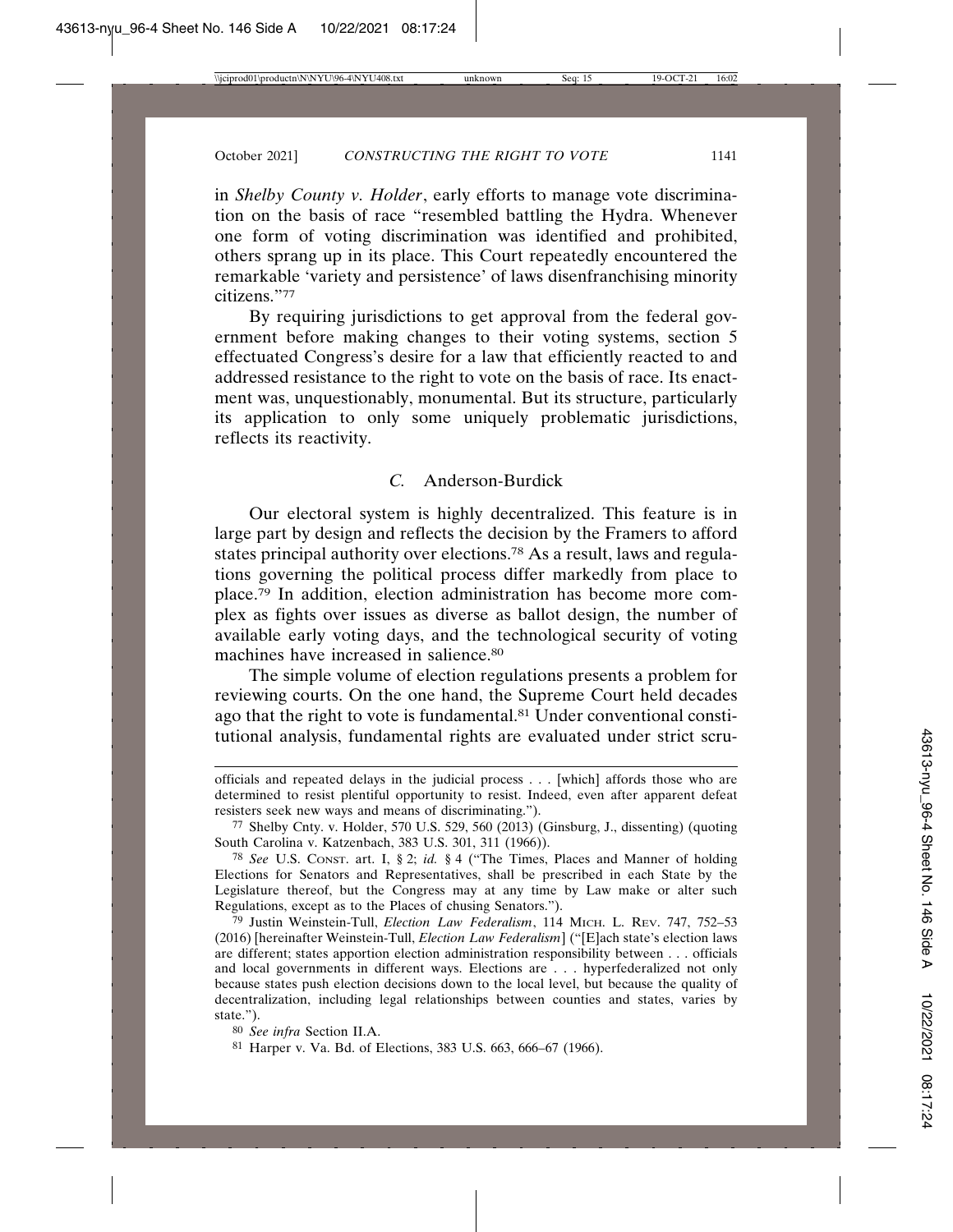tiny.82 Yet the quantity and necessity of electoral regulations militate against evaluating every regulation so scrupulously. As explained by the Court, "as a practical matter, there must be a substantial regulation of elections if they are to be fair and honest and if some sort of order, rather than chaos, is to accompany the democratic processes."83

For this reason, the Court, over time, has developed an electionlaw-specific form of judicial review now commonly referred to as "*Anderson*-*Burdick*," a shorthand for the two cases from which it derives: *Anderson v. Celebrezze*84 and *Burdick v. Takushi*. 85 *Anderson*-*Burdick* review subjects "severe" restrictions on First and Fourteenth Amendment rights to strict scrutiny.86 By contrast, "evenhanded"87 restrictions that "protect the integrity and reliability of the electoral process"88 are subject to a lesser form of review.89 That review requires courts to balance the "character and magnitude of the asserted injury"90 against "the precise interests put forward by the State as justifications for the burden imposed by its rule."91 Conventional wisdom holds that *Anderson*-*Burdick* balancing is highly favorable to the government.92

Like the two preceding examples, *Anderson*-*Burdick* is reactive by design. It was born out of the Court's realization that probing judicial review over every electoral regulation is impractical. It is unsurprising, then, that the Court has characterized judicial review over electoral regulations as involving a "flexible standard."93 As with sec-

87 Crawford v. Marion Cnty. Election Bd., 553 U.S. 181, 189–90 (2008) (quoting *Anderson*, 460 U.S. at 788 n.9).

88 *Id.*

89 *See* Christopher S. Elmendorf, *Structuring Judicial Review of Electoral Mechanics*: *Explanations and Opportunities*, 156 U. PA. L. REV. 313, 318 (2007) (providing a working heuristic for the Court's review of different voting regulations).

90 *Anderson*, 460 U.S. at 789.

91 *Id.*

<sup>82</sup> *See* Korematsu v. United States, 323 U.S. 214, 216 (1944). *But see* Adam Winkler, *Fundamentally Wrong About Fundamental Rights*, 23 CONST. COMMENT. 227, 227 (2006) (claiming that laws abridging access to fundamental rights do not always receive strict judicial scrutiny).

<sup>83</sup> Storer v. Brown, 415 U.S. 724, 730 (1974).

<sup>84</sup> 460 U.S. 780 (1983).

<sup>85</sup> 504 U.S. 428 (1992).

<sup>86</sup> *Id.* at 434.

<sup>92</sup> *See, e.g.*, Robert Yablon, *Voting, Spending, and the Right to Participate*, 111 NW. U. L. REV. 655, 661 (2017) ("On the voting side, the Court has downplayed the burdens that regulations impose, cast the government's regulatory interests in broad terms, and placed the onus squarely on plaintiffs to establish that a regulation's burdens outweigh its benefits.").

<sup>93</sup> Burdick v. Takushi, 504 U.S. 428, 434 (1992); *see also* Nicholas O. Stephanopoulos*, Election Litigation in the Time of the Pandemic*, U. CHI. L. REV. ONLINE (June 26, 2020), https://lawreviewblog.uchicago.edu/2020/06/26/pandemic-stephanopoulos (characterizing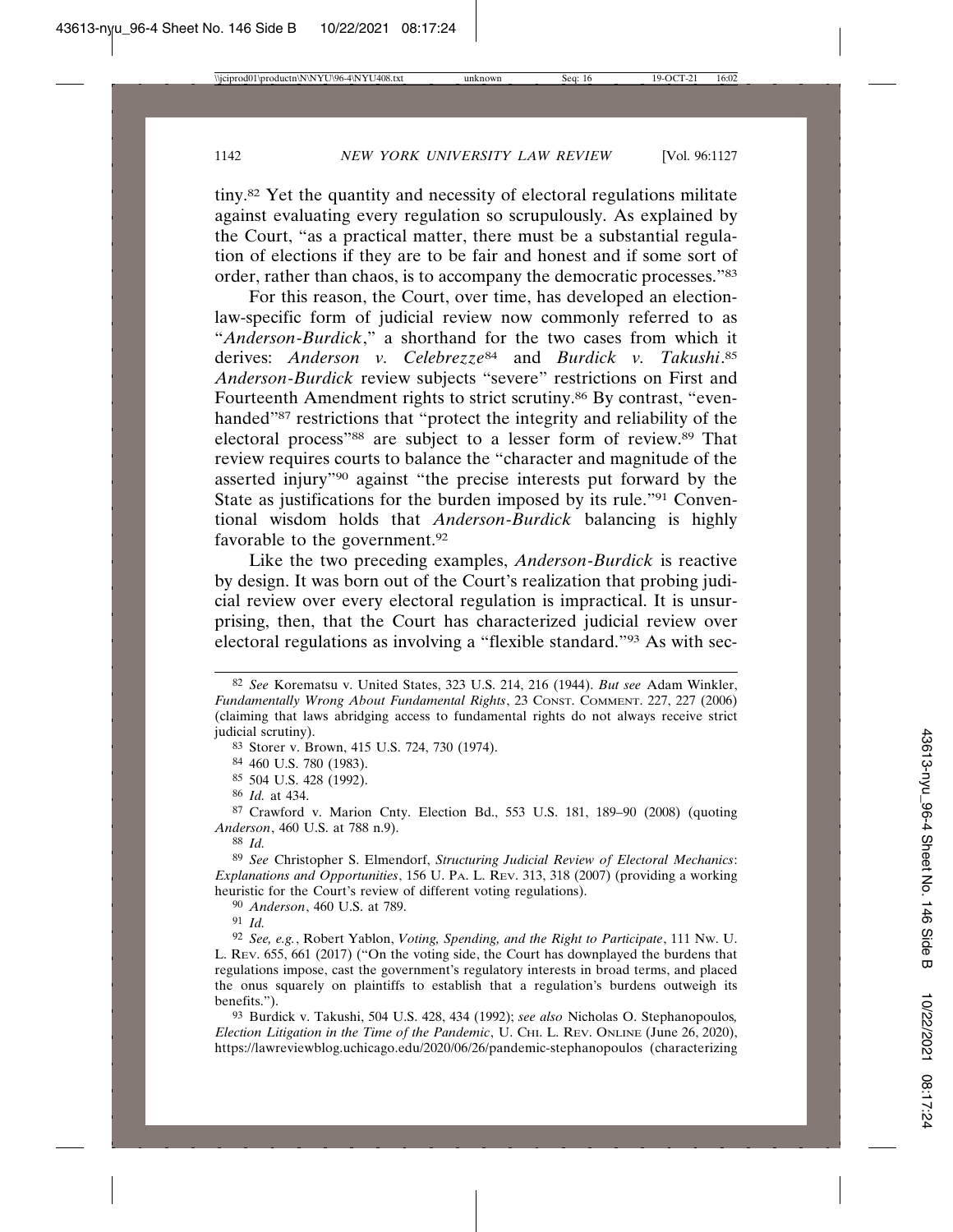tion 2 of the VRA, however, this flexibility affirms nothing concrete for voters, whose "right to participate takes for granted the general contours of existing electoral arrangements."94

A revealing example concerns voter registration deadlines. These deadlines vary greatly from state to state,95 with most states requiring voters to register "three to four weeks before a general election."96 Although the variance between states' registration deadlines is wide— Vermont permits voters to register on voting day, Pennsylvania requires voters to register no later than fifteen days before an election, whereas Florida's deadline is twenty-nine days before an election97—these mandates typically survive when challenged under *Anderson*-*Burdick*. 98 While states are not entirely unbounded,99 the latitude and significant discretion they are afforded over voter registration demonstrates the way in which the right to vote is unmoored from a settled baseline.

## *D. The National Voter Registration Act*

In the 1980s and early 1990s, voting rights advocates and prominent members of Congress became concerned about low voter turnout<sup>100</sup> and sought to eliminate barriers to voter registration, especially those faced by racial minorities and low-income voters. To that end, Congress enacted the NVRA.101 The NVRA expanded voter registration by requiring states to offer registration opportunities at public assistance, motor vehicle, disability services, and military

*Anderson*-*Burdick* as "impressively flexible," as revealed through election-related litigation arising from COVID-19).

94 Karlan, *supra* note 6, at 1712.

96 ACORN v. Bysiewicz, 413 F. Supp. 2d 119, 122 (D. Conn. 2005).

97 *Voter Registration Deadlines*, NAT'L CONF. OF STATE LEGISLATURES (Oct. 20, 2020), https://www.ncsl.org/research/elections-and-campaigns/voter-registration-deadlines.aspx.

98 *See, e.g.*, Ariz. Democratic Party v. Reagan, No. CV-16-03618-PHX-SPL, 2016 WL 6523427, at \*10 (D. Ariz. Nov. 3, 2016) (holding that would-be voters who missed the registration deadline are without relief); Diaz v. Cobb, 541 F. Supp. 2d 1319, 1340 (S.D. Fla. 2008).

99 *See* Dunn v. Blumstein, 405 U.S. 330 (1972) (finding Tennessee's one-year residency requirement for voting in state elections unconstitutional).

100 *See, e.g.*, *Leagues Cites Best, Worst States For Voter Registration*, ASSOCIATED PRESS, Sept. 14, 1992 ("More than a dozen states have voter registration systems that keep people out of the election process, the League of Women Voters said . . . [t]he league supports the National Voter Registration Act, which would streamline voting procedures.").

101 52 U.S.C. §§ 20501–20511. The first effort to enact the NVRA—the National Voter Registration Act of 1992—was vetoed by President George H.W. Bush. S. DOC. NO. 102–23, at 1–2 (1992), https://www.senate.gov/legislative/vetoes/messages/BushGHW/S250- Sdoc-102-23.pdf.

<sup>95</sup> Eugene D. Mazo, *Residency and Democracy: Durational Residency Requirements from the Framers to the Present*, 43 FLA. ST. U. L. REV. 611, 645–48 (2016) (chronicling a portion of the varying state regulations).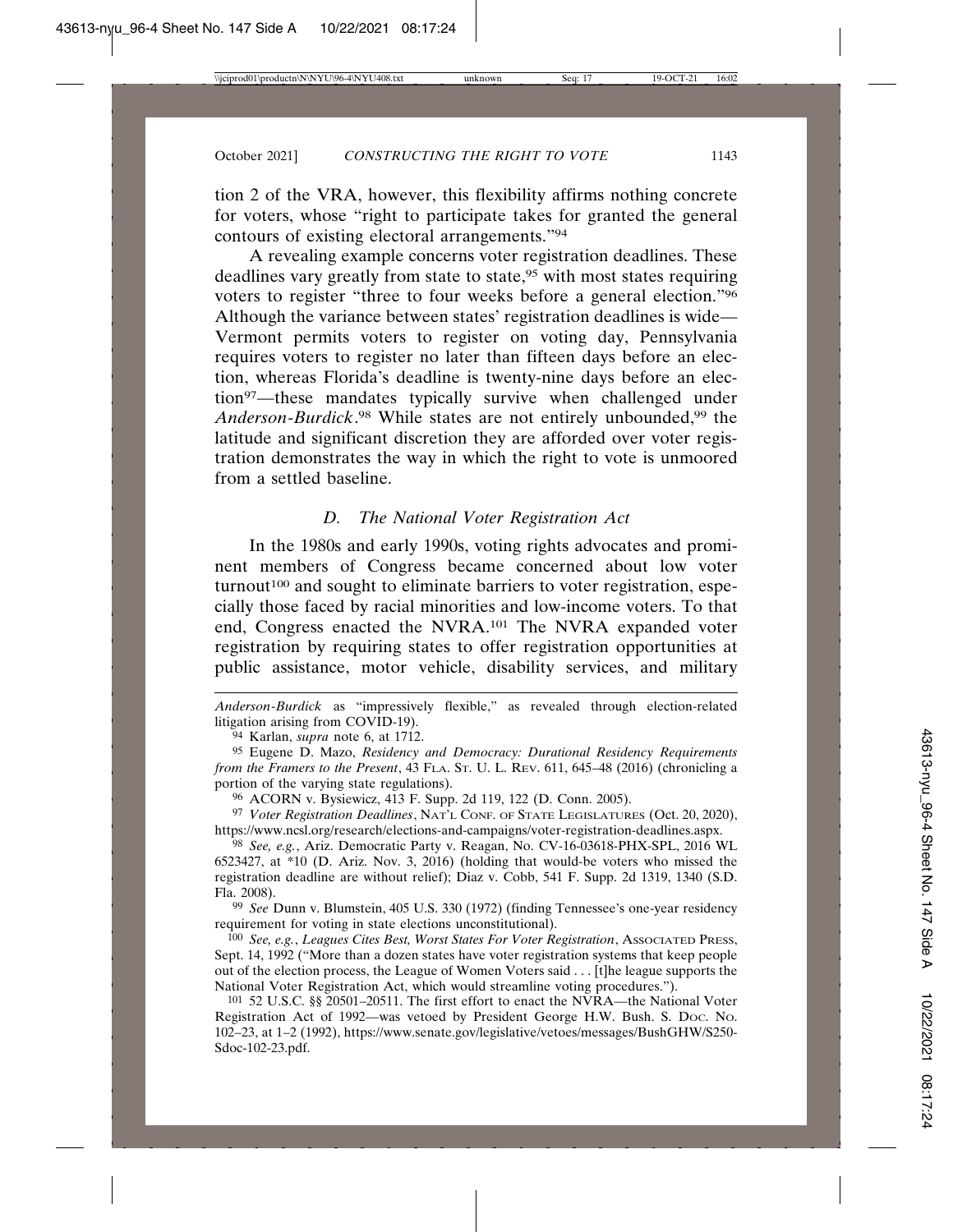recruitment offices.102 Since its enactment, the NVRA has become an important part of the right to vote.

The NVRA differs from the previous examples in that it requires states to take action, rather than preventing them from adopting certain measures.103 But like the previous examples, the NVRA is fundamentally reactive: It responds to a narrow set of problems in limited ways.

In the years preceding the NVRA, media reports highlighted the barriers faced by those trying to register to vote. These barriers included insufficient registration locations that required potential voters to travel long distances<sup>104</sup> and limited hours at voter registration sites that were inaccessible to people who worked full-time jobs.105 These problems were common throughout the country.106

Concerns about voter registration barriers dovetailed with falling voter turnout numbers. In the late 1970s and 1980s, turnout numbers in presidential elections had been particularly low. Turnout from the 1976, 1980, 1984, and 1988 elections had dropped below fifty-five per-

105 *See, e.g.*, Peter S. Canellos, *Mass. Nonvoters Supply a Range of Reasons, Complaints*, BOS. GLOBE, Oct. 29, 1992 (noting that the limited hours and limited locations for voter registration made it difficult for some eligible voters to register); Lapidus, *supra* note 104, at 93–94 ("In a rural area near Tuscaloosa, Alabama, the only registration office in the county is closed weekends, evenings and lunch hours.").

106 *See* Lapidus, *supra* note 102, at 94 ("These restrictive practices are not isolated; they are typical of voter registration procedures throughout the nation."). Members of Congress understood these concerns as well. *See, e.g.*, 137 CONG. REC. S10429-04, S10430 (1991) (statement of Sen. Wellstone) ("In all too many States when you try to register to vote, you cannot register during the weekend, you cannot register sometimes at noonday during workdays. . . . All too often you have to travel 70 or 80 miles in order to find that place."); 138 CONG. REC. S6306-02, S6315 (1992) (statement of Sen. Ford) ("[P]eople just do not have time to get off from work. The office opens at 8 in the morning and closes at 4:30 in the afternoon.").

 $102$  52 U.S.C. § 20504(a)–(c) (requiring states to provide voter registration opportunities in motor vehicle offices); *id.* § 20506(a)(2)(A) (public assistance agencies); *id.* § 20506(a)(2)(B) (state disability offices); *id.* § 20506(c) (military recruitment offices).

<sup>103</sup> The NVRA is framed in the affirmative. It states that "each state shall" take the required actions to increase voter registration opportunities. *Id.* § 20504.

<sup>104</sup> *See, e.g.*, Judith R. Arnold, *You Can't Vote If You Don't Register*, ST. LOUIS POST-DISPATCH, May 19, 1992, at 3B (noting that most of St. Louis's voter registration sites were in public schools that are closed during the summer months); *1 Million Not Registered to Vote in Indiana*, EVANSVILLE COURIER & PRESS, Nov. 1, 1992, at A3 (linking low voter registration numbers to barriers to register, like insufficient registration locations and early cutoff deadlines for registration); Steven L. Lapidus, *Eradicating Racial Discrimination in Voter Registration: Rights and Remedies Under the Voting Rights Act Amendments of 1982*, 52 FORDHAM L. REV. 93, 93 (1983) (noting that "citizens living in the northern part of Sunflower County, Mississippi, must travel 100 miles roundtrip to register to vote in county, state and federal elections").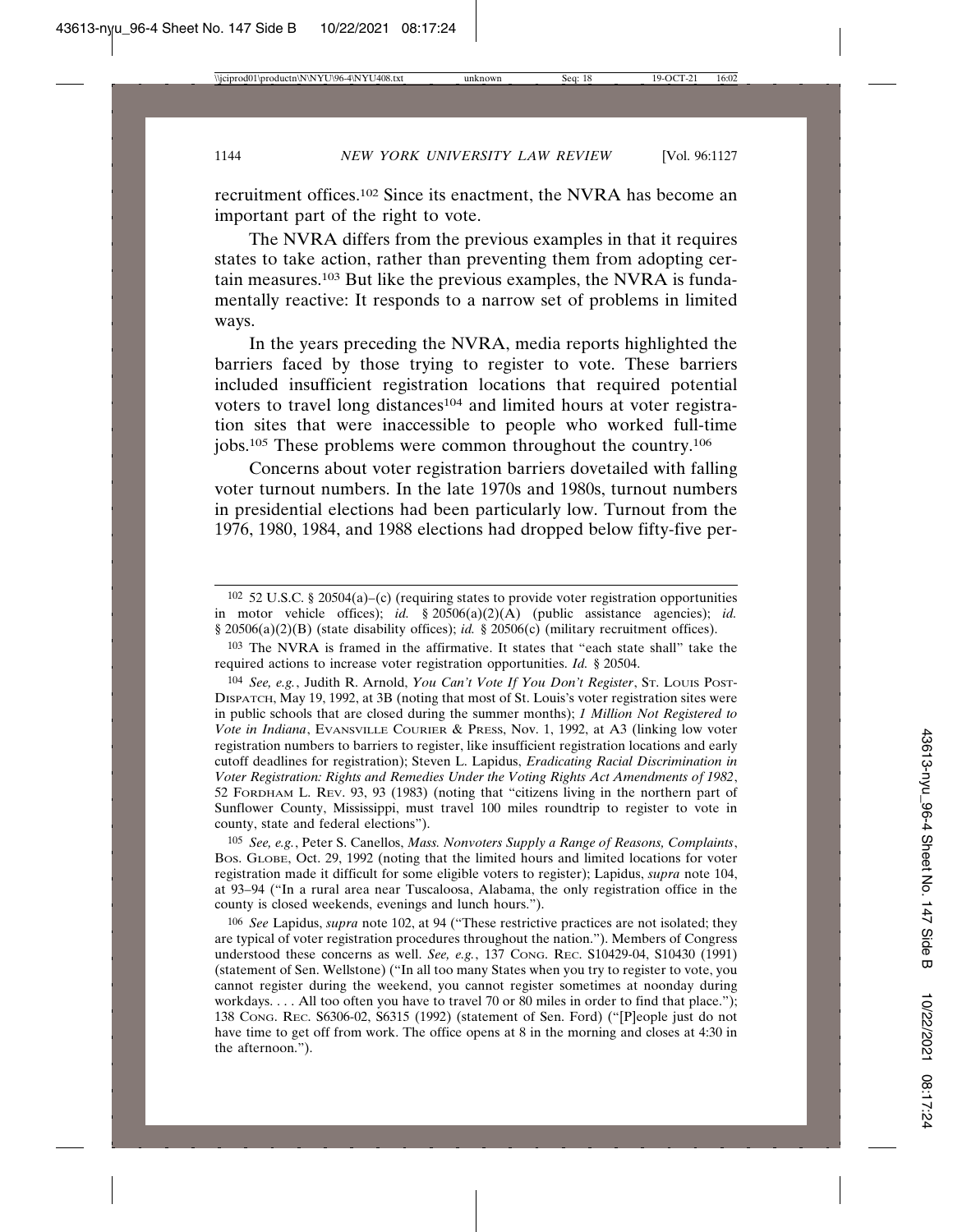cent of the voting age population for the first time since 1948.107 In 1988, turnout fell to fifty percent.<sup>108</sup>

Both the text of the NVRA and floor speeches by members of Congress demonstrate how the NVRA is responsive to these concerns. The NVRA's preamble states that "discriminatory and unfair registration laws and procedures can have a direct and damaging effect on voter participation in elections for Federal office and disproportionately harm voter participation by various groups, including racial minorities."109 A purpose of the law was to "establish procedures that will increase the number of eligible citizens who register to vote in elections for Federal office."110

Congress understood registration difficulties and low turnout to be related problems. Senator Bradley, for example, noted that "[s]imply stated, those who register[,] vote. In the 1988 elections, 86 percent of those who registered voted. . . . In a 1990 study, the [Government Accountabililty Office] recognized that difficulties involved in registration have affected voter turnout, suggesting that Congress consider making registration more convenient and accessible."111 Senator Kennedy stated that "[a]lthough the ideal of broadbased voter participation has been firmly incorporated into the Constitution, registration procedures adopted in many States have had the effect—and often the intent—of denying the right to vote to large numbers of citizens."112 Others noted the effectiveness of the "motor-voter" model in increasing turnout.<sup>113</sup> This link—between voter registration and the right to vote—was a recurring theme during the congressional debates over the NVRA.114

110 *Id.* § 20501(b)(1).

111 138 CONG. REC. 26,589 (1992) (statement of Sen. Bradley); *see also* 136 CONG. REC. 1245 (1990) (statement of Rep. Annunzio) ("Major studies have been designed to discover why so many Americans do not vote. The No. 1 reason was not being registered."); *Id.* (statement of Rep. Mfume) ("In a poll conducted after the 1988 election, more than onethird of the nonvoters surveyed said that registration prevented them from voting in the election.").

112 138 CONG. REC. 11,684 (1992) (statement of Sen. Kennedy).

113 *See, e.g.*, 138 CONG. REC. 14,979 (1992) (statement of Rep. Clement) ("In Tennessee, my home State where we do not have a motor-voter program, voter turnout decreased 35 percent from 1986 to 1990. However, States with motor-voter programs saw significant increases in voter turnout.").

114 *See, e.g.*, 136 CONG. REC. 1242 (1990) (statement of Rep. Swift) ("Testimony before our committee revealed that in many jurisdictions around the country, eligible voters

<sup>107</sup> U.S. CENSUS, STATISTICAL ABSTRACT OF THE UNITED STATES: 2012, at 244 tbl.397 (131st ed. 2011), https://www2.census.gov/library/publications/2011/compendia/statab/ 131ed/tables/election.pdf.

<sup>108</sup> *Id.*

<sup>109</sup> 52 U.S.C. § 20501(a)(3).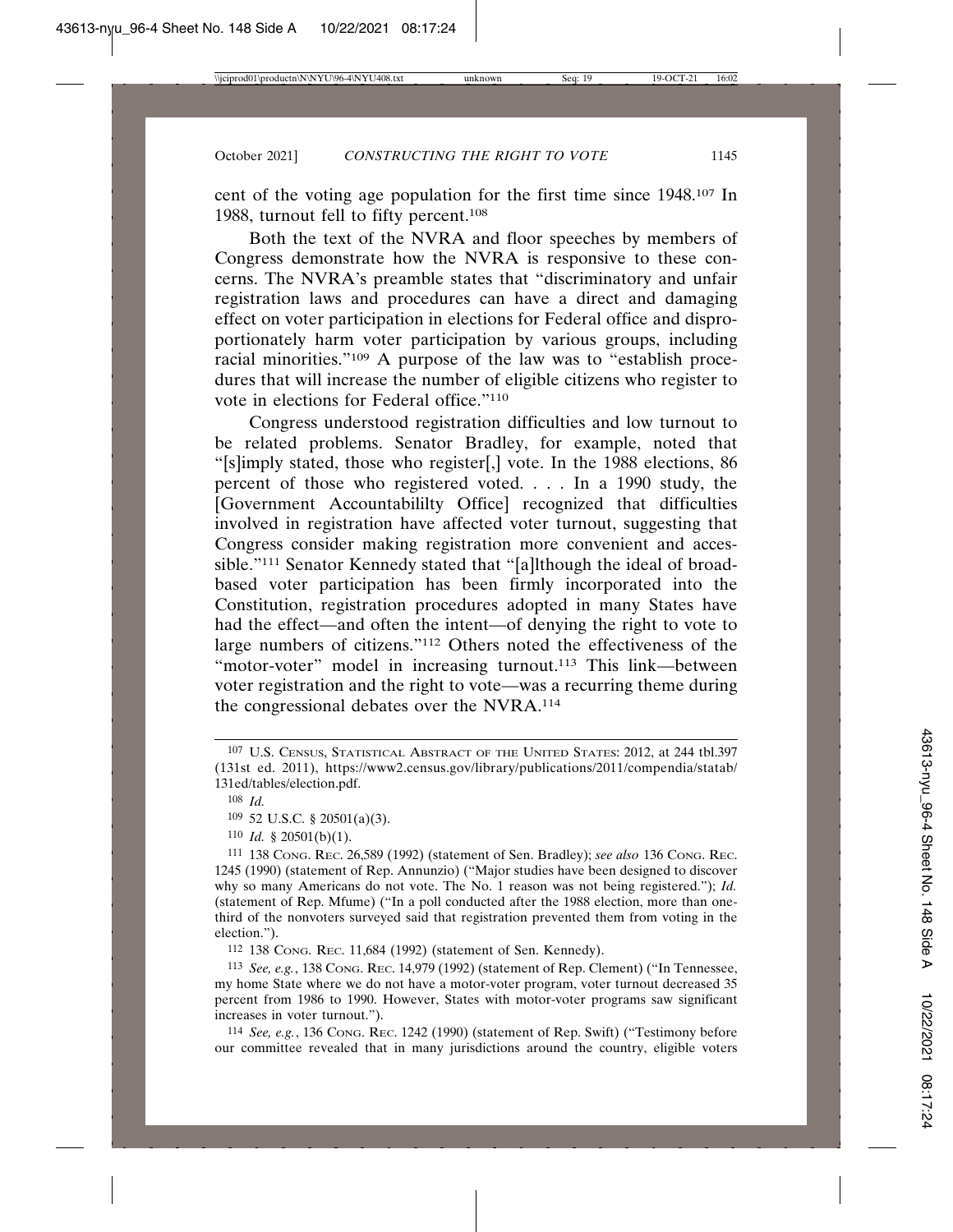Congress was also particularly concerned about the disenfranchisement of minority voters. Although the registration disparity between eligible White voters and eligible Black voters had decreased since the passage of the VRA, by the 1980s, a significant disparity persisted.115 In one Georgia county in 1980, for example, "over 80 percent of whites and less than 25 percent of blacks were registered."116 Congress was responsive, first, to the idea that these barriers could be used to intentionally disenfranchise minority voters. As Representative Clay stated, "[s]o often in our history, voter registration requirements have been used to systematically prevent minority groups from exercising their fundamental right to vote. [The NVRA], without a complicated, costly set of procedures, ensures that all Americans will be able to exercise this basic, valuable right."<sup>117</sup>

But Congress was also responsive to the idea that registration barriers could be unintentionally burdensome on minority voters. The impact of registration restrictions "often falls most heavily upon minority, low-income, and disabled citizens,"118 Senator Cranston stated. "[The NVRA] will remove registration barriers by requiring States to provide motor voter, mail, and agency registration."<sup>119</sup>

In sum, through the NVRA, Congress sought to expand the right to vote by increasing the number of people registered to vote. It did so in a way that directly responded to a set of problems created by both intentional resistance to the exercise of the franchise and unaccommodating administration.

116 Lapidus, *supra* note 104, at 94 (describing DeKalb County, Georgia).

continue to be deprived of their right to vote as a result of restrictive registration practices.").

<sup>115</sup> *See* Kim Cobb, *Racial Gap Still Exists in Voter Registration*, HOUS. CHRON., Mar. 18, 1990 (noting that during the 1988 election, whereas 73.44% of eligible white voters were registered to vote in southern states, only 61.63% of eligible Black voters were registered).

<sup>117</sup> 139 CONG. REC. H505-02, H519 (1993) (statement of Rep. Clay); *see also* 139 CONG. REC. H1823-01, H1827 (1993) (statement of Rep. McKinney) ("In the communities I represent American citizens still face real barriers and harassment when they go to register to vote. . . . In Georgia's 11th Congressional District people still fight today for the right to register to vote.").

<sup>118</sup> 136 CONG. REC. 25,902 (1990) (statement of Sen. Cranston).

<sup>119</sup> *Id.*; *see also* 138 CONG. REC. 10,726 (1992) (statement of Sen. Sanford) ("Many of these registration practices discourage participation by minorities, people with disabilities, and first time voters.").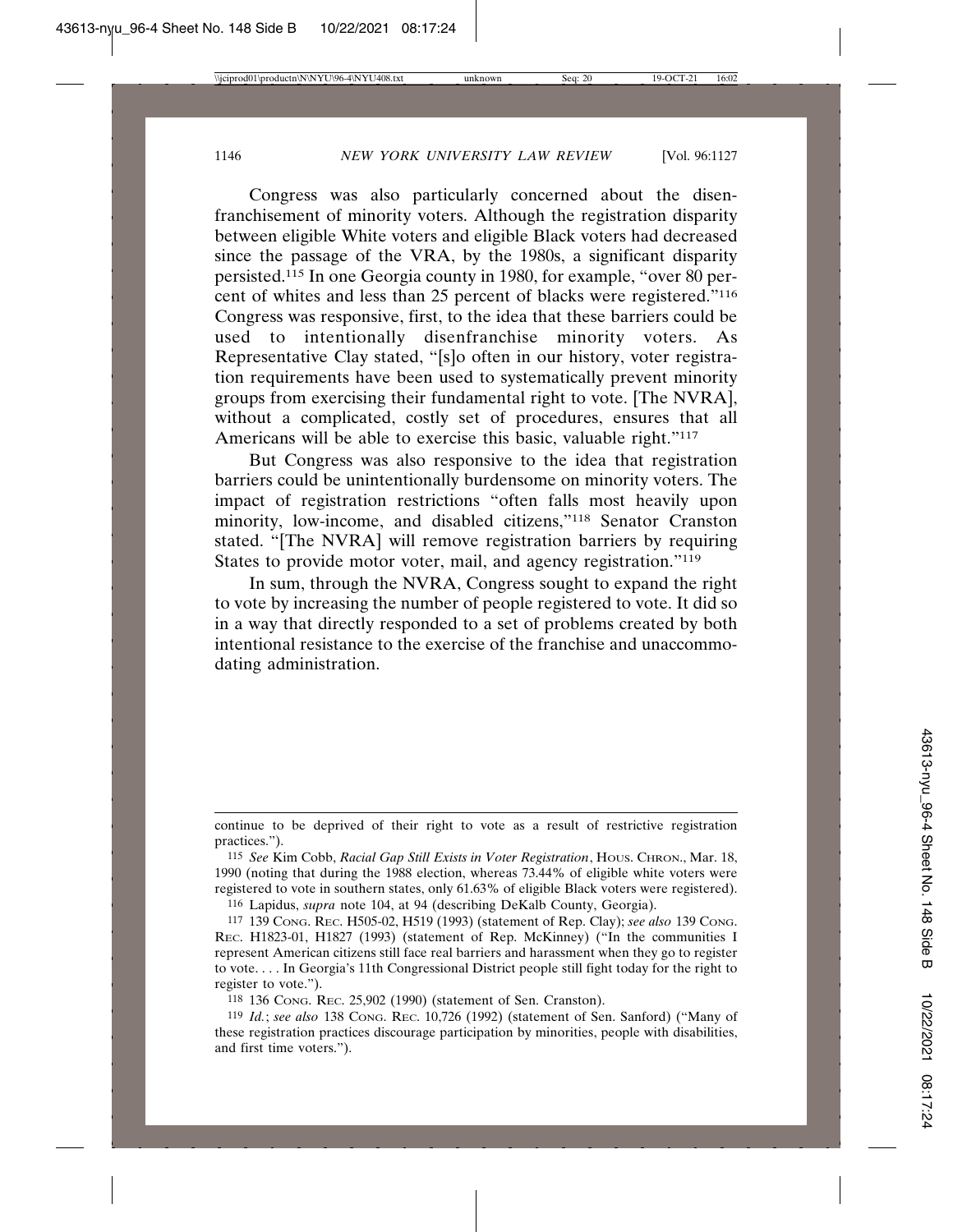#### II

#### **CONSEQUENCES**

Because the right to vote is largely reactive, it relies on various "shields"120: prohibitions on the election-related actions that private parties and state actors may take. This reactivity has consequences for our elections systems. In fact, identifying the right as reactive helps to diagnose some of the systems' deepest problems. This Part identifies two such problems: deeply fragile and largely impersonal elections systems that do not account for the particular voting difficulties of various populations.

# *A. A Fragile Right*

Voting-related problems are so frequent, it is a wonder our elections maintain any legitimacy at all.121 Our elections systems are subject to challenge after challenge: inadequate resources, incompetent administration, intentional attempts to restrict the vote, relentless but baseless allegations of fraud, life-threatening pandemics, and more. Because the right to vote has largely been shaped by previous resistance, each of these challenges tests our elections systems in a new way. In short, the right to vote is disconcertingly fragile.

Conceptually, the challenges can be divided into two general categories: (1) election administration problems caused by systemic strain, including inadequate resources or mismanagement, and (2) intentional efforts to impede or undermine the right to vote. In practice, though, properly categorizing certain actions can be difficult. For instance, polling place closures might be a consequence of inadequate resources or voter discrimination. Conversely, dubious voter purges might be a function of election administration mismanagement rather than intentional voter suppression. In addition, unexpected events—e.g., hurricanes, earthquakes, pandemics—also generate challenges that seem to fall within both categories. With that caveat, consider the following summaries.

<sup>120</sup> *See* Richard H. Pildes, *The Constitutional Emergency Powers of Federal Courts* 3 (N.Y.U. Sch. of L., Pub. L. Rsch. Paper, Paper No. 20-59, 2020), https://papers.ssrn.com/ sol3/papers.cfm?abstract\_id=3629356.

<sup>121</sup> *See* James A. Gardner, *Democratic Legitimacy Under Conditions of Severely Depressed Voter Turnout*, UNIV. CHI. L. REV. ONLINE (June 26, 2020), https:// lawreviewblog.uchicago.edu/2020/06/26/pandemic-gardner (concluding that "American political thought appears to have developed conceptions of both substantive and procedural electoral legitimacy that are emphatically minimal"); Pam Fessler, *American Distrust of the Voting Process Is Widespread, NPR Poll Finds*, NPR (Jan. 21, 2020, 5:06 AM), https://www.npr.org/2020/01/21/798088827/american-distrust-of-the-voting-processis-widespread-npr-poll-finds (discussing the results of a poll on trust in the 2020 election).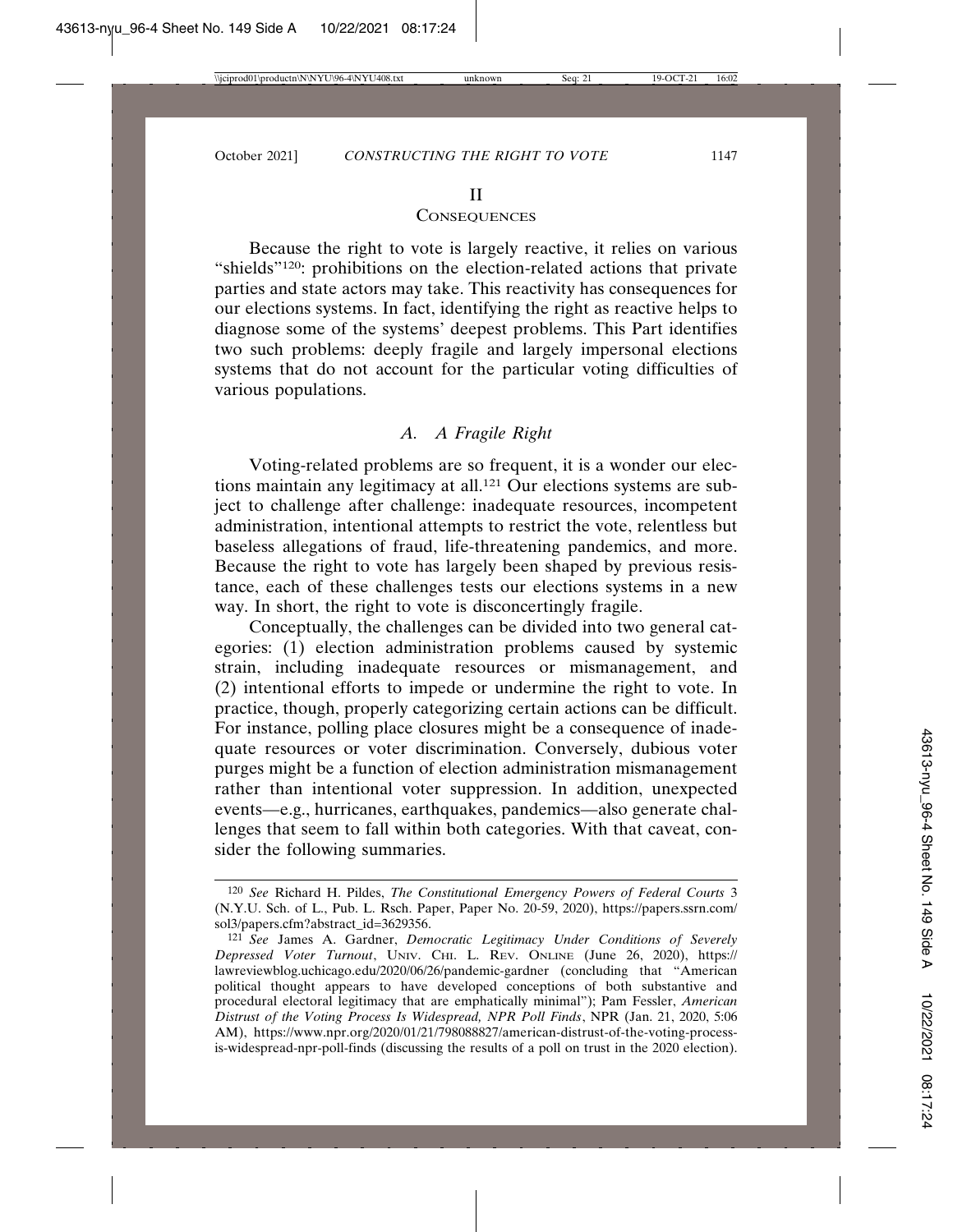Election administration problems caused by inadequate resources or mismanagement are commonplace and are rarely legally redressable. For example, voters everywhere report inefficient voting experiences. "Long Lines Frustrate R.I. Voters," reads a 2016 headline from Rhode Island's *Providence Journal*. 122 The *New York Times* reported in 2020 that "Long Waits Frustrate Los Angeles Voters."123 The *Dallas Morning News*, also in 2020: "Long Lines, Broken Machines, Causing Frustration for Some Voters in Dallas, Tarrant Counties."124 A 2014 *Washington Post* column states: "The wait times to vote in Florida are horrendous."125 Long lines, therefore, are both predictable and routine,126 but because they do not fit into the preexisting set of problems protected by "the right to vote," no legal recourse is available.127

Long lines are in part caused by polling place closures, another common election administration problem. In a comprehensive study of states formerly covered by section 5 of the Voting Rights Act, the Leadership Conference Education Fund identified "1,688 polling place closures between 2012 and 2018."128 As the study notes, "[d]ecisions to shutter or reduce voting locations are often made quietly and at the last minute, making pre-election intervention or litigation virtually impossible."129 These sudden changes upset voters' reliance interests in accessing proximate, and often longstanding, polling place locations.130 While some polling place closures may be due

127 *But see id*. at 201–22 (exploring possible legal claims).

128 LEADERSHIP CONF. EDUC. FUND, DEMOCRACY DIVERTED: POLLING PLACE CLOSURES AND THE RIGHT TO VOTE 10 (2019), http://civilrightsdocs.info/pdf/reports/ Democracy-Diverted.pdf.

129 *Id.* at 8.

<sup>122</sup> Paul Edward Parker, *Long Lines Frustrate R.I. Voters*, PROVIDENCE J. (Nov. 8, 2016, 1:04 PM), https://www.providencejournal.com/news/20161108/long-lines-frustrate-ri-voters.

<sup>123</sup> Jill Cowan & Louis Keene, *Long Waits Frustrate Los Angeles Voters*, N.Y. TIMES (Mar. 3, 2020), https://www.nytimes.com/2020/03/03/us/california-los-angeles-voting.html.

<sup>124</sup> LaVendrick Smith & Nic Garcia, *Long Lines, Broken Machines, Causing Frustration for Some Voters in Dallas, Tarrant Counties*, DALL. MORNING NEWS (Mar. 3, 2020, 2:45 PM), https://www.dallasnews.com/news/elections/2020/03/03/long-lines-broken-machinescausing-frustration-for-some-voters-in-dallas-tarrant-counties.

<sup>125</sup> Aaron Blake, *The Wait Times to Vote in Florida Are Horrendous*, WASH. POST (Sept. 15, 2014, 11:18 AM), https://www.washingtonpost.com/news/the-fix/wp/2014/09/15/studystates-with-long-lines-are-failing-to-meet-their-own-election-day-requirements.

<sup>126</sup> *See, e.g.*, Elora Mukherjee, *Abolishing the Time Tax on Voting*, 85 NOTRE DAME L. REV. 177, 180 ("In the 2008 election, more than ten million voters had to wait longer than an hour to vote and hundreds of thousands had to wait longer than five hours. Hundreds of thousands more left the polls without casting a ballot because lines were too long.").

<sup>130</sup> *See, e.g.*, Michael Wines, *The Student Vote Is Surging. So Are Efforts to Suppress It*, N.Y. TIMES (Oct. 24, 2019), https://www.nytimes.com/2019/10/24/us/voting-collegesuppression.html [hereinafter Wines, *Student Vote*] ("[Austin Community College] has tapped its own funds to set up temporary early-voting sites on nine of its 11 campuses. No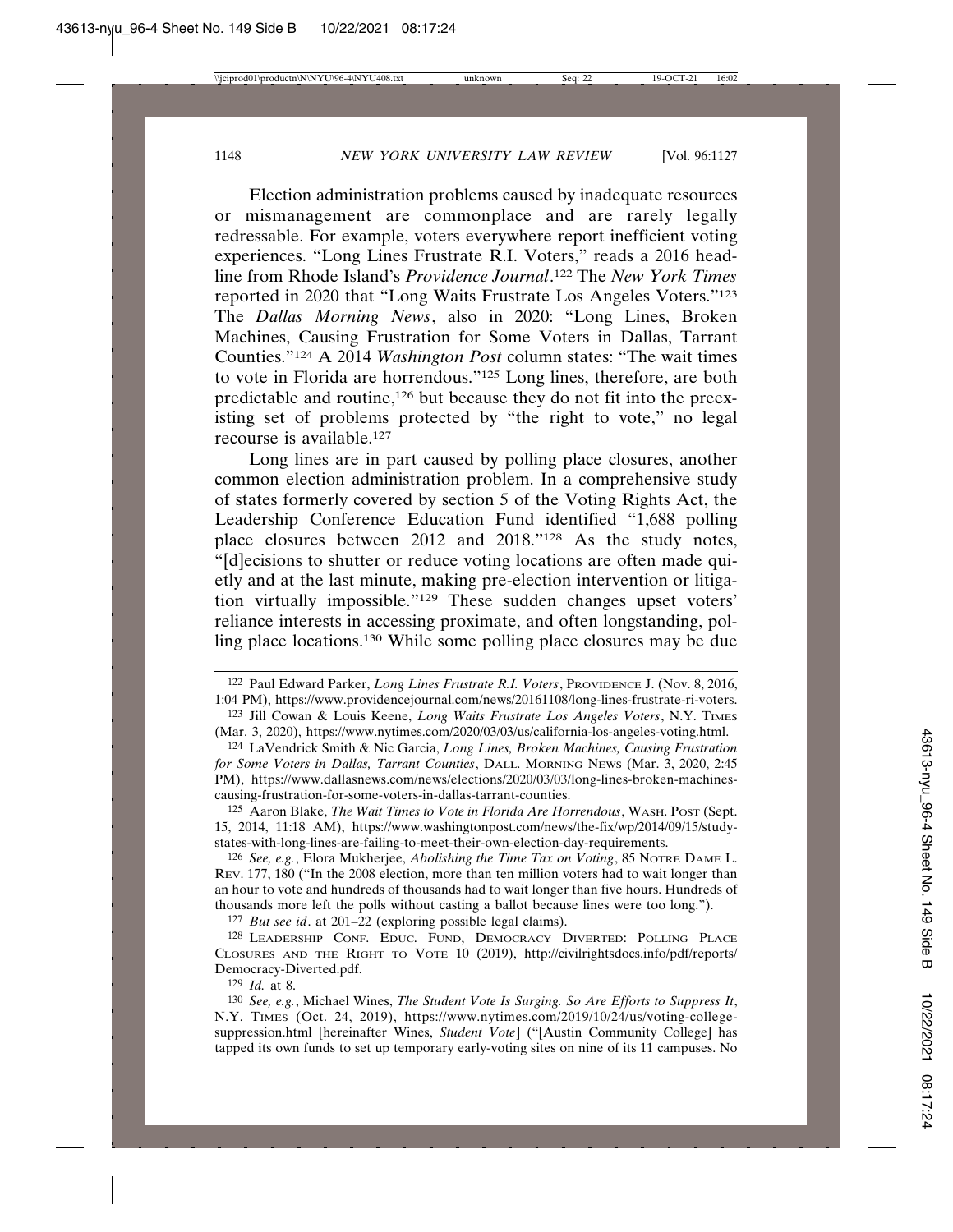to inadequate resources, as noted above, there is compelling evidence that many closures are designed to reduce minority election turnout.131

Secure, reliable voting machines are also a major election administration concern. Our intelligence community has concluded that "Russia's effort to influence the 2016 US presidential election represented a significant escalation in directness, level of activity, and scope of effort compared to previous operations aimed at US elections."132 This effort included attempted attacks on electronic voting machines.133 Yet, despite these considerations and others, funding for election security measures remains inadequate.134 And again, because this kind of intrusion into our elections systems is novel, voting rights doctrines provide no protection.

Problems also arise from intentional efforts to impede or undermine the right to vote. For example, states contribute to the fragility of the right by fomenting voter uncertainty. They attempt to evade compliance with the few federal election statutes that exist and then disclaim legal responsibility for the administration of those statutes.<sup>135</sup> These "liability mismatch arguments"136 commit time and resources to litigation while delaying the expansion of voting rights.137 Conversely, some states, rather than disclaiming responsibility for certain aspects

132 NAT'L INTEL. COUNCIL, INTELLIGENCE COMMUNITY ASSESSMENT: ASSESSING RUSSIAN ACTIVITIES AND INTENTIONS IN RECENT US ELECTIONS 5 (2017).

133 *See* RUSSIAN ACTIVE MEASURES CAMPAIGNS AND INTERFERENCE IN THE 2016 U.S. ELECTION, VOLUME 1: RUSSIAN EFFORTS AGAINST ELECTION INFRASTRUCTURE WITH ADDITIONAL VIEWS, S. REP. NO. 116-290 (2020); David E. Sanger & Catie Edmondson, *Russia Targeted Election Systems in All 50 States, Report Finds*, N.Y. TIMES (July 25, 2019), https://www.nytimes.com/2019/07/25/us/politics/russian-hacking-elections.html (describing a Russian "search for vulnerabilities in the security of the election systems").

134 *See generally* CHRISTOPHER R. DELUZIO, LIZ HOWARD, PAUL ROSENZWEIG, DAVID SALVO & RACHAEL DEAN WILSON, BRENNAN CTR. FOR JUST., DEFENDING ELECTIONS: FEDERAL FUNDING NEEDS FOR STATE ELECTION SECURITY (2019).

135 *See* Weinstein-Tull, *Election Law Federalism*, *supra* note 79, at 764–71. 136 *Id*. at 765.

137 *See id.* at 764–71; Justin Weinstein-Tull, *Abdication and Federalism*, 117 COLUM. L. REV. 839, 859–61 (2017) [hereinafter Weinstein-Tull, *Abdication and Federalism*] (describing Alabama's attempt to evade the mandates of federal election law).

more, however. This spring, the Texas Legislature outlawed polling places that did not stay open for the entire 12-day early-voting period.").

<sup>131</sup> An analysis of polling place wait times concludes that "the more voters in a precinct who are non-white, the longer the wait times." Matthew Weil, Tim Harper, Charles Stewart III & Christopher Thomas, *The 2018 Voting Experience: Polling Place Lines*, BIPARTISAN POL'Y CTR. (2019), https://bipartisanpolicy.org/wp-content/uploads/2019/11/The-2018- Votin-Experience.pdf. In addition, significant numbers of language minorities are deprived of assistance at their polling sites. *See* Alexa Ura, *Translators Help Korean American Voters in Harris County Find Their Electoral Voice*, TEX. TRIB. (Nov. 26, 2019, 12:00 AM), https://www.texastribune.org/2019/11/26/how-korean-americans-lobbied-harris-countybilingual-pollworkers.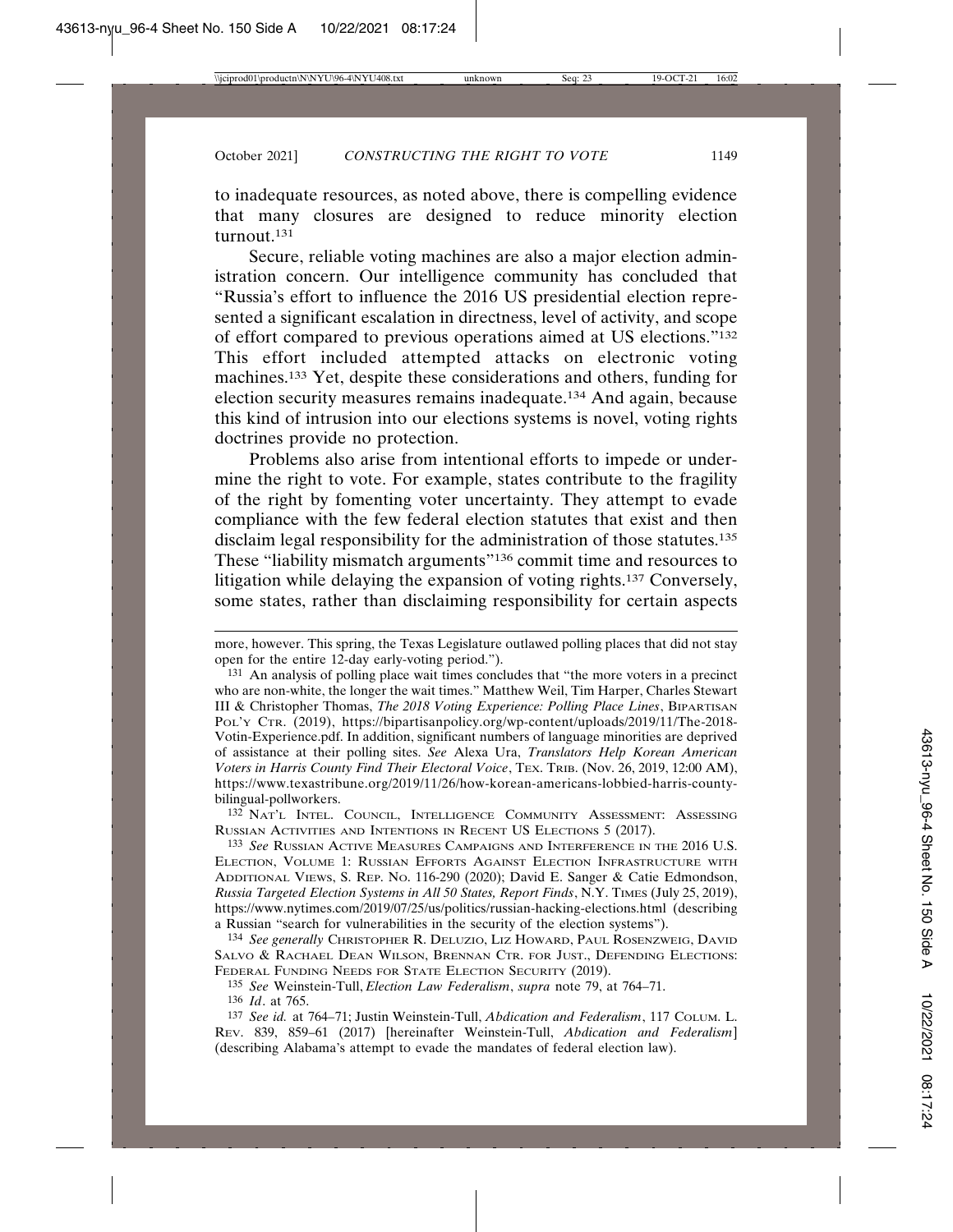of election administration, have preempted local governments' control of voting-related matters.138 In both instances, states hamper election administration by complicating accountability.

Voter purges reflect similar fragility. For example, under Ohio law, the state may remove, or "purge," voters from the statewide registration list for failing to vote for six years and failing to respond to a postcard.139 In 2018, the Supreme Court upheld this practice, finding no conflict with the NVRA.140 The decision "sanctions the needless and routine purging from voting rolls of a potentially very large number of eligible and registered voters."141 In the fall of 2019, it was reported that approximately 40,000 of the 235,000 voters Ohio planned to purge were improperly at risk of removal, an error that was only caught thanks to the work of concerned citizens.<sup>142</sup> Viewed in context, Ohio's recent voter purges appear nefarious, and the same is true in other states.143

Voter identification requirements are the most infamous example of voter suppression. At present, thirty-six states require voters to show some form of identification.144 Supporters claim that such laws guard against fraud,145 though evidence of in-person fraud is virtually non-existent.146 Opponents, by contrast, argue that such laws are

142 Nicholas Casey, *Ohio Was Set to Purge 235,000 Voters. It Was Wrong About 20%*, N.Y. TIMES (Oct. 14, 2019), https://www.nytimes.com/2019/10/14/us/politics/ohio-voterpurge.html.

143 *See, e.g.*, Eileen Sullivan, *A Lawsuit in Georgia Claims That Nearly 200,000 Registered Voters Were Improperly Purged*, N.Y. TIMES (Dec. 2, 2020), https:// www.nytimes.com/2020/12/02/us/a-lawsuit-in-georgia-claims-that-nearly-200000-registeredvoters-were-improperly-purged.html (detailing a purge of nearly 200,000 eligible and registered voters from the rolls in Georgia).

144 *Voter Identification Requirements*, NAT'L CONF. STATE LEGISLATURES (Aug. 25, 2020), https://www.ncsl.org/research/elections-and-campaigns/voter-id.aspx.

145 *See, e.g.*, JOHN FUND, STEALING ELECTIONS: HOW VOTER FRAUD THREATENS OUR DEMOCRACY (2004).

146 German Lopez, *Trump's Claims About Voter Fraud Are Based on a Lie*, Vox (Oct. 17, 2016, 12:40 PM), https://www.vox.com/policy-and-politics/2016/10/17/13305448/trumpvoter-fraud.

<sup>138</sup> *See* Joshua S. Sellers & Erin A. Scharff, *Preempting Politics: State Power and Local Democracy*, 72 STAN. L. REV. 1361, 1383–92 (2020) (discussing various state efforts to enact bills preemtpting the authority of localities over elections).

<sup>139</sup> *See generally* Husted v. A. Philip Randolph Inst., 138 S. Ct. 1833 (2018).

<sup>140</sup> *See id.* at 1848.

<sup>141</sup> Manheim & Porter, *supra* note 8, at 213–14; *see also* Michael Wines, *As November Looms, So Does the Most Litigious Election Ever*, N.Y. TIMES (July 7, 2020), https:// www.nytimes.com/2020/07/07/us/2020-election-laws.html ("Three Republican-allied advocacy groups have sent warning letters to scores of local election officials demanding that they purge their rolls of ineligible voters; in some cases, they have filed suits. One group, the Public Interest Legal Foundation, has sent warnings to 33 of 83 counties in one 2020 battleground, Michigan.").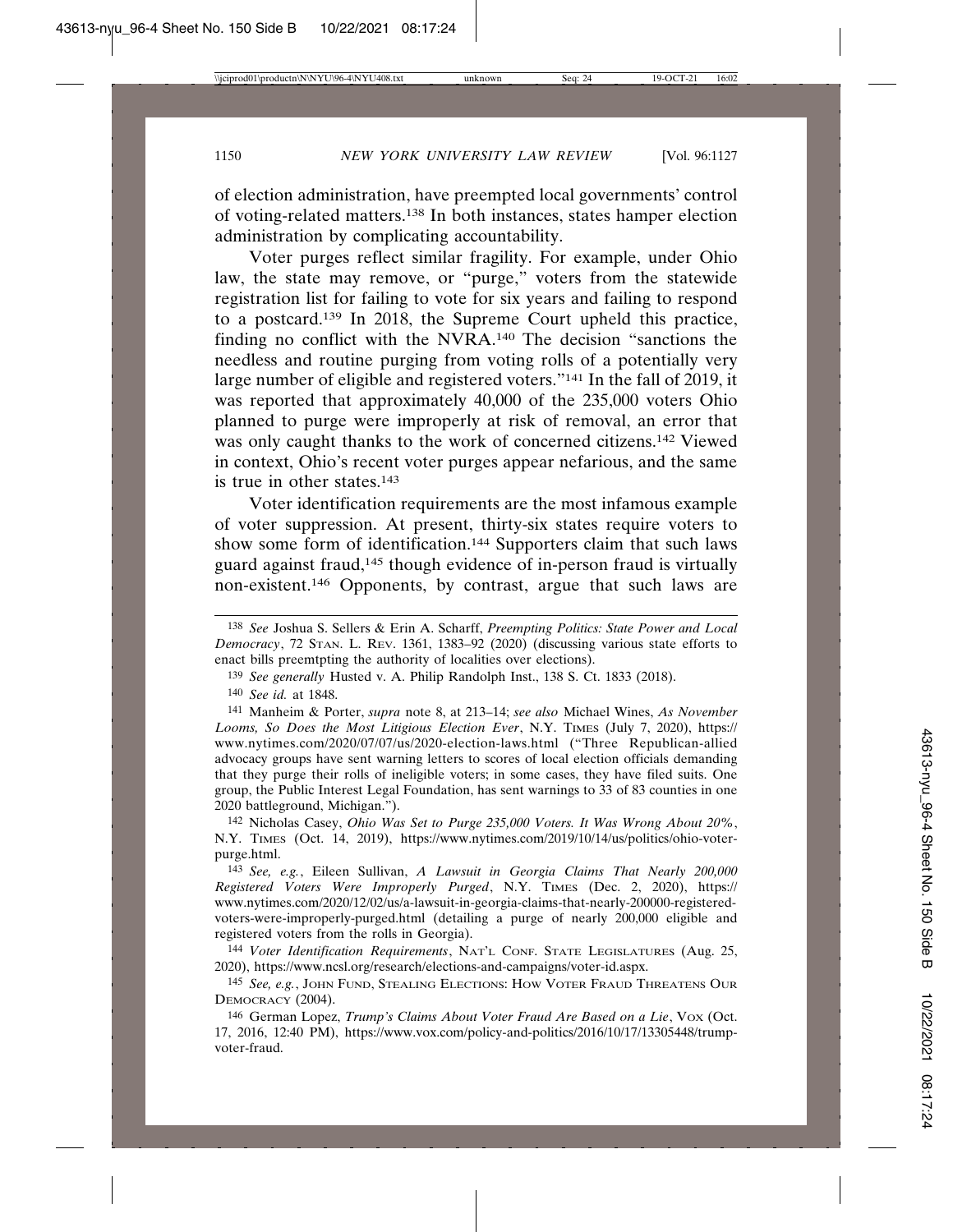wholly unnecessary,<sup>147</sup> have a disparate impact on minority voters,<sup>148</sup> and, as such, are intended to benefit the Republican Party.149

Another example of intentional voter suppression demonstrating the fragility of the right to vote, and how opposition to voting rights is a shell game, involves organizations that engage voters in the political process. Several states, again invoking the threat of voter fraud, have passed laws targeting third-party individuals or organizations that facilitate others' right to vote. For instance, in Tennessee, a 2018 surge in Black voter registration prompted the state legislature to pass a law imposing civil penalties on voter registration groups that submitted voter registration forms with inaccurate or incomplete information.150 A Michigan law makes it a crime to help voters submit absentee ballots.<sup>151</sup> Similar "ballot harvesting" laws exist in over twenty states.<sup>152</sup> Multiple states recently moved to criminalize organizations' distribution of food and water to those waiting in line to vote.153

149 *See* Keith G. Bentele & Erin E. O'Brien, *Jim Crow 2.0? Why States Consider and Adopt Restrictive Voter Access Policies*, 11 PERSP. ON POL. 1088, 1089 (2013); LORRAINE C. MINNITE, PROJECT VOTE, THE POLITICS OF VOTER FRAUD 16 (2007); Edward B. Foley, *The Separation of Electoral Powers*, 74 MONT. L. REV. 139, 142–43 (2013) (referring to circumstances where "the evidence overwhelmingly indicates that the desire to secure a partisan advantage actually motivated the enactment of these laws").

150 Amy Gardner, *How a Large-Scale Effort to Register Black Voters Led to a Crackdown in Tennessee*, WASH. POST (May 24, 2019, 7:50 AM), https:// www.washingtonpost.com/politics/how-a-large-scale-effort-to-register-black-voters-led-toa-crackdown-in-tennessee/2019/05/24/9f6cee1e-7284-11e9-8be0-ca575670e91c\_story.html. The law was initially enjoined in federal court, then ultimately repealed by the Tennessee legislature. *Tennessee Lawmakers Repeal Discriminatory Restrictions on Voter Registration Drives Following Federal Lawsuit*, ANDREW GOODMAN FOUND. (Apr. 3, 2020), https:// andrewgoodman.org/news-list/tennessee-lawmakers-repeal-discriminatory-restrictions-onvoter-registration-drives-following-federal-lawsuit; Sellers, *supra* note 20, at 1632–35 (summarizing the litigation).

151 MICH. COMP. LAWS § 168.759 (4), (5), (8) (2021).

152 *The Canvass: March 2020*, NAT'L CONF. STATE LEGISLATURES, https://www.ncsl.org/ research/elections-and-campaigns/the-canvass-march-2020.aspx; *see also infra* Section II.B. (discussing ballot harvesting litigation arising from Arizona).

153 *See, e.g.*, Nick Corasaniti & Reid J. Epstein, *What Georgia's Voting Law Really Does*, N.Y. TIMES (May 13, 2021), https://www.nytimes.com/2021/04/02/us/politics/georgiavoting-law-annotated.html (detailing Georgia's criminal law to that effect).

<sup>147</sup> Spencer Overton, *Voter Identification*, 105 MICH. L. REV. 631, 681 (2007) ("Existing data suggests that a photo-identification requirement would disenfranchise twenty million Americans while deterring minimal voter fraud.").

<sup>148</sup> Zoltan Hajnal, Nazita Lajevardi & Lindsay Nielson, *Voter Identification Laws and the Suppression of Minority Votes*, 79 J. POL. 363, 368 (2017) ("The effects are perhaps most consistent for Latinos, but across the different types of contests, there are strong signs that strict identification laws decrease turnout for Latinos, blacks, and Asian Americans, and some indications that they also do so for multiracial Americans."). *See generally* Sahar F. Aziz, *The Blinding Color of Race: Elections and Democracy in the Post-*Shelby County *Era*, 16 BERKELEY J. AFR.-AM. L. & POL'Y 182, 185 (2014) ("Notwithstanding significant progress made in decreasing overt discrimination, discriminatory tactics aimed at disempowering minority voters continue to plague the American electoral process.").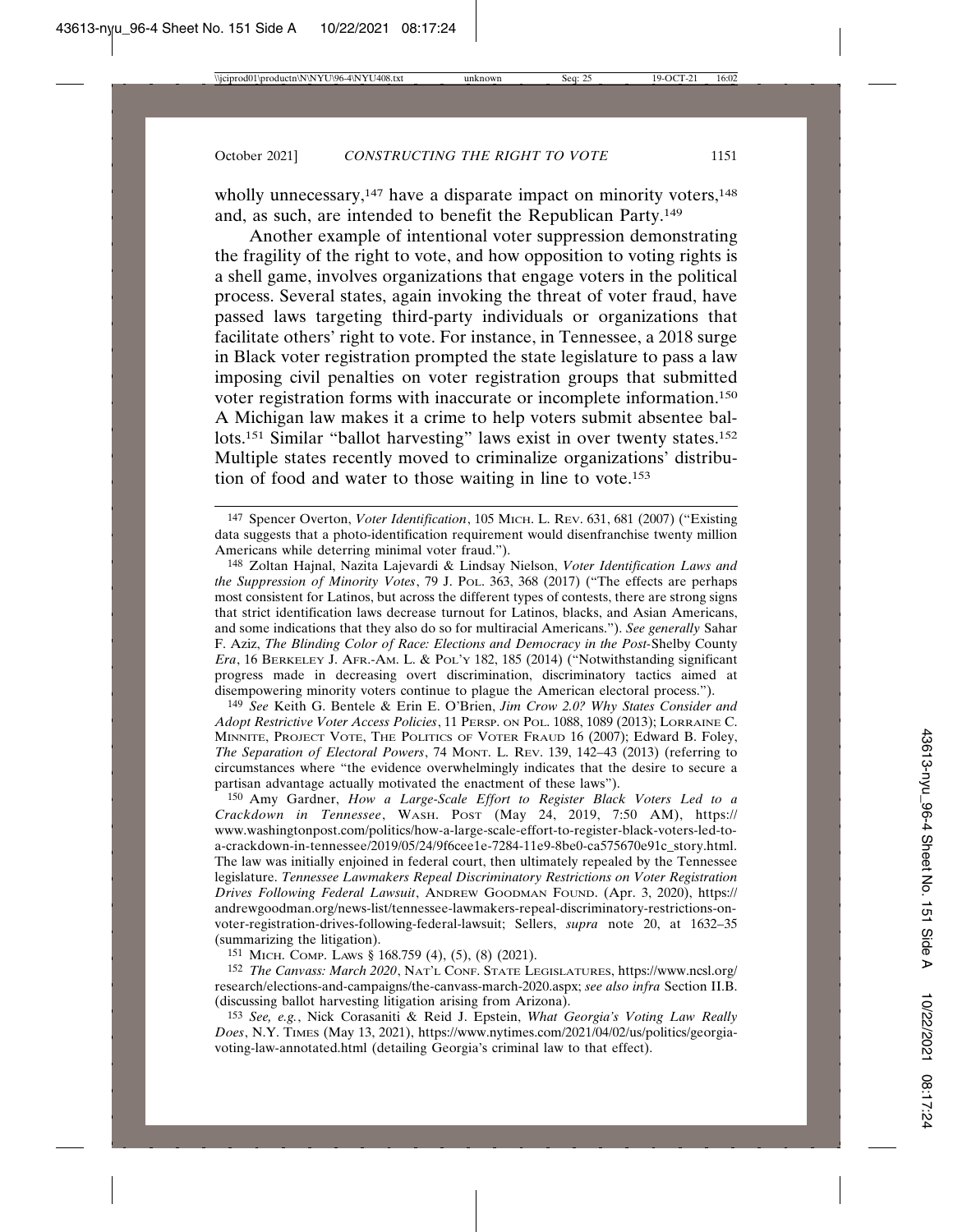Justin Levitt critiqued these laws years ago, finding their indirect restriction on the right to vote gratuitous.154 In some states, strict laws targeting third-party organizations have led certain groups to shut down their operations, a setback not only for the organizations, but for the voters, or would-be voters, who rely on them.155 They nonetheless continue to be proposed, passed, and maintained, further demonstrating the contingent nature of the right to vote.156

States also target college-student voters with laws that are transparently intended to keep them from the polls.157 For instance, in New Hampshire, non-resident students looking to vote last fall were confused by the state's new residency law.158 In several places, such laws have caused significant tension between students and elected officials.159

Finally, the arrival of COVID-19 and the novel challenges it imposed laid bare the fragility of elections systems. Americans watched in disbelief as voters in Milwaukee, during the 2020 primary election, put their health at risk by standing in long lines that resulted from the closure of 175 polling sites due to the virus.160 The city's voting wards saw racially disparate turnout rates.161 Georgia's 2020 primary election was marred by "a systematic breakdown that both

155 *See, e.g.*, Ari Berman, *Texas's Voter-Registration Laws Are Straight Out of the Jim Crow Playbook*, NATION (Oct. 6, 2016), https://www.thenation.com/article/archive/texassvoter-registration-laws-are-straight-out-of-the-jim-crow-playbook (describing the effect of Texas's strict registration laws on volunteer organizations).

156 *See* Sellers, *supra* note 20, at 1628–35 (recounting recent litigation in Arizona and Tennessee).

157 Wines, *Student Vote*, *supra* note 130.

158 Laura Weiss, *New Hampshire Voting Law Bewilders College Students*, ROLL CALL (Feb. 10, 2020, 3:24 PM), https://www.rollcall.com/2020/02/10/new-hampshire-voting-lawbewilders-college-students.

159 *See* Amy Gardner, *To Unlock the Youth Vote in 2020, Democrats Wage Legal Fights Against GOP-Backed Voting Restrictions*, WASH. POST (July 11, 2019, 7:00 AM), https:// www.washingtonpost.com/politics/to-unlock-the-youth-vote-in-2020-democrats-wage-legalfights-against-gop-backed-voting-restrictions/2019/07/10/f3c51dd4-8e17-11e9-b08e-

cfd89bd36d4e\_story.html; Greta Anderson, *Tug-of-War Over Students' Votes*, INSIDE HIGHER ED (Nov. 12, 2019), https://www.insidehighered.com/news/2019/11/12/studentsacross-country-faced-voting-barriers-election-day.

160 *Wisconsin Primary Recap: Voters Forced to Choose Between Their Health and Their Civic Duty*, *supra* note 19 ("[F]ive of 180 polling sites remained open.").

161 Shruti Banerjee & Megan Gall, *COVID-19 Silenced Voters of Color in Wisconsin*, LEADERSHIP CONF. ON CIV. & HUM. RTS. (May 14, 2020), https://civilrights.org/blog/covid-19-silenced-voters-of-color-in-wisconsin.

<sup>154</sup> Justin Levitt, *The New Wave of Election Regulation: Burden Without Benefit*, 6 ADVANCE 39, 42–43 (2012) ("These new restrictions on civic participation . . . [lack any] compelling policy need for such burdens on informal voter registration on campuses, in houses of worship, at casual gatherings of friends, and in the ... other circumstances [that] people help their fellow citizens without first creating a bureaucratic reporting and tracking apparatus.").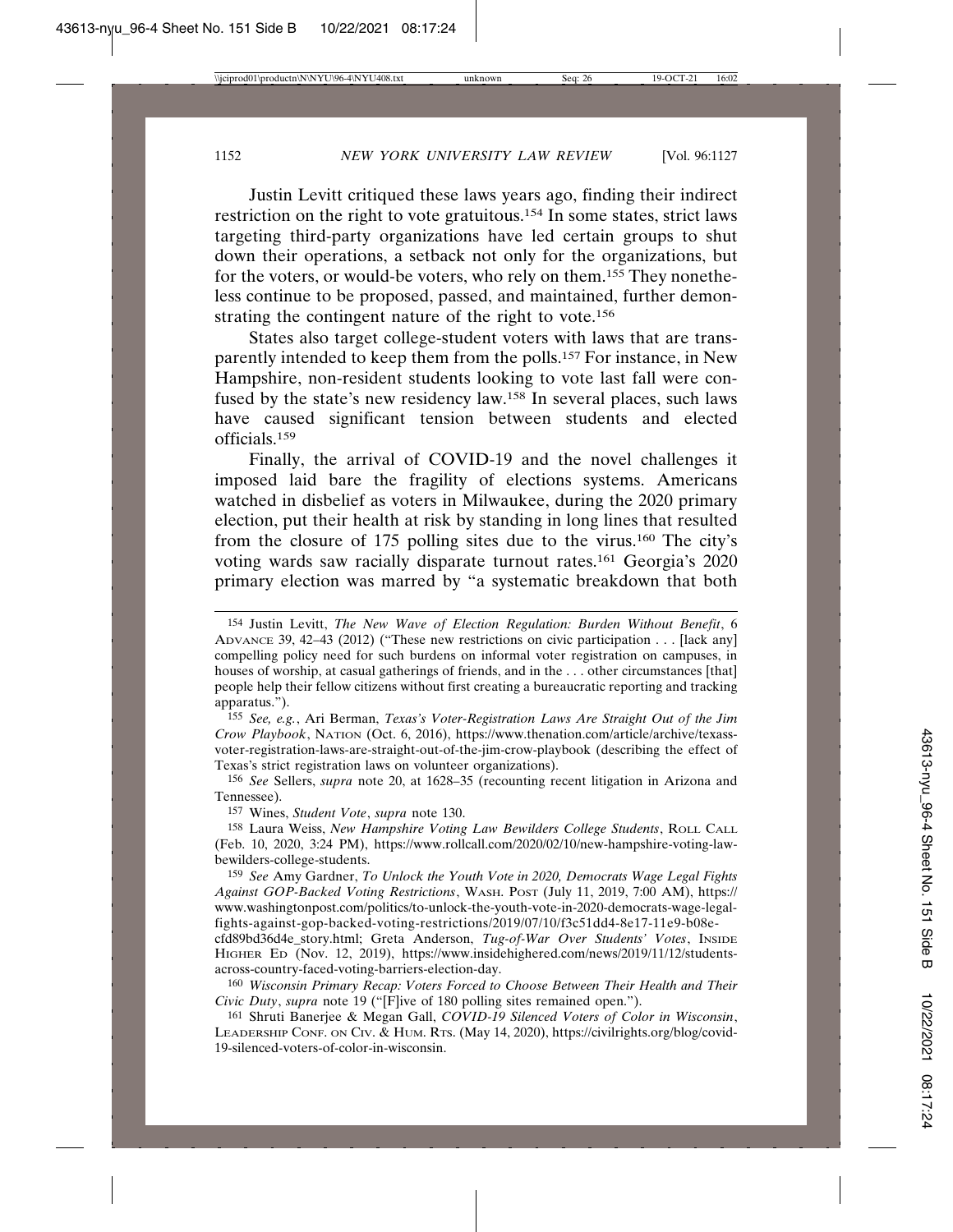revealed general incompetence and highlighted some of the thorny and specific challenges that the coronavirus pandemic may pose to elections officials nationwide."162 Faulty voting machines were among the challenges.163 Nationally, litigation over voter purges increased,164 as did litigation over voter access to absentee ballots.165

These issues remain salient as multiple states, including Florida, Georgia, and Texas, have recently enacted a multitude of regressive laws that will increase burdens on voters.<sup>166</sup> In fact, nationwide, hundreds of bills have been introduced by state legislatures that, if enacted and enforced, will hinder voting.167 Thus, the central problem remains: Because the foundation of the right to vote is unsteady and reactive, we are continually at the mercy of unexpected changes, incompetent administration, and the ingenuity of continual resistance.

## *B. An Impersonal Right*

We all experience the act of voting differently. Those experiences depend upon our lives and circumstances. Because the right to vote is reactive, it does not take those experiences into account. Instead, as Part I demonstrates, we are protected only from very specific attempts at disenfranchisement. The right has been driven and defined by different forms of resistance; it is backward-looking. It does not seek to protect people from the challenges that they face if those challenges have not previously been exposed and addressed by courts.

Consider the range of hurdles that different voters face. As mentioned above, voters in urban areas often experience long lines and

164 Akela Lacy, *Right-Wing Group Seeks to Purge up to 800,000 Voters in Pennsylvania, a Key Battleground State*, INTERCEPT (May 28, 2020, 5:14 PM), https://theintercept.com/ 2020/05/28/pennsylvania-voter-rolls-purge-judicial-watch.

165 Pam Fessler, *Need a Witness for Your Mail-in Ballot? New Pandemic Lawsuits Challenge Old Rules*, NPR (June 1, 2020, 5:00 AM), https://www.npr.org/2020/06/01/ 865043618/need-a-witness-for-your-mail-in-ballot-new-pandemic-lawsuits-challenge-oldrules.

166 Reid J. Epstein & Nick Corasaniti, *Inside Democrats' Scramble to Repel the G.O.P. Voting Push*, N.Y. TIMES (May 13, 2021), https://www.nytimes.com/2021/05/07/us/politics/ democrats-republican-voting-rights.html.

167 *Voting Laws Roundup: March 2021*, BRENNAN CTR. FOR JUST. (Apr. 1, 2021), https:// www.brennancenter.org/our-work/research-reports/voting-laws-roundup-march-2021.

<sup>162</sup> Richard Fausset & Reid J. Epstein, *Georgia's Election Mess: Many Problems, Plenty of Blame, Few Solutions for November*, N.Y. TIMES (June 10, 2020), https:// www.nytimes.com/2020/06/10/us/politics/georgia-primary-election-voting.html.

<sup>163</sup> *Id.* ("Much of the trouble that plunged Georgia's voting system into chaos Tuesday was specific to the state, stemming from the rollout of new voting machines and an electronic voter check-in system, which some elections experts had been sounding alarm bells about for months.").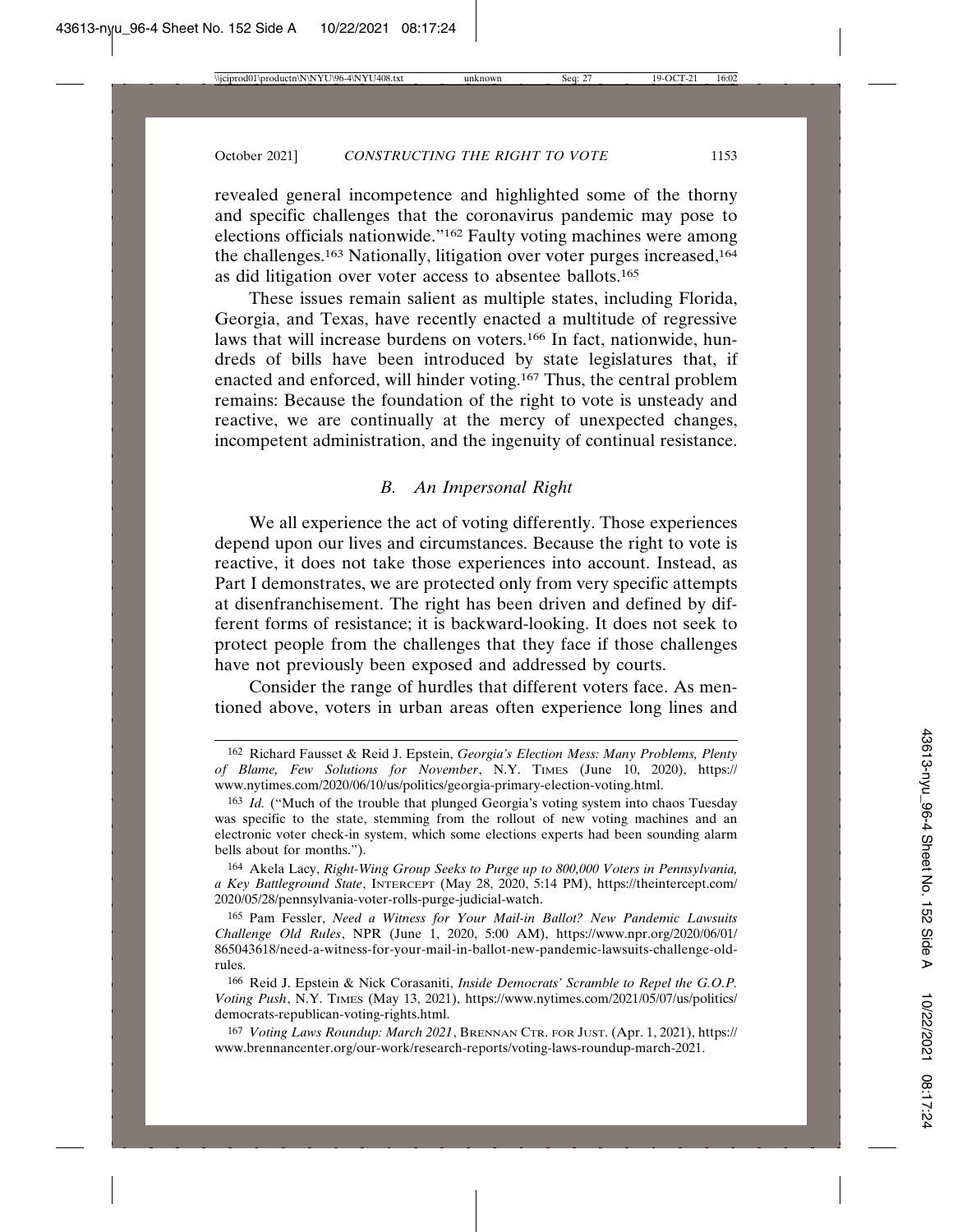wait times.<sup>168</sup> Rural voters may have to drive long distances to reach their polling sites.169 People with disabilities cannot always find accessible voting machines.170 People of color may face racial discrimination in voting.171 People with limited English-language proficiency may not be able to understand their ballots.172 Low-income voters may not be able to take time off from work to visit a polling place.<sup>173</sup> Senior voters may have a difficult time getting to their polling places and may be fearful of voting during the COVID-19 pandemic.174 Military and overseas voters, because of delays in international mail, may not receive their ballots in time to vote.<sup>175</sup> Homeless voters are not

169 *See, e.g.*, Tom McCarthy, *More than 1,000 US Polling Sites Closed Since Supreme Court Ruling, Report Finds*, GUARDIAN (Sept. 11, 2019, 12:15 PM), https:// www.theguardian.com/us-news/2019/sep/11/us-polling-sites-closed-report-supreme-courtruling ("For many people, and particularly for voters of color, older voters, rural voters and voters with disabilities, these burdens make it harder—and sometimes impossible—to vote.").

170 *See* BARBARA BOVBJERG, GOV'T ACCOUNTABILITY OFF., STATEMENT BEFORE THE NATIONAL COUNCIL ON DISABILITY, VOTERS WITH DISABILITIES: CHALLENGES TO VOTING ACCESSIBILITY 11 (2013), https://www.gao.gov/assets/660/654099.pdf ("[N]early one-half (46 percent) [of polling places] had systems that could pose challenges for people with disabilities to cast a private or independent vote.").

171 *See, e.g.*, Kareem Haggag & Devin Pope, *There Are Stark Racial Disparities in Voting Times. Here's How to Fix Them.*, WASH. POST (Dec. 27, 2019, 12:44 PM), https:// www.washingtonpost.com/opinions/there-are-stark-racial-disparities-in-voting-times-hereshow-to-fix-them/2019/12/16/5fb4948a-1c5b-11ea-b4c1-fd0d91b60d9e\_story.html ("[V]oters in majority-black neighborhoods are likelier to wait longer than those in majority-white neighborhoods, often considerably longer.").

172 *See, e.g.*, Richard Salame, *Vote Aqu´ı? Limited-English-Proficiency Voters Could Help Determine Congress*, NATION (Nov. 5, 2018), https://www.thenation.com/article/ archive/limited-english-voters-investigation-election ("'At the end of the day, without meaningful language assistance, many voters simply would not be able to cast a meaningful and effective ballot,' said Kristen Clarke, president of the Lawyers' Committee for Civil Rights Under Law.").

173 *See* Gionna Kinchen & Catherine O'Connell, *The Barriers to Voting in Low-Income Communities*, TEMPLE NEWS (Jan. 14, 2020), https://temple-news.com/the-barriers-tovoting-in-low-income-communities ("[P]eople in low-income areas may fail to show up at the polls because of an inability to take off of work due to financial circumstances.").

174 *See* Connor Perrett, *Senior Citizens Have the Highest Rates of Voter Turnout but Coronavirus Could Change the Game and Keep Older Voters Home*, BUS. INSIDER (Mar. 11, 2020, 4:51 PM), https://www.businessinsider.com/senior-voter-turnout-at-risk-overcoronavirus-worries-2020-3 ("At-risk groups have been advised to avoid crowded places, like polling places.").

175 *See* PEW CTR. ON THE STATES, NO TIME TO VOTE: CHALLENGES FACING AMERICA'S OVERSEAS MILITARY VOTERS 1 (2009), https://www.pewtrusts.org/~/media/legacy/ uploadedfiles/wwwpewtrustsorg/reports/election\_reform/NTTVReportWebpdf.pdf (noting that overseas military voters vote "in the face of procedural hurdles and tight deadlines in half the states and Washington, D.C.").

<sup>168</sup> *See, e.g.*, Emily Badger, *Why Long Voting Lines Could Have Long-Term Consequences*, N.Y. TIMES (Nov. 8, 2016), https://www.nytimes.com/2016/11/09/upshot/ why-long-voting-lines-today-could-have-long-term-consequences.html ("Early voters, urban voters and minority voters are all more likely to wait and wait and wait.").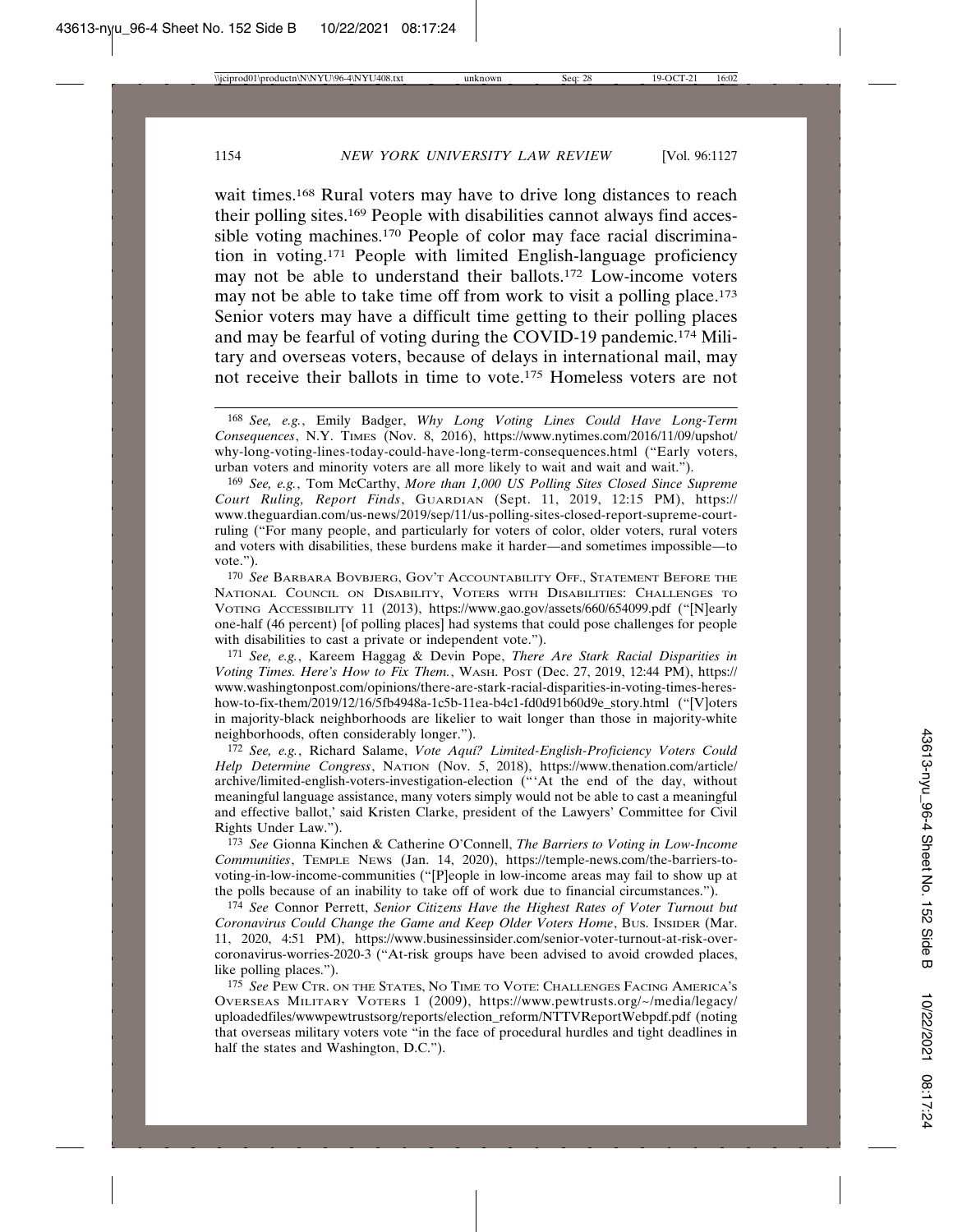always able to register to vote because they do not have a stable place of residence.176 Voters in jail are often disenfranchised.177 Many voters will experience multiple hurdles at once, which creates still more challenges.

Despite the variety of these experiences and challenges, the federal right to vote rarely seeks to improve and strengthen the experience of voting in personal ways. While a few exceptions do exist, their scarcity proves the general rule. The Help America Vote Act (HAVA), for example, contains some accessibility requirements.178 The Uniformed and Overseas Citizens Absentee Voter Act (UOCAVA) requires states to transmit ballots to military and overseas voters forty-five days before an election.179 Section 203 of the Voting Rights Act requires some jurisdictions to provide balloting materials in languages other than English,<sup>180</sup> but only in jurisdictions with high numbers of limited English proficiency (LEP) voters,<sup>181</sup> which means that many LEP voters go without language-appropriate balloting materials.182 And, as noted above, section 2 of the Voting Rights Act protects voters of color by prohibiting states and other political subdivisions from "den[ying] or abridg[ing] . . . the right of

177 *See* Nicole Lewis & Aviva Shen, *Unlocking the Vote in Jails: The Majority of the 745,000 People Held in Local Jails Can Vote, but Few Do. Advocates Say It's Voter Suppression on a National Scale.*, MARSHALL PROJECT (Oct. 26, 2020, 5:45 AM), https:// www.themarshallproject.org/2020/10/26/unlocking-the-vote-in-jails.

178 *See* 52 U.S.C. § 21081(a)(3)(A) (requiring that voting systems "be accessible for individuals with disabilities, including nonvisual accessibility for the blind and visually impaired, in a manner that provides the same opportunity for access and participation (including privacy and independence) as for other voters").

179 *See id.* § 20302(a)(8) (requiring states to "transmit a validly requested absentee ballot to an absent uniformed services voter or overseas voter . . . not later than 45 days before the election").

180 *See id.* § 10503(c) (requiring covered jurisdictions to provide "any registration or voting notices, forms, instructions, assistance, or other materials or information relating to the electoral process . . . in the language of the applicable minority group as well as in the English language").

181 *See id.* § 10503(b)(2) (setting out the coverage formula).

182 For work on how LEP voters continue to face barriers to voting despite section 203, see Matthew Higgins, *Language Accommodations and Section 203 of the Voting Rights Act: Reporting Requirements as a Potential Solution to the Compliance Gap*, 67 STAN. L. REV. 917 (2015); James Thomas Tucker & Rodolfo Espino, *Government Effectiveness and Efficiency? The Minority Language Assistance Provisions of the VRA*, 12 TEX. J. C.L. & C.R. 163 (2007).

<sup>176</sup> *See* Nathalie Baptiste & Will Peischel, *Voting Can Be Hard. If You're Homeless, It's Nearly Impossible.*, MOTHER JONES (Nov. 7, 2019), https://www.motherjones.com/politics/ 2019/11/voting-can-be-hard-if-youre-homeless-its-nearly-impossible ("For a homeless person, maintaining the necessary documents to either acquire a valid ID or use as one is not always easy . . . . [T]he challenges homeless people regularly encounter—hunger, lack of shelter, inadequate clothing—can make civic participation less of a priority.").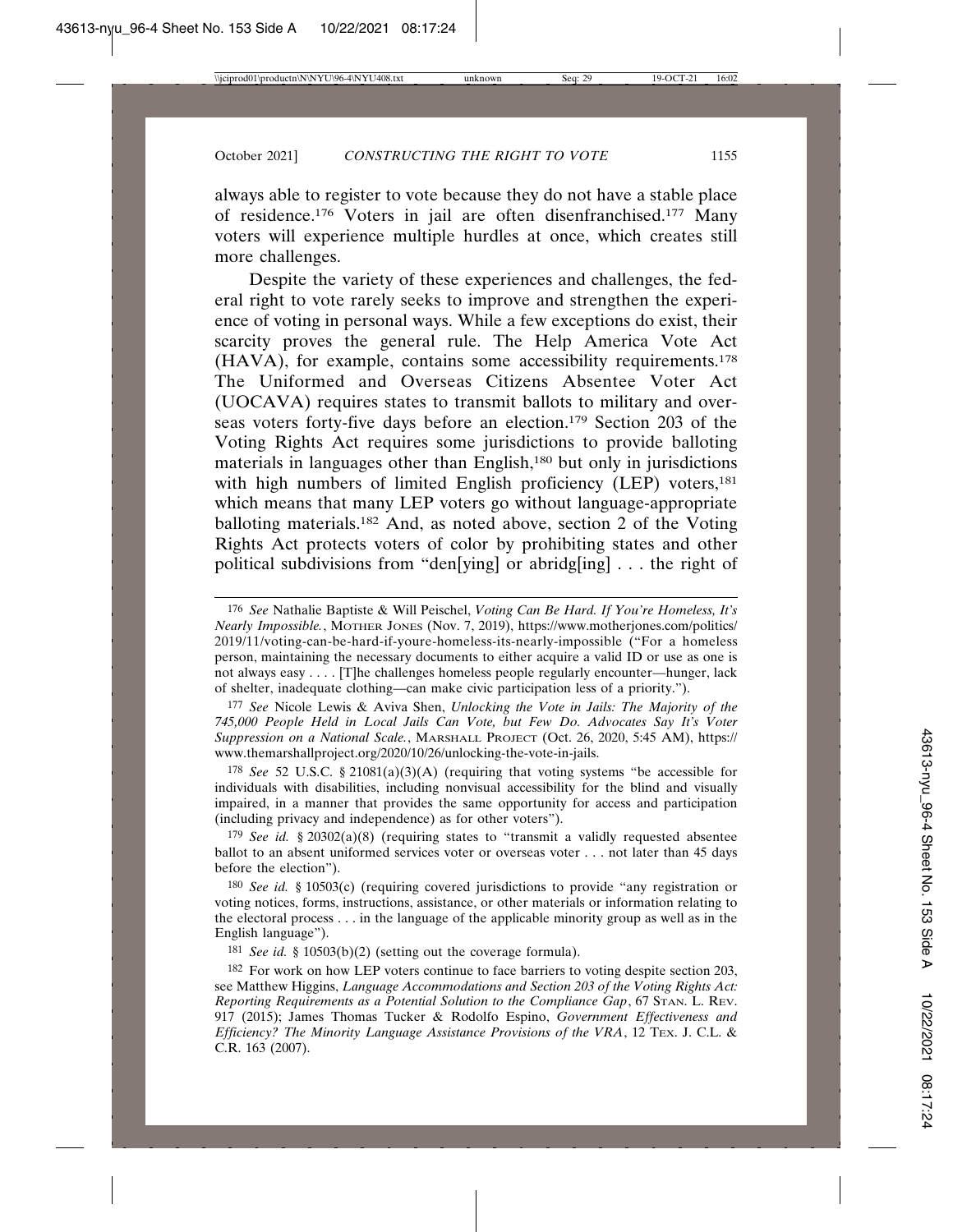any citizen of the United States to vote on account of race or color<sup>"183</sup>

Aside from these few examples, voting is protected only by a set of doctrines directed and defined by specific forms of resistance. For an example of how this plays out, consider the state laws that prohibit early voting ballot collection (so-called "ballot harvesting" laws), mentioned above. No federal law or doctrine specifically protects voters who have difficulty returning early voting or absentee ballots. Nevertheless, some political parties and third-party voting rights advocates help collect sealed early voting ballots and return them to be counted.184 These collections allow people to vote even when they do not have access to reliable outgoing mail services or transportation.185 On Native American reservations, for example, "most people live in remote communities, many communities have little to no vehicle access, and there is no home incoming or outgoing mail, only post office boxes, sometimes shared by multiple families."186 "[R]esidents of sovereign nations often must travel 45 minutes to 2 hours just to get a mailbox."187

In 2016, Arizona enacted H.B. 2023, which criminalizes collecting early ballots,188 making it more difficult for those voters who rely on third-party assistance to vote. The Ninth Circuit struck down the law as violating section 2 of the Voting Rights Act,189 but, in *Brnovich v. Democratic National Committee*, the Supreme Court reversed, holding that "[h]aving to identify one's own polling place and then travel there to vote does not exceed the 'usual burdens of voting.'"190 H.B. 2023

186 *Id.* (quoting *Reagan*, 329 F. Supp. 3d at 869).

<sup>183</sup> 52 U.S.C. § 10301(a).

<sup>184</sup> *See* Democratic Nat'l Comm. v. Hobbs, 948 F.3d 989, 1005 (9th Cir. 2020) (en banc) (noting that in Arizona, before it was criminalized by the state legislature, ballot collection was common practice).

<sup>185</sup> People who benefit from ballot collection include "communities that lack easy access to outgoing mail services; the elderly, homebound, and disabled voters; socioeconomically disadvantaged voters . . . ; voters who have trouble finding time to return mail because they work multiple jobs or lack childcare services; and voters who are unfamiliar with the voting process . . . ." *Id.* at 1006 (quoting Democratic Nat'l Comm. v. Reagan, 329 F. Supp. 3d 824, 848 (D. Ariz.), *aff'd* 904 F.3d 686 (9th Cir. 2018)).

<sup>187</sup> *Id.* (quoting Democratic Nat'l Comm. v. Reagan, 904 F.3d 686, 751–52 (9th Cir. 2018) (Thomas, C.J., dissenting)).

<sup>188</sup> Ariz. Rev. Stat. Ann. § 16-1005 ("A person who knowingly collects voted or unvoted early ballots from another person is guilty of a class 6 felony.").

<sup>189</sup> *Hobbs*, 948 F.3d at 999, 1037, 1041 (holding that H.B. 2023 violated section 2 of the Voting Rights Act both because it "imposes a disparate burden on American Indian, Hispanic, and African-American citizens" and because the evidence showed that "racial discrimination was *a* motivating factor in enacting H.B. 2023").

<sup>190</sup> 141 S. Ct. 2321, 2344 (2021) (quoting Crawford v. Marion Cnty. Election Bd., 553 U.S. 181, 198 (2008)).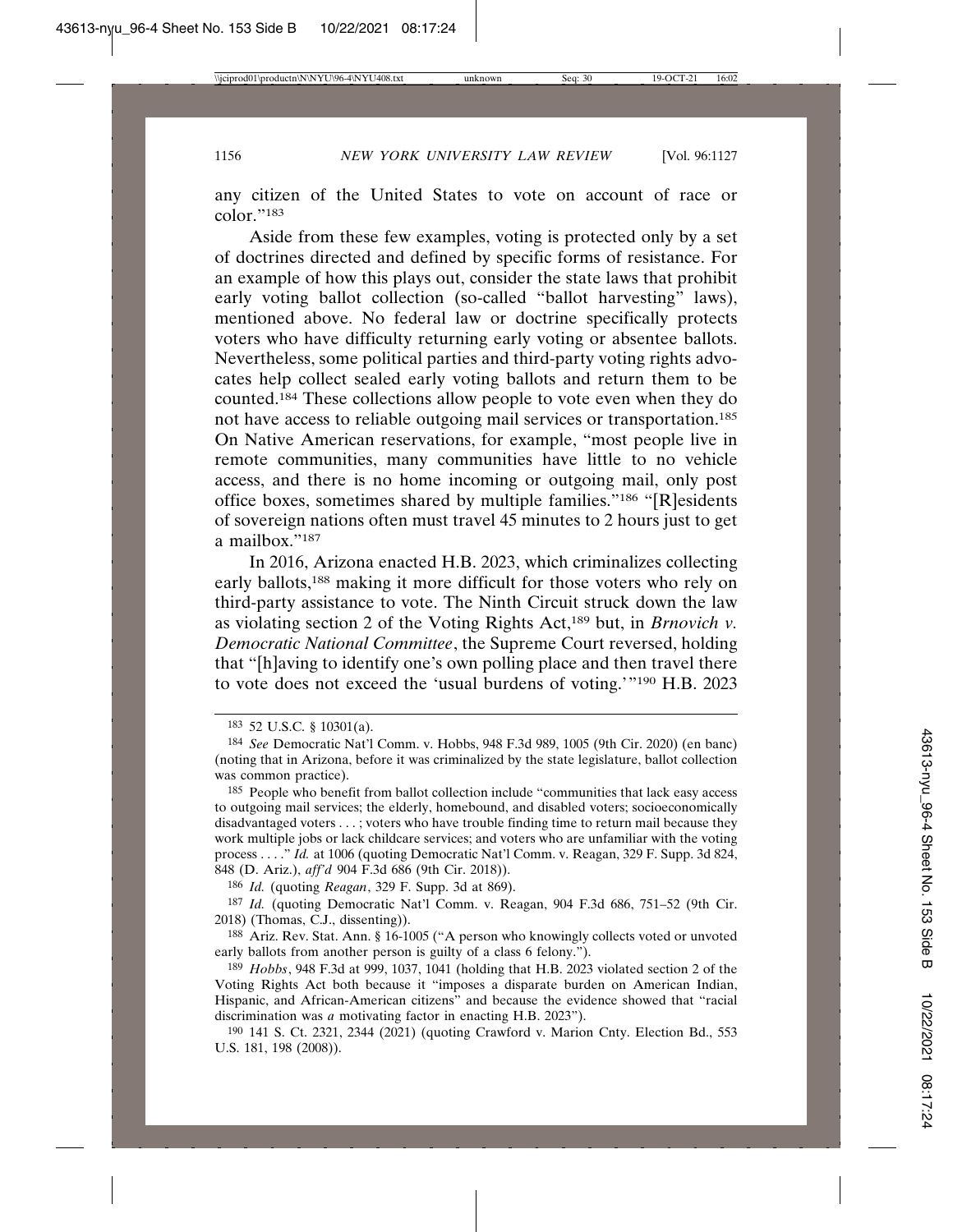ultimately survived by capitalizing on the fact that the right to vote, as construed by the courts, is impersonal, and does not address most individual circumstances in voting, outside the few specific contexts described above. And because the Court found that H.B. 2023 did not fit into any of those contexts, it survived judicial review.

#### III

## CONSTRUCTING THE RIGHT TO VOTE

Now imagine that instead of the reactive right to vote that we currently possess, we understood the right to require governments to build sturdy elections systems from the ground up. States would be required to provide adequate amounts of funding for elections, rather than shoestring them; states would be required to administer elections competently, rather than abdicate those responsibilities to local governments that lack sufficient administrative capabilities; and states would be required to administer elections in ways that are responsive to democratic concerns, without excluding politically disempowered populations. In addition, governments would enact voting laws that respond to and address the hurdles that their constituents face in voting. And courts would enforce these voting laws to ensure states and local governments vindicate them, even when that means substantial intrusion into and oversight of state bureaucracy.191

We argue that any meaningful right to vote must be *constructed* in these ways, rather than be solely *reactive*. A constructed right avoids the problems described above. A state with adequate funding and a sufficient number of polling places, for example, could absorb the new demands of a particularly contentious election. A state with abundant, well-trained poll workers, or a refined method of distributing and counting absentee ballots, could respond to the needs associated with COVID-19 without lines out the door.

Constructing the right to vote requires governmental action of multiple kinds. Adequate funding and well-tailored election laws come from legislatures, whether federal, state, or local. Competent administration requires competent state and local bureaucrats. Responsive electoral structures arise from well-written election laws

<sup>&</sup>lt;sup>191</sup> This positive conception of the right to vote, which requires extensive state action, differs from most other federal rights, which can be vindicated by prohibiting, rather than guaranteeing, state action. In one sense, the fact that the right to vote must be constructed is obvious: States could not fulfill their obligation to administer elections without creating an elections bureaucracy of some kind. But in another sense, it is incredibly complex. How can we require states to build functional elections systems while also maintaining the benefits of diversity that result from state freedom to design their own systems?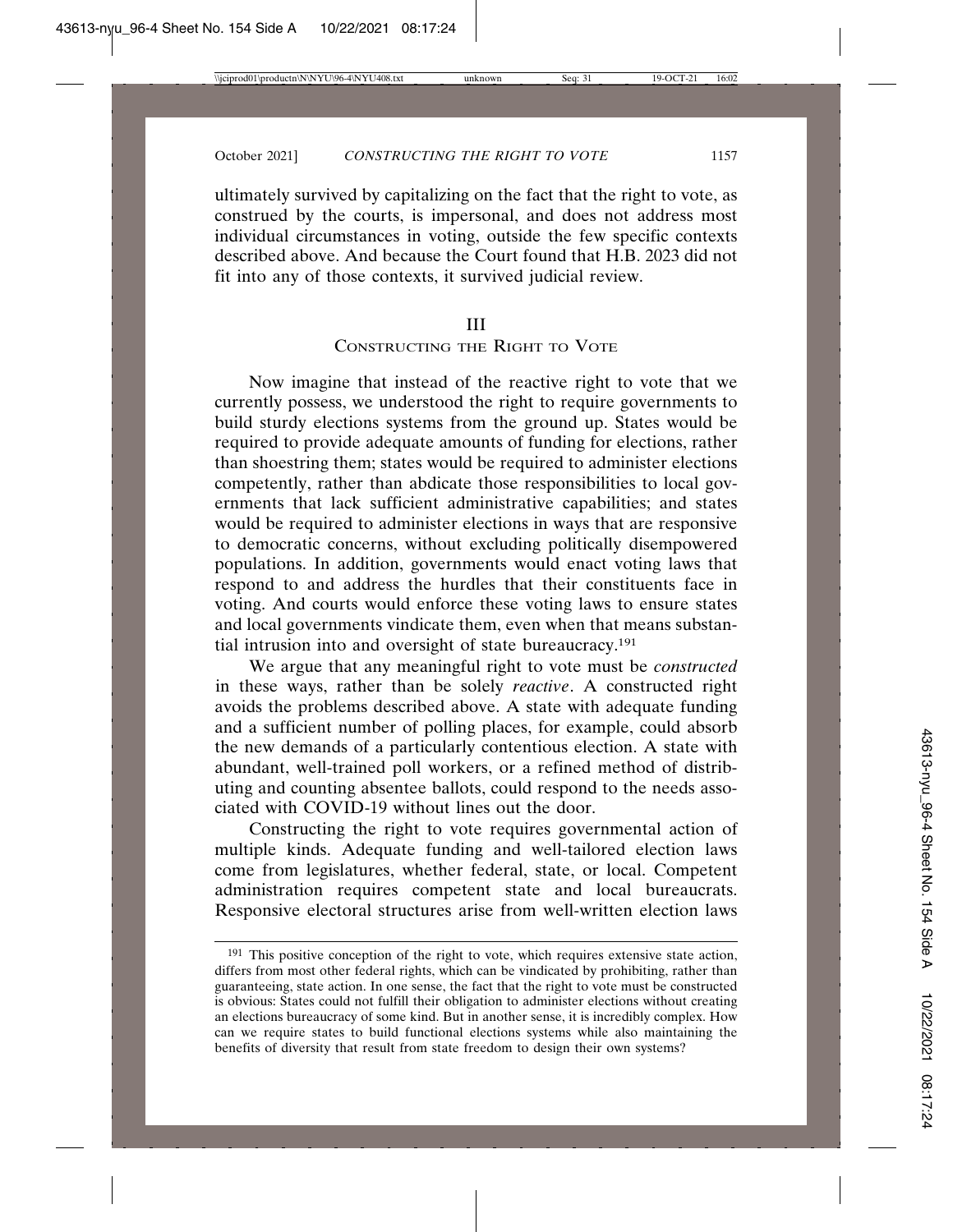and state constitutional provisions. Proactive voting rights doctrines originate in the courts.

That a constructed right to vote requires action from many government officials is not a bug in our approach, it is a feature. The idea of a right that stretches beyond the purview of the courts may be counterintuitive to some lawyers and legal scholars, but our decentralized system of elections ensures that no single governmental actor not the Supreme Court, not Congress, not an innovative governor or state legislator—has the power to vindicate the right to vote. Understanding the right to vote as constructed by multiple actors simply acknowledges that reality.

In addition, recognizing the many actors who must construct the right allows for multiple forms of advocacy. When the composition of the Supreme Court makes it hostile to expanding, say, the reach of the Voting Rights Act, our framing of the right to vote allows us to see that advocates have many other government actors to productively lobby. Where state governments are unresponsive, advocates can go to the federal government, and vice versa. Where state and federal governments are unresponsive, advocates can look to local governments. Framing the right to vote as constructed by multiple actors in fact opens "multiple ports of entry" for advocates.192

As for how to actually construct the right, remarkably little scholarship addresses the question of what, holistically, well-functioning elections systems require. This is undoubtedly in part because of a lack of data. As summarized by Stephen Ansolabehere and Nate Persily, "[a]lthough we have made great strides as a nation in addressing the technological problems endemic to the 2000 election, we have made very little effort to evaluate the administration of elections in a systematic way."193 The data we do have must inform our thinking about the nature of the right to vote. On the theoretical side,

<sup>192</sup> *See* Judith Resnik, *Law's Migration: American Exceptionalism, Silent Dialogues, and Federalism's Multiple Ports of Entry*, 115 YALE L.J. 1564, 1626–27 (2006) (describing the way that our system of federalism allows advocates to press for legal change at multiple levels of government).

<sup>193</sup> Ansolabehere & Persily, *supra* note 25, at 446; Barry C. Burden & Charles Stewart III, *Introduction to the Measure of American Elections* ("[W]hile there are scientific professions devoted to the study of corrections, education, public health, transportation, and many other critical functions of state and local government, there is no scientific profession devoted to the study of election administration."), *in* THE MEASURE OF AMERICAN ELECTIONS, *supra* note 25, at 3. Some data do exist: The MIT Election Data and Science Lab oversees a rich repository of data on election system performance, measured by, among other indicators, the number of mail ballots rejected, the number of provisional ballots cast, and voter turnout and registration rates. *Elections Performance Index*, MIT ELECTION DATA & SCI. LAB, https://elections.mit.edu/#/data/indicators (last visited Sept. 23, 2021) (click "Indicators").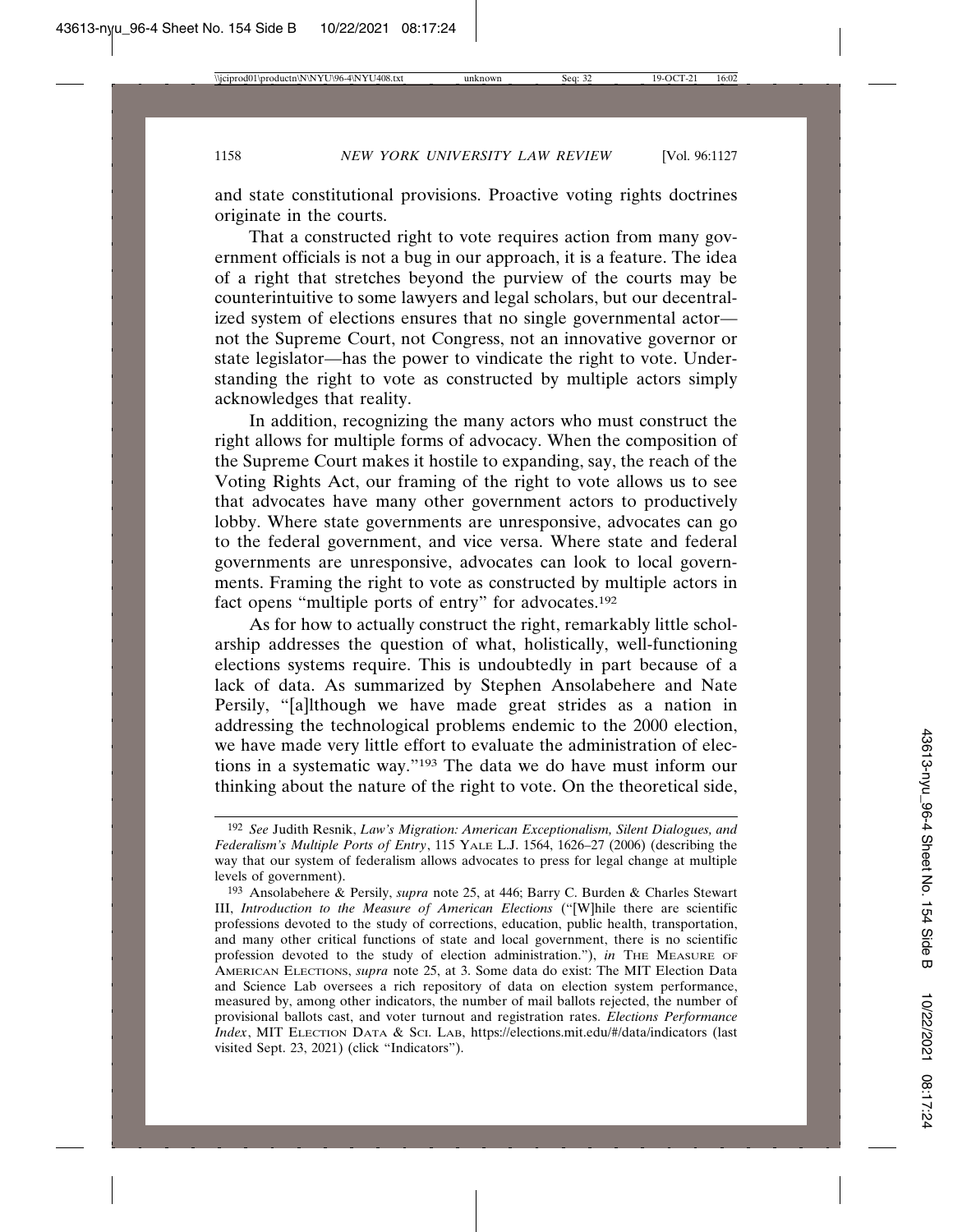Dennis Thompson has made a compelling case for concentrating on "principles informed enough by actual practice to connect to political agents, but detached enough to provide critical perspective on their actions."194 We lack rigorous analysis that joins these two approaches. Legal scholars, who understandably think in terms of rights, often fail to engage with the empirical findings of social scientists. They also fail to pursue the deep theorizing necessary to justify normative claims about electoral fairness.

Uniting data, theory, and law is a substantial undertaking. But in this Part, we take a step in that direction by defining a constructed right to vote as incorporating three essential features. The first is electoral adequacy, which in turn has three components: the right to adequate funding of elections, the right to competent management, and the right to democratic structures. The second is voting rights legislation tailored to individuals' experiences. The third is voting rights doctrines that require states to construct their elections systems in rightspromoting ways.

## *A. Ensuring Electoral Adequacy*

A constructed right to vote requires baseline electoral adequacy, but voting rights reformers lack a conception of what this should mean. What minimal set of voting services should states offer? Which voting experiences are condemnable? While complete ex ante agreement on the answers to these questions may be impossible, there is theoretical and practical value in building an analytical framework. If state legislators and election administrators pre-committed to certain outcomes, or were compelled to do so by courts, many voting rights disputes would be greatly simplified, or might never arise.

# *1. The Right to Adequate Funding*

To state the obvious, elections are not cost-free.195 Virtually every aspect of election administration comes with a price. The extreme decentralization of our elections systems makes it very difficult, methodologically, to get a complete picture of how much money is spent on elections.196 While some jurisdictions—California, for instance—pro-

<sup>194</sup> THOMPSON, *supra* note 24, at vii–ix.

<sup>195</sup> Joshua S. Sellers & Roger Michalski, *Democracy on a Shoestring*, 74 VAND. L. REV. 1079, 1081 (2021) ("Voters must be registered, voting rolls updated, election dates advertised, voting technology purchased and tested, poll workers trained, ballots designed, votes counted and verified, and on and on.").

<sup>196</sup> *See* Zachary Mohr, Martha Kropf, JoEllen Pope, Mary Jo Shepherd & Madison Esterle, *Election Administration Spending in Local Election Jurisdictions: Results from a Nationwide Data Collection Project* 2 (2018) (unpublished article) (on file with the *New*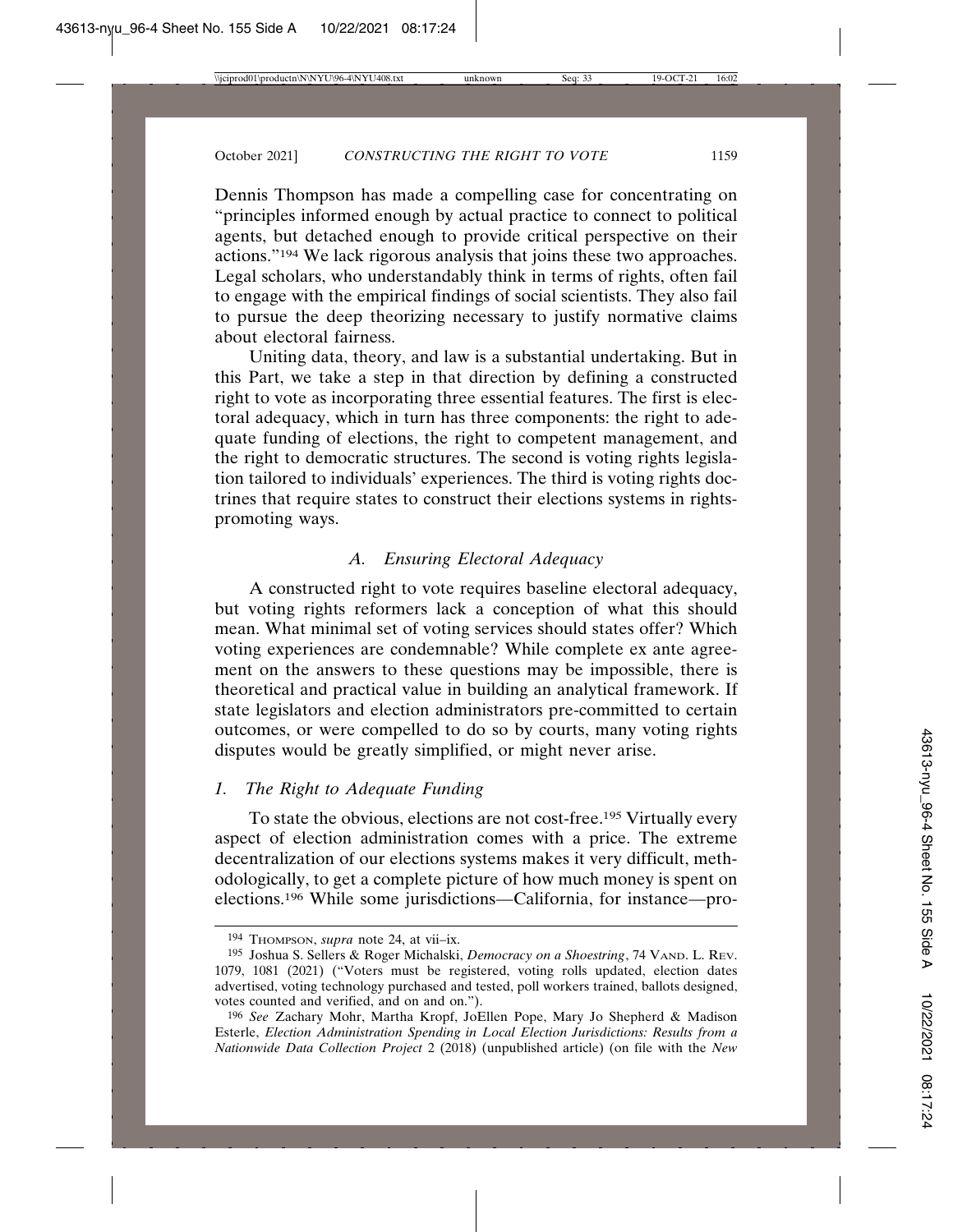vide this information on easily accessible websites, others are far less transparent.197 Unfortunately, "[n]o one knows how much it costs to run elections in the United States."198

We do know that costs are primarily borne by state and local governments, and that state and local officials routinely complain about a lack of funds.199 Technology costs, specifically—for election machine maintenance, information technology support, and, increasingly, cybersecurity protections—are rising.200 Federal support is minimal.201 However, data on election expenditures, while essential, provides only part of the picture. Election-related problems may be entirely unrelated to how much money a given jurisdiction spends on elections.<sup>202</sup> Methodological difficulties aside, the basic claim is straightforward: Elections cost money and, below a certain level of funding, election services will be so inadequate that the right to vote is no longer meaningful.

The argument that adequate funding is an essential component of a constructed right to vote—one that should be privileged in legal and policy discussions about election system performance—benefits from a comparison with educational rights litigation. Successful educational

197 *See* Sellers & Michalski, *supra* note 195, at 1094 ("[W]hile some budgets listed expenditures in great detail, down to the last stamp put on a letter, others were vaguer, providing only a broad overview of election administration expenditures.").

198 Katy Owens Hubler & Wendy Underhill, *Election Costs: Who Pays and with Which Funds?*, NAT'L CONF. STATE LEGISLATURES (Mar. 2018), https://www.ncsl.org/research/ elections-and-campaigns/election-costs-who-pays-and-with-which-funds.aspx; Mohr et al., *supra* note 196, at 2 ("While U.S. policymakers have provided for more centralized data concerning voter turnout, provisional votes and registered voters, no scholars that we know of have unearthed cost data in a systematic way nationwide.").

199 PRESIDENTIAL COMM'N ON ELECTION ADMIN., THE AMERICAN VOTING EXPERIENCE: REPORT AND RECOMMENDATIONS OF THE PRESIDENTIAL COMMISSION ON ELECTION ADMINISTRATION 10 (2014), https://law.stanford.edu/wp-content/uploads/sites/ default/files/publication/466754/doc/slspublic/Amer%20Voting%20Exper-final%20draft% 2001-04-14-1.pdf [https://perma.cc/JP6V-SMM2] ("The most universal complaint of election administrators in testimony before the Commission concerned a lack of resources.").

200 *The Price of Democracy: Splitting the Bill for Elections*, NAT'L CONF. OF STATE LEGISLATURES, (Feb. 2018), https://www.ncsl.org/Portals/1/Documents/Elections/Final\_ Costs\_Report-Splitting\_the\_Bill\_for\_Elections\_32084.pdf ("While elections technology costs are just one part of the overall costs of elections, they are the driving cost in policy conversations, at least at the legislative level. That's because most states are looking to replace their equipment before the 2020 presidential election.").

201 Sellers & Michalski, *supra* note 195, at 1088 (noting that the federal government is the least consistent source of funding).

202 *See id.* at 126 ("High election expenditure jurisdictions are distributed throughout the state, many in places that might be hard to predict. Conversely, numerous well-known and wealthy municipalities fall on the lower end of the expenditure spectrum.").

*York University Law Review*). *See generally* Sellers & Michalski, *supra* note 193 (using predictive machine learning to supplement hand-coded data).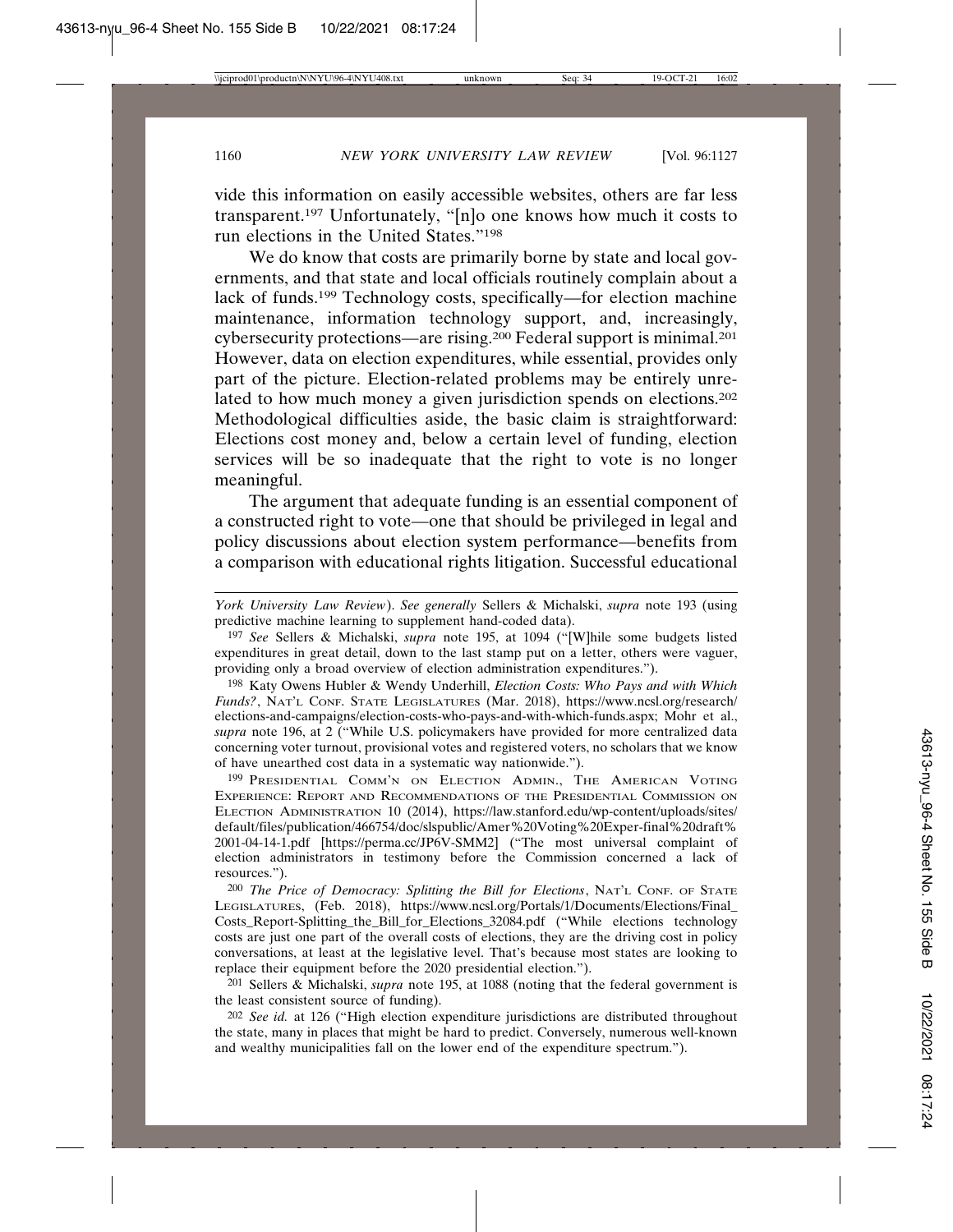rights litigation often results in courts ordering state legislatures to expend more money on public education. Similar forms of relief should be available in election litigation.203

Educational rights litigation is conventionally divided into three "waves."204 The first wave involved challenges to school finance inequities brought in federal courts under the federal Equal Protection Clause. This wave ended with the Supreme Court's determination in *San Antonio Independent School District v. Rodriguez* that education is not a fundamental interest.205 Education reformers then looked to state courts for relief, principally relying on state constitutional equal protection provisions.206 These second wave lawsuits found only minimal success.207

Reformers then altered their litigation strategy, arguing not for equality but for adequacy, which they assert is guaranteed under state constitutional education clauses. These third-wave lawsuits "ask[] the state to provide all schools with some absolute, base level of resources sufficient to provide a constitutionally adequate education, however the court may define that level."208 While hardly a panacea,<sup>209</sup> third-

204 Richard Briffault, *Adding Adequacy to Equity* ("The law of school finance reform is conventionally described as consisting of three 'waves,' each associated with a distinctive legal theory."), *in* SCHOOL MONEY TRIALS: THE LEGAL PURSUIT OF EDUCATIONAL ADEQUACY 25, 25 (Martin R. West & Paul E. Peterson eds., 2007); William S. Koski, *Beyond Dollars? The Promises and Pitfalls of the Next Generation of Educational Rights Litigation*, 117 COLUM. L. REV. 1897, 1901–07 (2017).

205 411 U.S. 1, 40 (1973).

206 Koski, *supra* note 204, at 1903–04 ("Specifically, plaintiffs primarily sought to achieve either horizontal equity among school districts, such that per-pupil revenues were roughly equalized by the state, or fiscal neutrality, such that the revenues available to a school district would not depend solely on the property wealth of a particular school district.").

207 Aaron Y. Tang, *Broken Systems, Broken Duties: A New Theory for School Finance Litigation*, 94 MARQ. L. REV. 1195, 1202 (2011) ("Of the thirty-one state supreme courts to consider state equal protection challenges, only fourteen invalidated school finance systems.").

208 *Id.* at 1207.

209 *See id.* at 1217 ("Put succinctly, school funding levels, both in states where plaintiffs have prevailed and in states where they have not, continue to fall beneath the amount that experts conclude is needed to offer children the education that the states' own standards require."); Elmendorf, *supra* note 203, at 1634 ("My point is simply that when courts deem an education-quality claim justiciable, they embark on an uncertain, highly scrutinized journey, the ultimate success of which depends on the cooperation of the legislative and

<sup>203</sup> To our knowledge, Chris Elmendorf was the first to draw an analogy between educational adequacy and adequacy in the realm of election law. Christopher S. Elmendorf, *From Educational Adequacy to Representational Adequacy: A New Template for Legal Attacks on Partisan Gerrymanders*, 59 WM. & MARY L. REV. 1601, 1680 (2018) ("I leave for future work a related question: Might the education analogy prove equally valuable in cases about barriers to voting, such as identification requirements, rollbacks in early voting, and the like?").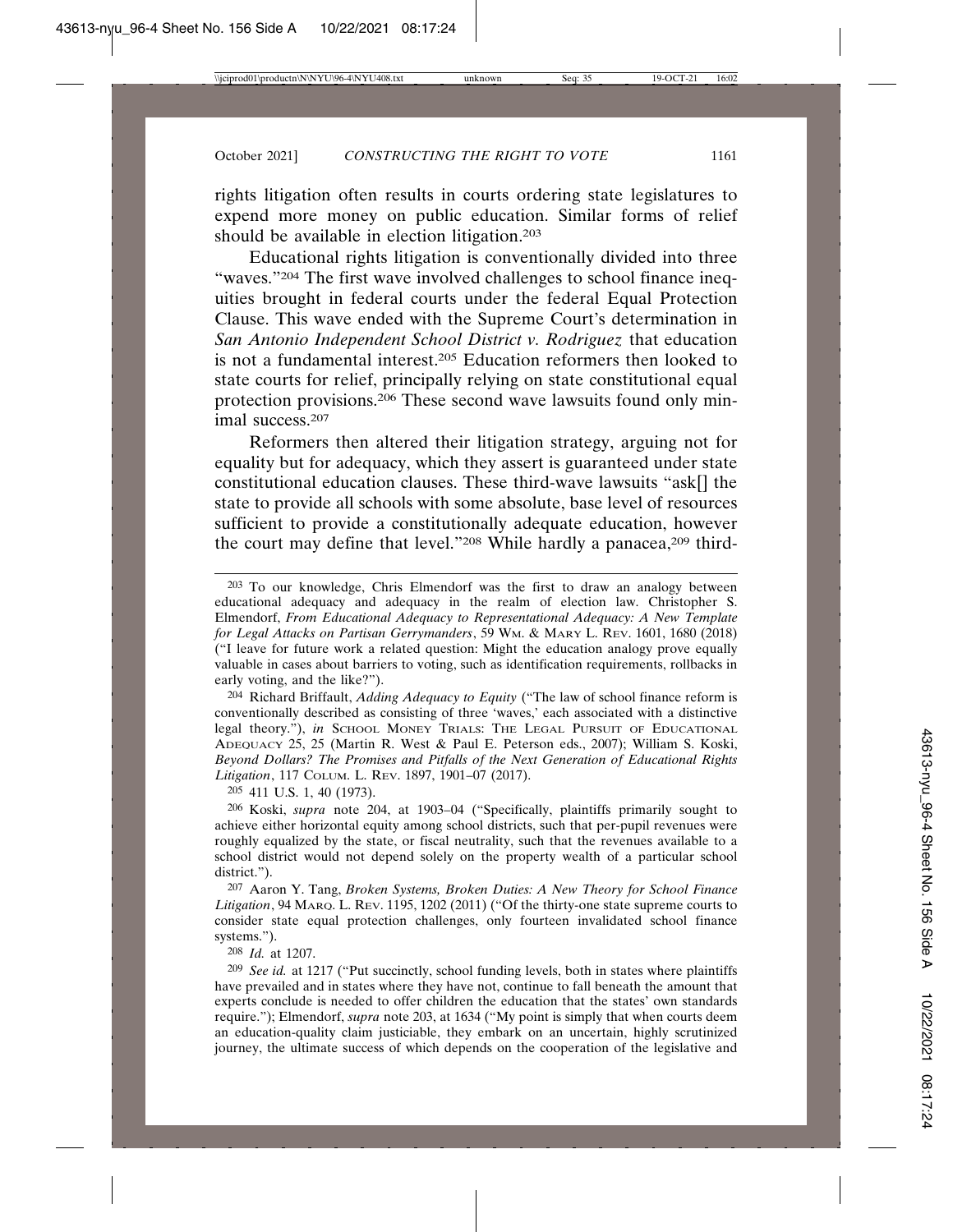wave lawsuits have been more successful than their precursors, <sup>210</sup> resulting in "judicial attention to the structure of the state-local educational system and the content of the education provided, in addition to how that education is financed."211

We don't overstate the resulting success. Litigation can drag on for years, with reformers forced to return to state court, over and over, to ensure financing.212 And, naturally, questions about what constitutes adequacy abound,<sup>213</sup> as do questions about whether increased funding actually improves educational quality.214 Nevertheless, courts in many states have successfully directed state legislatures to establish and fund minimal educational requirements.215

The granularity of the requirements is most instructive. As an initial matter, it is notable that, as James Ryan has observed, "courts have focused on disparities in funding, curricular and extracurricular offerings, qualified teachers, school facilities, and instructional materials. That is, they have focused primarily on disparities in *inputs*, and they have spent less time focusing on disparities in *outputs*."216 Con-

211 *Id.* at 31.

212 Tang, *supra* note 207, at 1209 ("[E]ven though most state courts have shown a general willingness to consider adequacy challenges, history also demonstrates that once a court jumps into the adequacy thicket, its involvement may be protracted, difficult, and highly politicized."); Briffault, *supra* note 204, at 46 ("In states like Arizona, Kansas, New Jersey, and Ohio, school financing and administrative reforms have ping-ponged between the legislatures and the courts, as the legislatures have adopted measures to respond to court declarations of unconstitutional inadequacy and the courts have found the state enactments wanting.").

213 Koski, *supra* note 204, at 1908 ("[S]tate constitutions provide legislatures, and ultimately courts, little guidance as to what constitutes an adequate education. There is no agreed-upon list of public education goals . . . [or] standard for the skills, competencies, and knowledge necessary to serve those goals of an adequate education, as the unraveling of the Common Core suggests."); James E. Ryan, *Standards, Testing, and School Finance Litigation*, 86 TEX. L. REV. 1223, 1223 (2008) ("One obvious difficulty [confronting courts in such cases] is how to define an adequate education. This task is not only conceptually difficult; it could also strain the institutional capacity and perhaps integrity of courts.").

214 *See* Valerie Strauss, *Report: Does Money Matter in Education?*, WASH. POST (Jan. 6, 2021), https://www.washingtonpost.com/blogs/answer-sheet/post/report-does-moneymatter-in-education/2012/01/05/gIQAM8AweP\_blog.html.

215 Elmendorf, *supra* note 203, at 1643 n.171 ("Yet research showing that state court rulings in the adequacy cases have led states to increase spending on the schools, and to allocate that spending in ways that substantially benefit disadvantaged students, demonstrates that legislatures generally do respond—productively—to judicial findings of liability.").

216 Ryan, *supra* note 211, at 1233. Elmendorf, *supra* note 203, at 1637 (listing common inputs as "funding, teacher salaries, curricula, facilities, and class sizes").

executive branches of government—cooperation which may be difficult for the courts to secure.").

<sup>210</sup> Briffault, *supra* note 204, at 26 ("The shift from equity to adequacy has been credited with the greater success school finance reform plaintiffs have enjoyed in the last fifteen years.").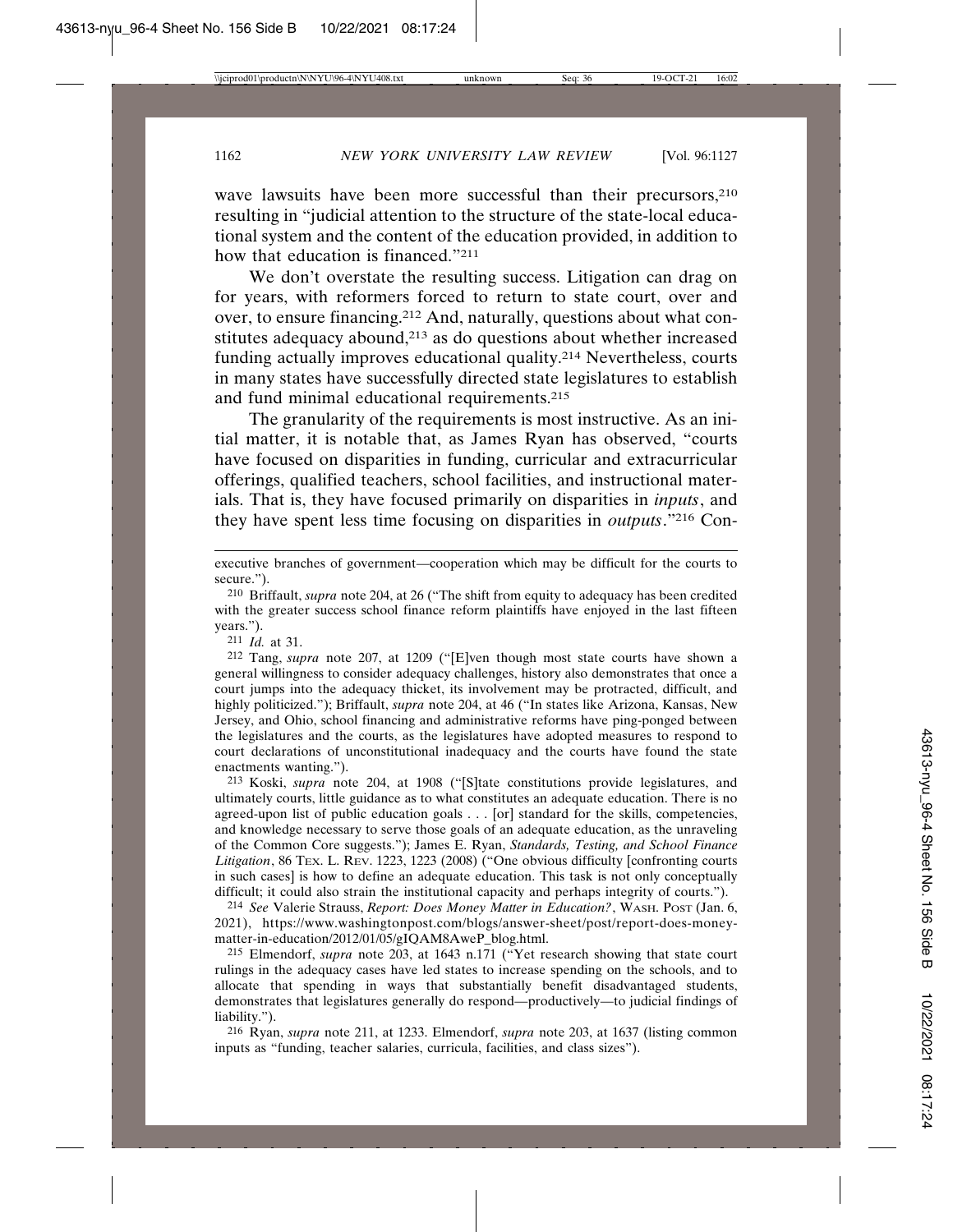sider the Texas Supreme Court which, in invalidating the state's school financing system, noted that wealthy school districts are advantaged in their ability to provide "more extensive curricula, more up-to-date technological equipment, better libraries and library personnel, teacher aides, counseling services, lower student-teacher ratios, better facilities, parental involvement programs, and drop-out prevention programs."217 The court went on to reference one poorly resourced school that "offers virtually no extra-curricular activities such as band, debate, or football."218

Or consider the analysis of the Arkansas Supreme Court in concluding that the state's public school system was unconstitutional.219 Among other deficiencies, "one uncertified mathematics teacher"<sup>220</sup> was deemed to have "an insufficient number of calculators for his trigonometry class, too few electrical outlets, no compasses and one chalkboard, a computer lacking software and a printer that does not work, an inadequate supply of paper, and a duplicating machine that is overworked."221 A second school district was plagued by "leaking roofs and restrooms in need of repair."222 An elementary school had "two bathrooms with four stalls for over one hundred students."223 These cases are not outliers. Several state supreme courts engaged in similar analyses,<sup>224</sup> and crucially, their findings informed meaningful legislative reforms.225

These same kinds of analyses can be applied to state elections systems. Although state legislators are primarily responsible for funding elections systems, courts—in interpreting state statutory and constitutional provisions<sup>226</sup>—can order state legislatures to clarify the maximum amount of time that voters should wait in line to vote, how

223 *Id.*

225 *See* Elmendorf, *supra* note 203, at 1634 ("The best available evidence suggests that judicially induced spending increases have on average yielded both test-score and lifetimeoutcome gains for students in the benefitted districts.").

226 In the educational context, reformers have relied on federal and state standards when crafting remedies, but such standards do not exist in the election administration context. Education reformers also have the benefit of better information about education spending than do election reformers. Finally, there is the question of whether state courts would interpret state constitutional provisions promising "free and open" or "free and equal" elections as broadly as they have state constitutional provisions promising

<sup>217</sup> Edgewood Indep. Sch. Dist. v. Kirby, 777 S.W.2d 391, 393 (Tex. 1989).

<sup>218</sup> *Id.* Future developments in Texas have been less promising. Koski, *supra* note 204, at 1908 n.43.

<sup>219</sup> Lake View Sch. Dist. No. 25 of Phillips Cnty. v. Huckabee, 91 S.W.3d 472 (Ark. 2002).

<sup>220</sup> *Id.* at 490.

<sup>221</sup> *Id.*

<sup>222</sup> *Id.* at 491.

<sup>224</sup> Ryan, *supra* note 211, at 1235.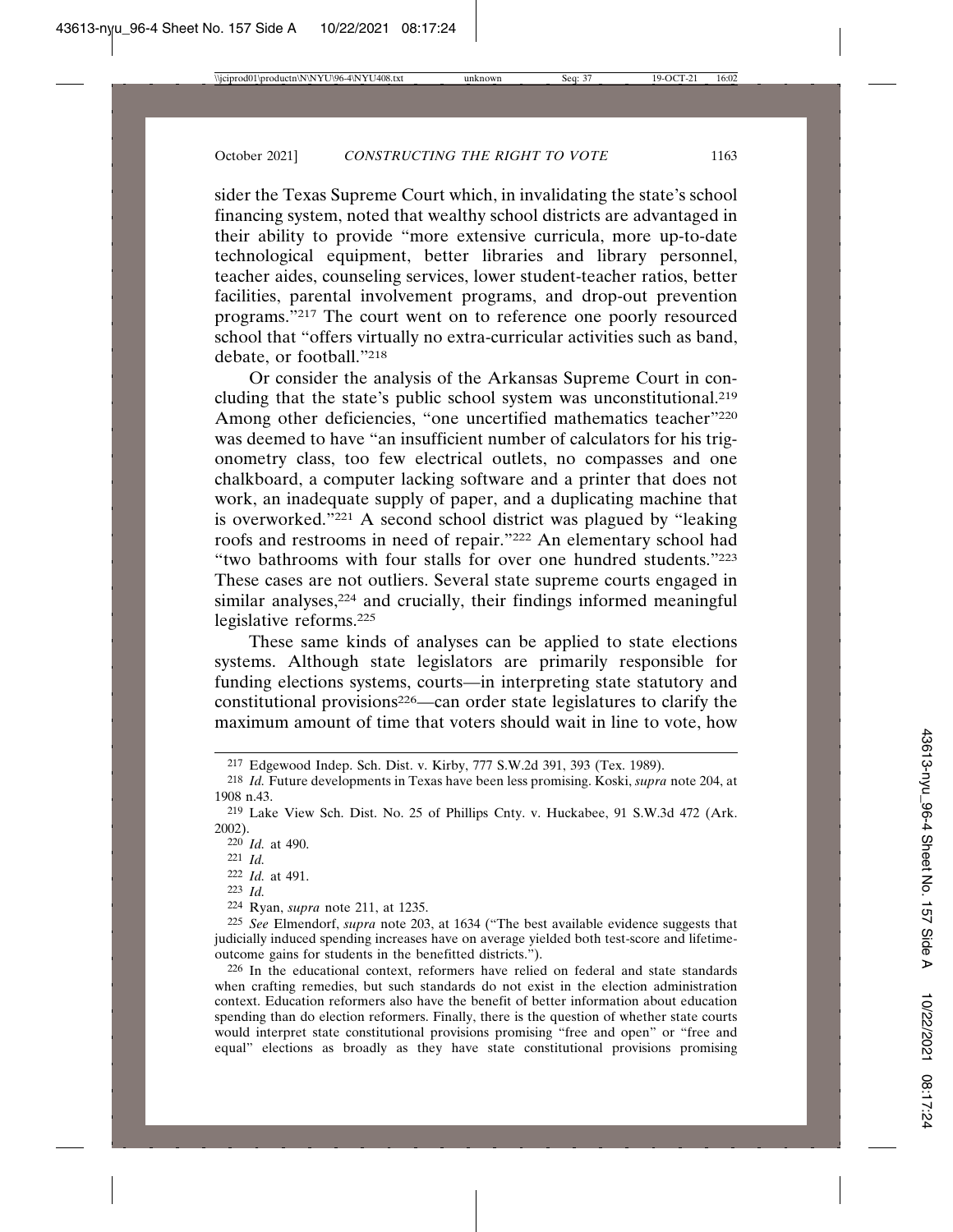many voting machines per capita each jurisdiction is required to maintain, how poll workers are to be trained, or how much money each jurisdiction is to receive from the state for election technology. Again, reliance on courts to mandate precise reforms has not always been a smooth process in the education context, $227$  but it does provide both a potential strategy for vindicating a constructed right to vote that, to date, has gone unexamined, and an alternative path for advocates in states with hostile state legislatures.

## *2. The Right to Competent Management*

Competent management is also a central component of any adequate electoral system. Legal scholars are unaccustomed to thinking about management, which evokes organizational theory or public administration scholarship.228 But the intricacies of management, or what one scholar has called "the logistical delivery of the electoral process,"229 are at the core of electoral adequacy. Broadly defined as "the organizations, networks, resources, micro anthropological working practices and instruments involved in implementing elections,"230 competent management demands systematic attention that, to date, has not been given.

As a threshold matter, competent management involves both public and private actors.231 State and local election officials are of course public actors. Political parties, though, are quasi-public, quasiprivate entities, whose status at any given point in time depends on

230 *Id.* at 5.

<sup>&</sup>quot;thorough and efficient" or "general and uniform" educational systems. *See* Joshua A. Douglas, *The Right to Vote Under State Constitutions*, 67 VAND. L. REV. 89, 144–49 (2014).

<sup>227</sup> *See* Briffault, *supra* note 204, at 45–46 ("State supreme court orders requiring additional school funding to meet adequacy requirements have frequently encountered legislative resistance, necessitating multiple trips to the court house and numerous followup court decisions and orders.").

<sup>228</sup> Consider the observation of Kathleen Hale and Christa Slaton that "[f]or many years, election administrators have been actively engaged in building a network connecting elected officials and senior administrators, research organizations, nonprofit groups, and other private interests to share information and generate solutions to election issues." Kathleen Hale & Christa D. Slaton, *Building Capacity in Election Administration: Local Responses to Complexity and Interdependence*, 68 PUB. ADMIN. REV. 839, 842 (2008). These informal networks are, we argue, a crucial aspect of competent management.

<sup>229</sup> TOBY S. JAMES, COMPARATIVE ELECTORAL MANAGEMENT: PERFORMANCE, NETWORKS AND INSTRUMENTS 3 (2020).

<sup>231</sup> Mitchell Brown, Lindsey Forson, Kathleen Hale, Robert Smith & Ryan D. Williamson, *Capacity to Address Natural and Man-Made Vulnerabilities: The Administrative Structure of U.S. Election System Security*, 19 ELECTION L.J. 180, 182 (2020) ("The decentralized nature of the environment is compounded by myriad non-profit and for-profit organizations intertwined with the government in a network of relationships that is essential to government functioning.").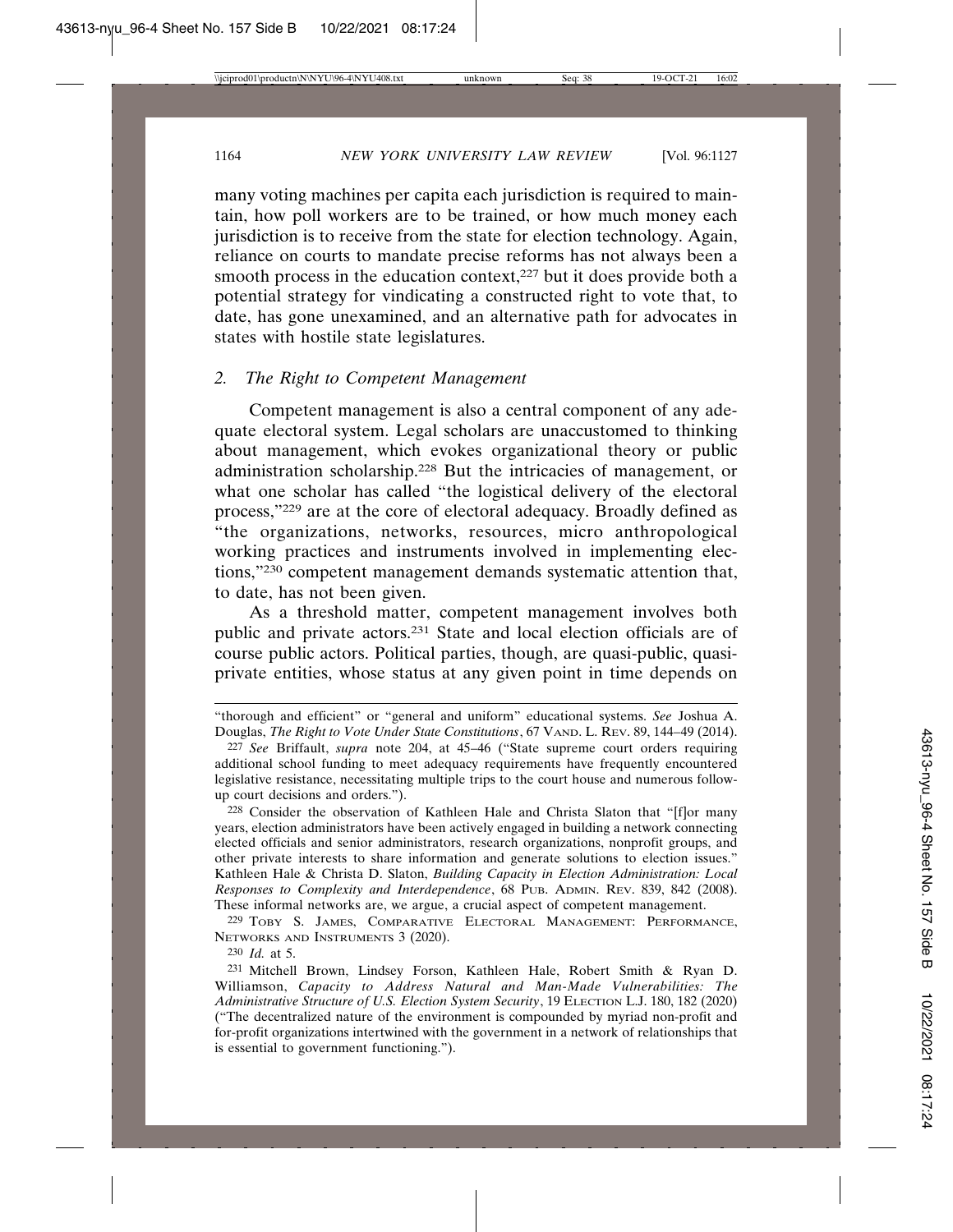the activity they are performing.232 A comprehensive theory of competent management of elections must account for the interplay between these actors which, particularly in the lead up to an election, impacts not only how nominees are chosen, but the shape of the electorate as well 233

A constructed right to vote requires training and empowering election managers to perform essential functions and respond to unforeseen circumstances. As of 2002, strict training requirements were not common throughout the nation. Only seven states had a poll worker certification process, fewer than half of the states provided mandatory poll worker training, and the remaining states either provided optional training to local poll workers or no training at all.234 Training is necessary to ensure that election workers can perform essential management functions, including organizing the electoral process, monitoring election outcomes, and certifying election results.235 Each of these functions can be assessed in myriad ways, and researchers will disagree over which assessments are preferable. Here, we note only that these functions are at the core of competent management.

Election managers must also be capable of responding to unforeseen circumstances. Take, for example, Maricopa County, Arizona, the fastest growing county in the country. Like counties nationwide, Maricopa was forced to rapidly adjust to the challenges associated with administering elections during the COVID-19 pandemic. In response to voters' health concerns, the County adopted a "revised election model"236 for its August 2020 primary election, which, rather than forcing voters to vote at "one assigned polling location,"237 allowed them to pick from between "90–100"238 locations. "[M]alls and retail facilities"239 within the County were also "open for at least

<sup>232</sup> *See* Daniel H. Lowenstein, *Associational Rights of Major Political Parties: A Skeptical Inquiry*, 71 TEX. L. REV. 1741, 1747–54 (1993).

<sup>233</sup> *See* Bertrall L. Ross II & Douglas M. Spencer, *Passive Voter Suppression: Campaign Mobilization and the Effective Disfranchisement of the Poor*, 114 NW. U. L. REV. 633 (2019).

<sup>234</sup> *See* THE CONST. PROJECT, ELECTION REFORM BRIEFING: WORKING TOGETHER? STATE AND LOCAL ELECTION COORDINATION 6 (2002).

<sup>235</sup> JAMES, *supra* note 229, at 8; *see also* Richard H. Pildes, *How to Accommodate a Massive Surge in Absentee Voting*, U. CHI. L. REV. ONLINE (June 26, 2020), https:// lawreviewblog.uchicago.edu/2020/06/26/pandemic-pildes (describing the election process as consisting of "three interconnected stages").

<sup>236</sup> *Maricopa County Approves August Primary Election Plans*, MARICOPA CNTY. (Jun. 22, 2020), https://www.maricopa.gov/CivicAlerts.aspx?AID=1460&ARC=3262.

<sup>237</sup> *Id.*

<sup>238</sup> *Id.*

<sup>239</sup> *Id.*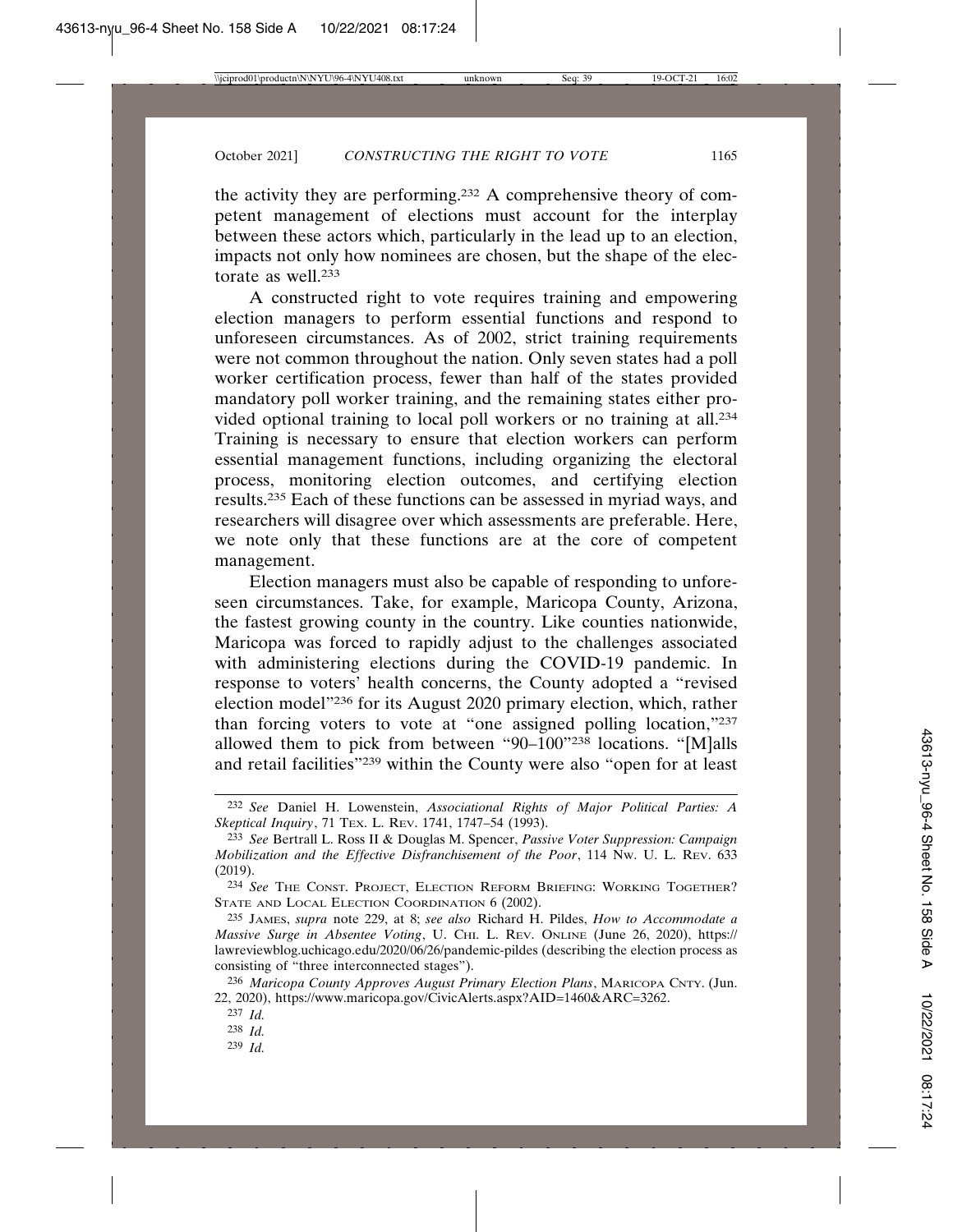two weeks"240 prior to election day. These options were offered in addition to existing vote-by-mail options.241 Absent this response, thousands of voters would have been effectively disenfranchised. And it is not apparent that any existing legal theory required County officials to make these adjustments.

In sum, competent management of elections should be considered holistically, and should be privileged when conceptualizing the parameters of the right to vote.242

## *3. The Right to Democratic Structures*

Creating robust elections systems requires states to do more than impose new requirements onto elections officials—it also requires state legislatures and administrators to create structurally sound election administration systems. Elections are elaborate things; they involve hundreds if not thousands of employees and volunteers, scores of governance decisions, and regulations that must be complied with at all levels—federal, state, and local. It is only possible to ensure and maintain adequate funding and competent management if elections systems are administered in a way that both ensures coordination and role clarity among different state and local actors and is responsive to democratic concerns. Structural soundness is thus a prerequisite to other requirements.

Election administration spills vertically across state and local governments and horizontally across state branches and officials. State secretaries of state, for example, are often the chief election officials of their states,243 but local election officials are the ones who actually administer elections.244 In addition, power within state government is fractured horizontally, between branches and among executive agen-

244 *See* Justin Weinstein-Tull, *A Localist Critique of* Shelby County v. Holder, 11 STAN. J. C.R. & C.L. 291, 296 ("States have delegated most of their own election responsibilities to local governments."). This state/local division of responsibilities is often so pronounced that state officials do not always have a good sense of how their own local governments administer elections. *See* PEW CHARITABLE TRS., MEASURING MOTOR VOTER 2 (2014), http://www.pewtrusts.org/~/media/Assets/2014/05/06/MeasuringMotorVoter.pdf (finding that "almost none of the states covered by the law [could] document the degree to which

<sup>240</sup> *Id.*

<sup>241</sup> *Id.*

<sup>242</sup> It appears that non-legal scholars are beginning to do so. *See* JAMES, *supra* note 227, at 19 (proposing "a realist sociological approach to the study of electoral management, which can be contrasted with the rationalist scientific approach which dominates election sciences and has been used in initial approaches"); KATHLEEN HALE & MITCHELL BROWN, HOW WE VOTE: INNOVATIONS AND AMERICAN ELECTIONS (2020).

<sup>243</sup> *See Election Administration at State and Local Levels*, NAT'L CONF. STATE LEGISLATURES (Feb. 3, 2020), https://www.ncsl.org/research/elections-and-campaigns/ election-administration-at-state-and-local-levels.aspx (listing twenty-four states in which an elected secretary of state is the chief election official).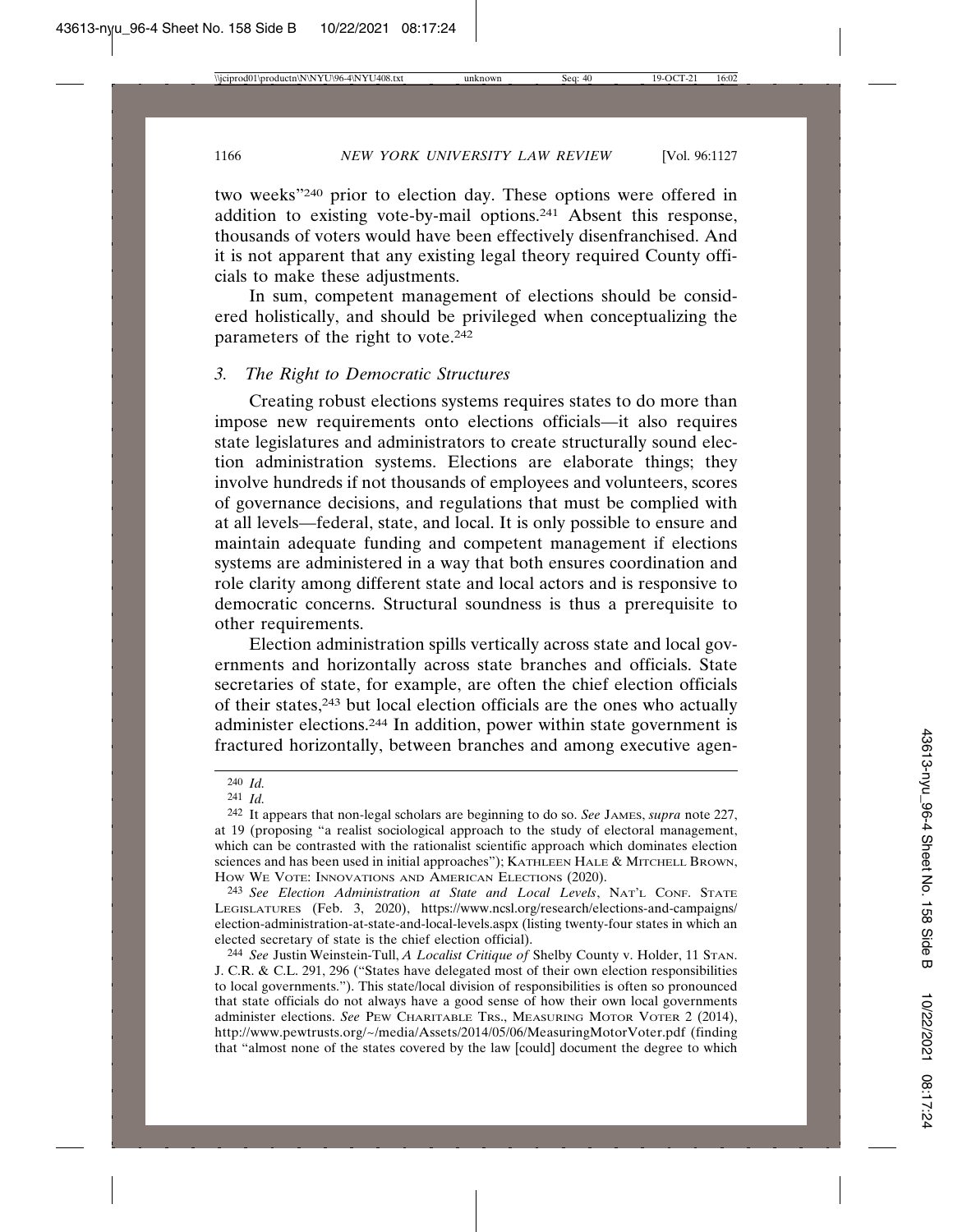cies.245 So whereas secretaries of state may be in charge of elections, they often will not have control of the state budget (generally possessed by the governor and legislature) or have enforcement authority over local governments (generally possessed by attorneys general).246

Imposing any kind of budgetary or management requirements onto state elections systems thus requires tight coordination between state officials. But a requirement for coordination will sometimes be at odds with existing state governance structures, like independent state executive branch officials,<sup>247</sup> or home rule laws, which can provide local independence from states.248 For these reasons, in order to effectuate budgetary and management regulations, states must also adopt internal governance structures that clarify the roles of state and local officials in administering elections, rather than permitting a governance structure that allows overlapping responsibilities to undermine election responsibilities.249

In addition to intra-state cooperation and role clarity, sound election administration structures also must include adequate representation of politically disempowered communities. The cost to potential voters of state noncompliance with voting requirements is extremely high: no less than the loss of the ability to participate in the democratic process. For that reason, in the voting rights realm, violation of the right removes affected individuals from the political process altogether, preventing those individuals from engaging in the normal form of political feedback: voting the responsible parties out of office. Representation of disempowered communities within the election administration sphere can fill this gap: it gives the disenfranchised a voice in the election administration system even as others with similar interests are excluded.250

their motor vehicle agencies are offering citizens the opportunity to register to vote or update their registrations").

<sup>245</sup> *See* Miriam Seifter, *Gubernatorial Administration*, 131 HARV. L. REV. 483, 512–15 (2017) (describing the variety of independent agencies within state bureaucracies).

<sup>246</sup> *See generally* Justin Weinstein-Tull, *State Bureaucratic Undermining*, 85 U. CHI. L. REV. 1083, 1101 (2018) [hereinafter Weinstein-Tull, *State Bureaucratic Undermining*] ("Unlike the federal government, states largely have not adopted the unitary executive model.").

<sup>247</sup> *See id.* at 1110–11.

<sup>248</sup> *See* Weinstein-Tull, *Abdication and Federalism*, *supra* note 135, at 877–83.

<sup>249</sup> *See* Weinstein-Tull, *State Bureaucratic Undermining*, *supra* note 244, at 1115–17 (describing how role confusion within state bureaucracy can undermine state or federal policy priorities).

<sup>250</sup> *See id.* at 1133–34 (arguing for "proxy representation" within state government to provide a voice for those who are politically disempowered by dysfunctional state government); *cf.* Shirin Sinnar, *Institutionalizing Rights in the National Security Executive*, 50 HARV. C.R.-C.L. L. REV. 289, 294–300 (2015) (describing how the national security agencies have institutionalized internal stakeholder representatives).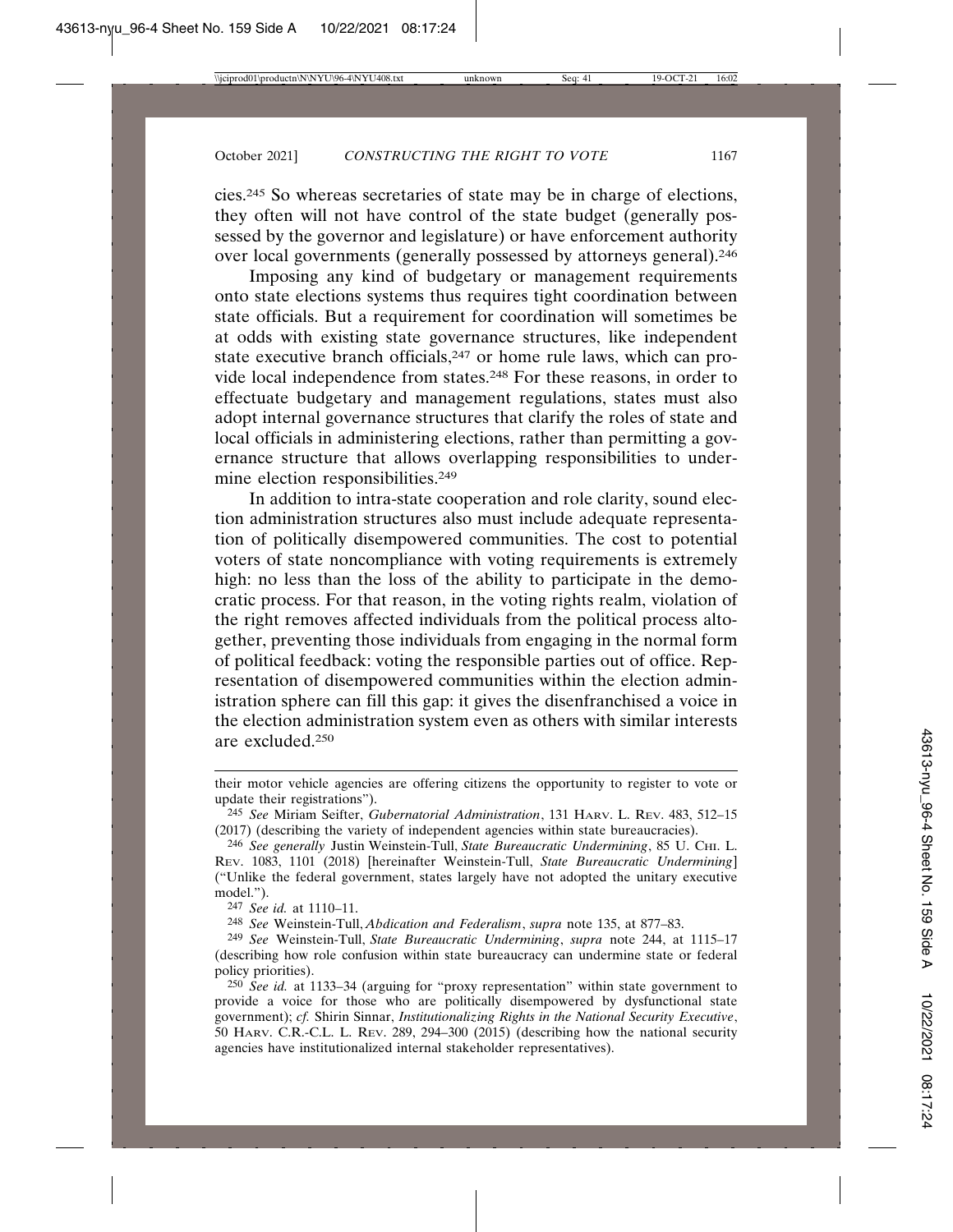A constructed right to vote therefore requires more than just adequate funding and new standards for administrating elections. It also requires states to organize their election administration operations in a way that fosters functional government and democratic responsiveness.

# *B. Tailoring to Experience*

The second feature of a constructed right to vote is legislation tailored to the challenges faced by different groups of voters. It is not enough to react with patchwork litigation challenging limitations to the franchise; that approach ensures that the right to vote will develop solely in reaction to either intentional or unintentional resistance to the right, as described above. Instead, both federal and state legislators should affirmatively strengthen people's ability to cast their vote. This tailoring has two parts. First, legislators should seek to better understand the barriers that people face in casting their votes and craft legislation that helps voters overcome these specific barriers.251 Second, legislators should incorporate into those laws mechanisms that account for the many different types of elections systems employed by states and local governments.

People who are differently situated in life have different paths to the polling place.252 Uncovering this set of voter experiences requires investing in investigative resources around the country. The Presidential Commission on Election Administration was a good example of this.253 To diagnose the state of the electoral system, it sought information about how different kinds of voters experience their elections systems. The Commission "sought out and received extensive testimony, data, and information from election administrators, experts, academics, and the public. . . . In addition to four public hearings the Commission held around the country, subgroups of commissioners were invited to and attended meetings of election officials, interest groups, and academics."254 Although the Commission learned about and described specific voting experiences, its findings and recommendations were more general.

In addition to uncovering more information about voter experience, realizing a meaningful right to vote requires enacting legislation

<sup>251</sup> In a sense, well-tailored voting legislation is reactive in that it responds to the conditions of voters. But we see it as different from the way in which the current regime is problematically reactive because it does not respond solely to efforts aimed at limiting the franchise.

<sup>252</sup> *See supra* Section II.B.

<sup>253</sup> PRESIDENTIAL COMM'N ON ELECTION ADMIN., *supra* note 199.

<sup>254</sup> *Id.* at 7.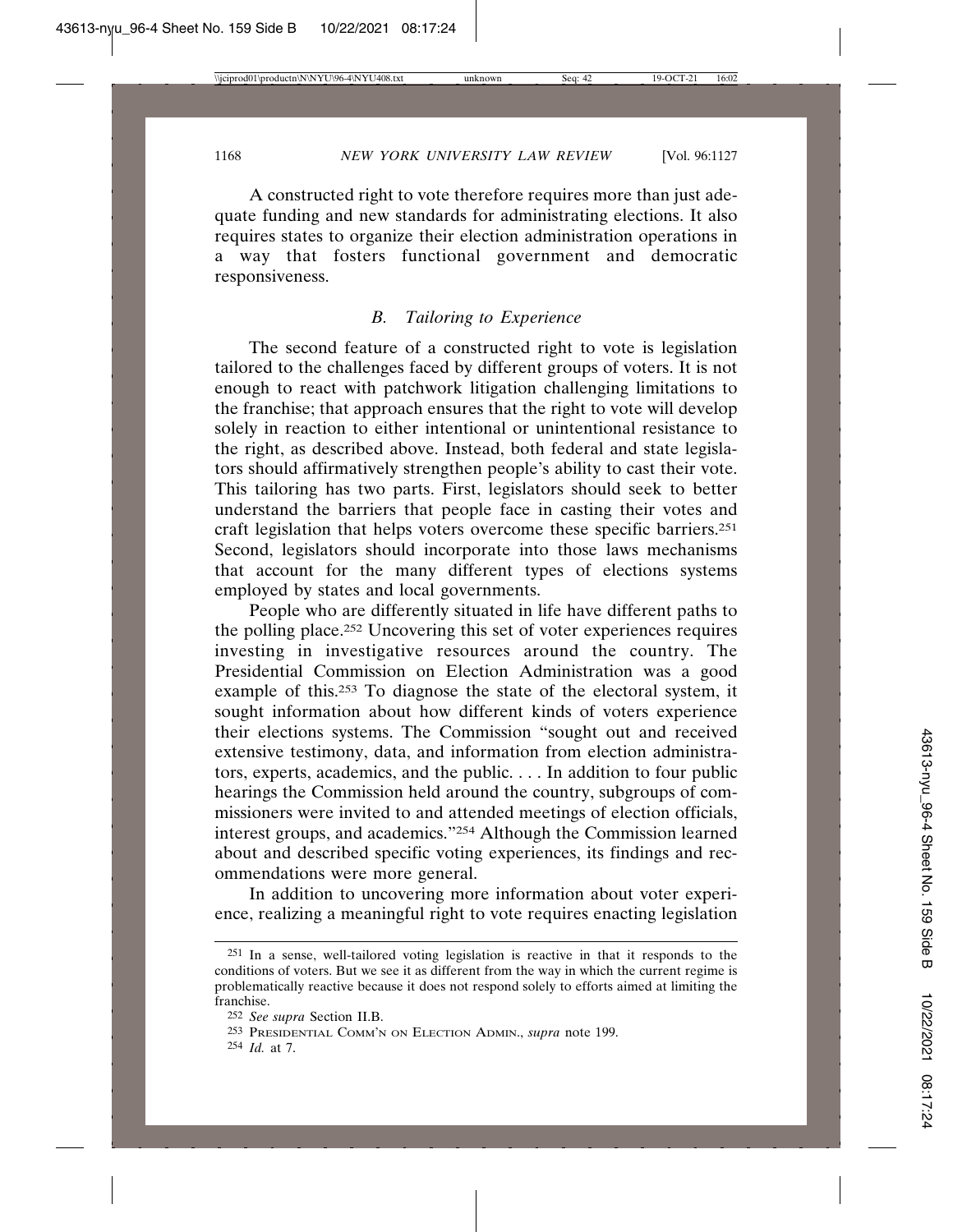that addresses these experiences. Although some legislation is circumstance-specific,255 most federal legislation has broader aims. The most recent major voting rights proposal, H.R. 1, is an example of both. It seeks to modernize voter registration and increase early voting—both examples of more generalized reforms—but it also buttresses protections for disabled voters and protects those who have been disenfranchised by state laws that target people previously convicted of a felony.256

There is room for more legislation that targets specific challenges. Consider, for example, the proposed (but not enacted) Native American Voting Rights Act, which would "increas[e] Native access to voter registration sites and polling locations, and authoriz[e] tribal ID cards for voting purposes."257 We envision other, similarly tailored laws: a rural voter rights law that ensures polling places in rural areas are not too far from any individual voter; a college student voting rights act that ensures college students can register and vote in the jurisdiction where they attend college; a homeless voter rights act that ensures homeless voters will not be disenfranchised because they lack a stable address.

Simply enacting legislation with national standards, however, will not ensure that those standards effectively make change. As described above, election administration is "*hyper*federalized."258 Although the Constitution, through its Elections Clause, makes states initially responsible for administering elections,259 states largely delegate their election administration responsibilities down to local governments.260 States differ in the specifics, but they tend to delegate registration

259 The Elections Clause requires that states choose the "Times, Places and Manner of holding Elections . . . . " U.S. CONST. art. I, § 4. Alexander Hamilton believed the Elections Clause authorized the federal government to regulate elections "in the last resort," leaving primary responsibility to the states. THE FEDERALIST NO. 59 (Alexander Hamilton).

<sup>255</sup> *See supra* Section II.B.

<sup>256</sup> *See* For the People Act of 2019, H.R. 1, 116th Cong. §§ 1101–03, 1402 (2019) (as placed on Senate calendar) (proposing a requirement for states to establish and operate automatic registration systems).

<sup>&</sup>lt;sup>257</sup> See Press Release, U.S. Senate Comm. on Indian Affs., Udall, Luján Introduce Bicameral Native American Voting Rights Act (Mar. 12, 2019), https:// www.indian.senate.gov/news/press-release/udall-luj-n-introduce-bicameral-nativeamerican-voting-rights-act.

<sup>258</sup> ALEC C. EWALD, THE WAY WE VOTE: THE LOCAL DIMENSION OF AMERICAN SUFFRAGE 3 (2009).

<sup>260</sup> *See generally* Weinstein-Tull, *Election Law Federalism*, *supra* note 79, at 778–80 (describing the general state prerogative to delegate election administration responsibilities down to local governments); Richard Briffault, *Our Localism: Part I—The Structure of Local Government Law*, 90 COLUM. L. REV. 1, 1 (1990) ("State legislatures, often criticized for excessive interference in local matters, have frequently conferred significant political, economic and regulatory authority on many localities.").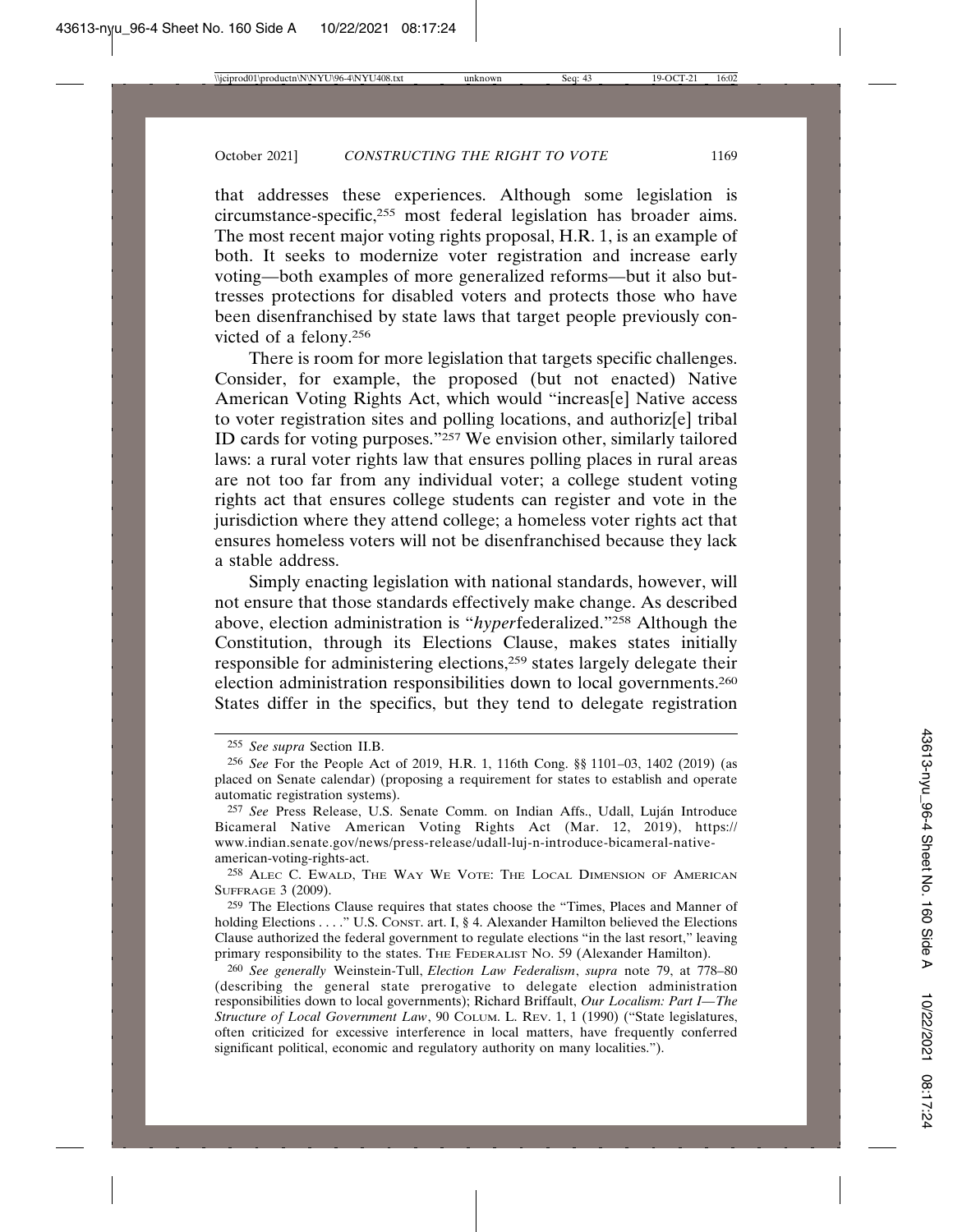responsibilities,261 absentee balloting responsibilities,262 funding responsibilities,263 and poll worker training responsibilities.264 And once delegated, states often fail to monitor those requirements and in essence abdicate them fully to local governments.265

As a consequence, any new requirement on election administration is not merely a requirement imposed onto a government actor whose compliance may be monitored. Election requirements whether they be federal, state, or local in nature—are instead imposed onto an entire institutional structure (or "ecosystem"266) that includes state governments and local governments, each of which has specific pathologies, hierarchies, and internal power dynamics.

As an example, take compliance with the National Voter Registration Act (NVRA), the federal statute discussed above that requires states to provide voter registration opportunities in a variety of government offices, like motor vehicles offices and public assistance offices.267 These mandates require actions not only by state and local election officials, who handle voter registration, but also state and local motor vehicle officials and state and local public assistance officials, who administer motor vehicles and public assistance offices.268 NVRA compliance suffers without both directed coordination among branches, agencies, and local governments and clear roles for each.269

264 *See id.*

265 *See* Richard Briffault, *"What About the 'Ism'?" Normative and Formal Concerns in Contemporary Federalism*, 47 VAND. L. REV. 1303, 1318 (1994) (noting that state-local delegations of authority are "often quite broad and . . . rarely revoked. In most states, local governments operate in major policy areas without significant external legislative, administrative, or judicial supervision"); Weinstein-Tull, *Abdication and Federalism*, *supra* note 137, at 841 (arguing that once states delegate responsibilities to local government, they "do not monitor local compliance with those laws, they disclaim responsibility for the actions of their local governments, and they relinquish the legal capacity to bring their local governments into compliance").

266 *See* Daniel P. Tokaji, *Teaching Election Administration*, 56 ST. LOUIS U. L.J. 675, 680–81 (2012) (describing a state elections ecosystem as consisting of nine parts: "(1) institutional arrangements, (2) voter registration, (3) challenges to voter eligibility, (4) voting technology, (5) early and absentee voting, (6) polling place operations, (7) voter identification and other ballot security measures, (8) provisional voting, and (9) recounts, contests, and other post-election disputes").

267 *See* 52 U.S.C. §§ 20504(a)–(c) (requiring states to provide voter registration opportunities in motor vehicle offices); *id.* § 20506(a)(2)(A) (public assistance agencies); *id.* § 20506(a)(2)(B) (state disability offices); *id.* § 20506(c) (military recruitment offices).

268 *See* Weinstein-Tull, *State Bureaucratic Undermining*, *supra* note 246, at 1102.

269 *See id.* at 1130.

<sup>261</sup> *See* Weinstein-Tull, *State Bureaucratic Undermining*, *supra* note 246, at 778–79.

<sup>262</sup> *See id.* at 779.

<sup>263</sup> *See* THE CONST. PROJECT & THE ELECTION INFO. REFORM PROJECT, ELECTION REFORM BRIEFING: WORKING TOGETHER? STATE AND LOCAL ELECTION COORDINATION 6 (2002), https://perma.cc/G7BR-5RQB.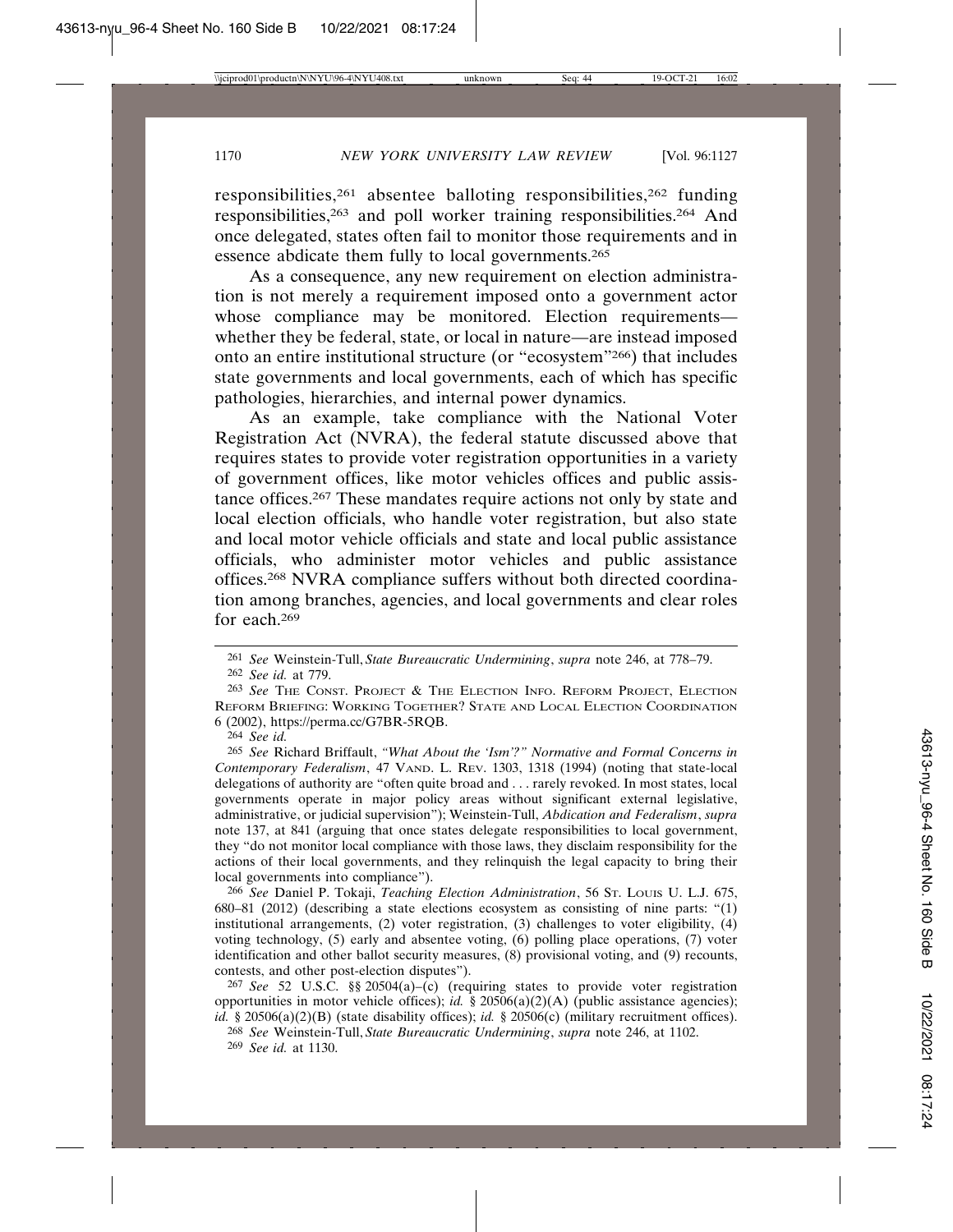So legislation that takes voter experience into account must also take election structure into account. There are two ways Congress can do this. The first is to impose strict reporting requirements onto states and local governments that administer federal laws or are subject to federal standards. We actually know very little about how local governments administer elections. The federal body charged with collecting some election statistics—the Election Assistance Commission—asks states to voluntarily provide statistics, but cooperation is imperfect and those statistics are incomplete.270

The second way to account for state-local delegation is to require states that delegate to local governments to create a plan for monitoring that delegation. Medicaid regulations provide a model for this kind of required oversight. These regulations permit the state agency responsible for administering Medicaid to delegate eligibility determinations to local government agencies,271 but also require that if a state chooses to delegate its responsibilities to local agencies, it must create "methods to keep itself . . . informed of the adherence of local agencies to the State plan provisions" and "[t]ake corrective action to ensure their adherence."<sup>272</sup> Any new piece of federal legislation should incorporate one of these forms of required state-local compliance monitoring.

# *C. Developing Voting Rights Doctrines*

Even tailoring the right to vote to the specific circumstances of voters is not sufficient, however. The third component of a constructed right to vote is that courts must interpret the right in a proactive way. They must take a more active hand in how they require states and local governments to comply with various statutes. Specifically, they should incorporate the electoral adequacy factors described above.

However, courts are traditionally backwards-looking: They can only act when cases come before them and once that happens, and even with reason to act, they generally act in a way that remedies the immediate problem but not potential future problems.273 This tradi-

<sup>270</sup> *See* HEATHER K. GERKEN, THE DEMOCRACY INDEX: WHY OUR ELECTION SYSTEM IS FAILING AND HOW TO FIX IT 44–49 (2009); Weinstein-Tull, *Election Law Federalism*, *supra* note 79, at 794–95.

<sup>271</sup> *See* 42 C.F.R. §§ 431.10(c)–(d) (2015).

<sup>272</sup> *Id.* § 435.903.

<sup>273</sup> *See* William A. Fletcher, *The Discretionary Constitution: Institutional Remedies and Judicial Legitimacy*, 91 YALE L.J. 635, 649–50 (1982) ("The preferred form of injunction is to instruct the defendant not to do what it has been planning or to stop what it has been doing. The affirmative or mandatory injunction, instructing the defendant to do a particular thing or set of things, is the disfavored remedy.").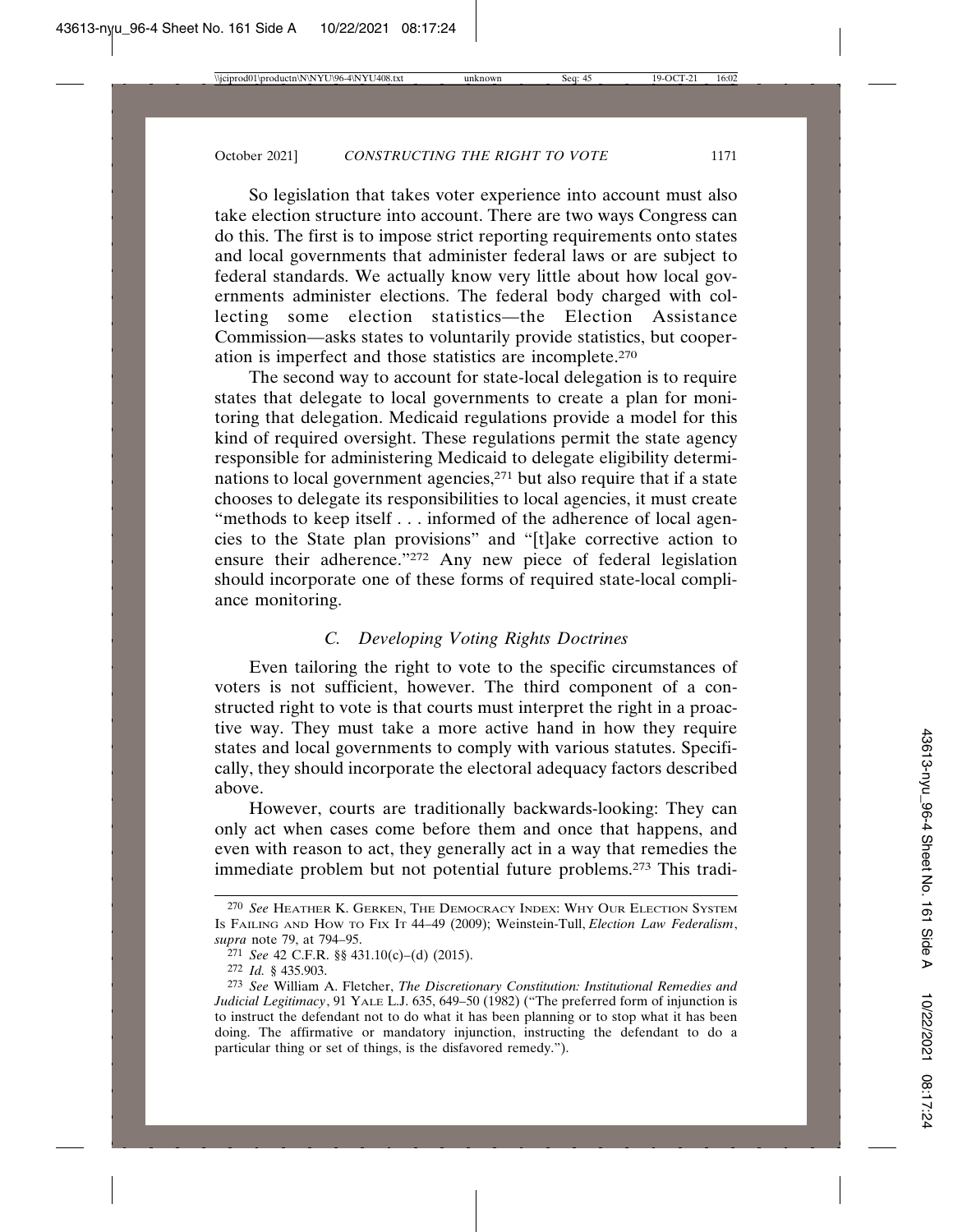tional role has long been in tension with the goals of effective civil rights litigation. The more affirmative state action that a right requires for vindication, the more necessary it becomes to reach inside state bureaucracy in order to fully remedy rights violations.274 The extent of judicial power to enter civil rights remedies like these has proven contentious.275 These remedies pose constitutional problems because they require courts to take unusually invasive action in order to foster change and compliance within state and local governments. The potential problems with this invasiveness are structural: They implicate federalism because they require federal courts to intrude into state bureaucracy and sovereignty;<sup>276</sup> they implicate separation of powers because civil rights injunctions can require courts to make policy judgments, which some believe they are not competent to make.277

These tensions have led courts to limit the availability of civil rights remedies. In a line of cases that includes *Milliken v. Bradley*<sup>278</sup> and *Missouri v. Jenkins*, 279 the Supreme Court has limited the scope of available judicial remedies to civil rights violations. Over time, because of this doctrinal trend, civil rights injunctions have transformed from the "traditional injunctions of the civil rights era that were often hundreds of pages long and 'took the form of highly detailed regulatory codes embracing vast provinces of administration,'"280 to more process-based injunctions that "treat functional gov-

<sup>274</sup> *See* Weinstein-Tull, *State Bureaucratic Undermining*, *supra* note 246, at 1125–34 (describing the ways that remedies must invade and direct state bureaucracy in order to vindicate some kinds of civil rights).

<sup>275</sup> Owen Fiss and Abram Chayes, in particular, initiated academic discussion about what they called "civil rights injunctions" and "structural injunctions." *See generally* OWEN M. FISS, THE CIVIL RIGHTS INJUNCTION (1978); Abram Chayes, *The Role of the Judge in Public Law Litigation*, 89 HARV. L. REV. 1281 (1976); Owen M. Fiss, *Foreword: The Forms of Justice*, 93 HARV. L. REV. 1 (1979).

<sup>276</sup> *See* Paul Gewirtz, *Remedies and Resistance*, 92 YALE L.J. 585, 647 n.166 (1983) ("Local autonomy and other federalism values have often played a role in shaping remedies in constitutional cases . . . .").

<sup>277</sup> *See* Fletcher, *supra* note 273, at 663 ("The dilemma for the judicial process is deep and unavoidable. Discretion in resolving non-legal polycentric problems is inevitable in institutional decrees. And a court can never succeed in domesticating such discretion sufficiently to make it legal in nature while still permitting it to serve the function of discretion.").

<sup>278</sup> 418 U.S. 717 (1974).

<sup>279</sup> 515 U.S. 70 (1995).

<sup>280</sup> Weinstein-Tull, *State Bureaucratic Undermining*, *supra* note 246, at 1126 (quoting Charles F. Sabel & William H. Simon, *Destabilization Rights: How Public Law Litigation Succeeds*, 117 HARV. L. REV. 1016, 1024 (2004)).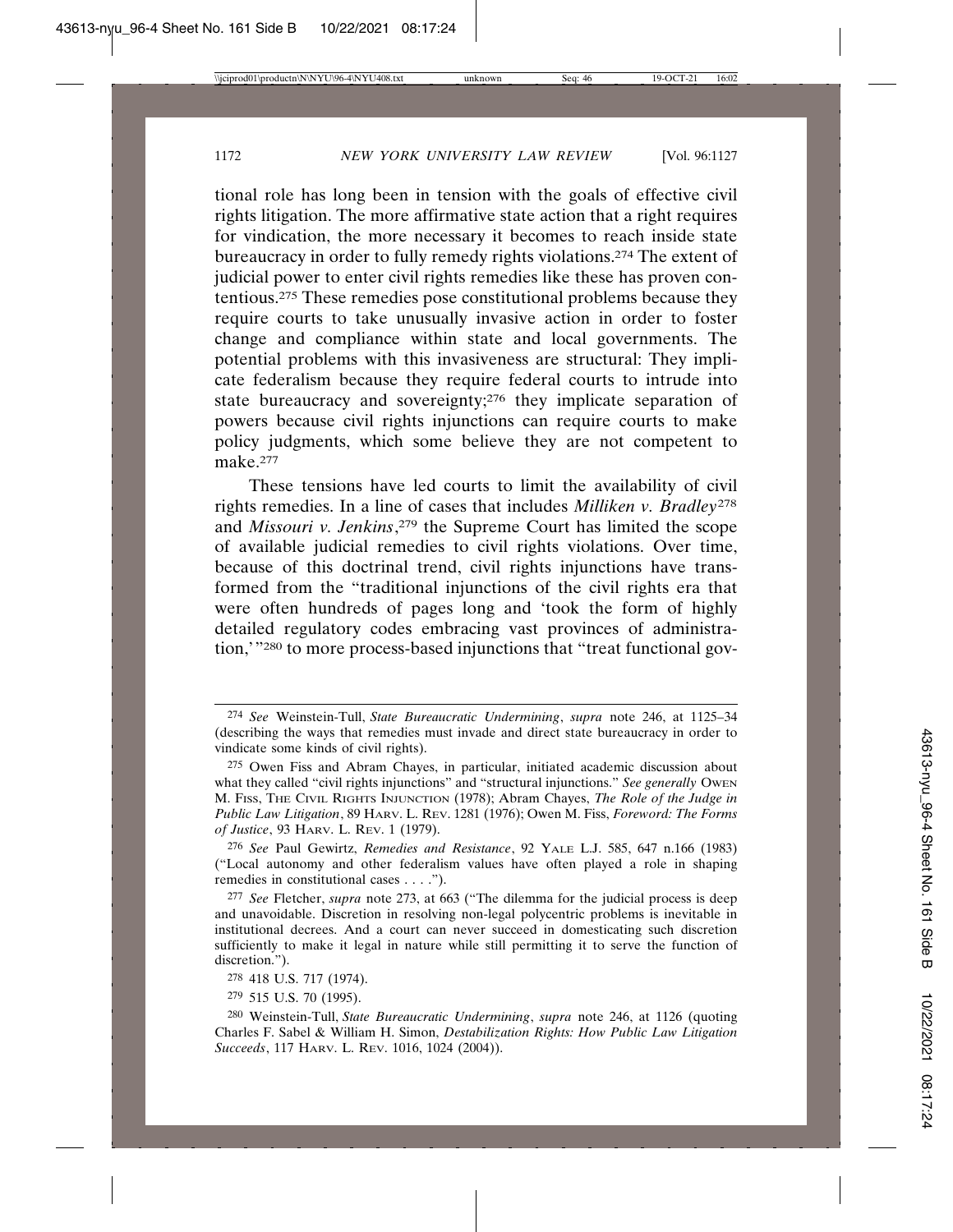ernment as the goal and create pathways between state actors by specifying how they must work together to achieve compliance."281

This trend—away from interfering with state bureaucracy—is at odds with constructing the right to vote. As described above, administering elections fairly requires extensive state action: adequate funding, competent administration, and a set of state structures that foster accountability and inclusion. Compliance with voting rights laws requires similar things. Take as an example one of the centerpieces of H.R. 1: automatic voter registration. H.R. 1 requires that "[t]he chief State election official of each State shall establish and operate a system of automatic registration for the registration of eligible individuals to vote for elections for Federal office in the State . . . ."282 This is to be achieved in a manner that the state election official decides, but a wide variety of state agencies must also participate: public assistance agencies, firearm regulation agencies, secondary schooling agencies, and others.283

Enacting this priority will require states to dedicate funding, train administrators at both the state and local levels, and coordinate cooperation between tens if not hundreds of state and local actors. And when a state fails to enact it—as inevitably some will<sup>284</sup>—courts have a choice: They can simply mandate compliance and leave the methods of compliance up to the defendant governments, or they can take an approach that better positions the defendant governments to ensure compliance in the future. This second approach—incorporating funding, administrative competence, and democratic structures—is what we advocate, and it will inevitably run up against the doctrinal trend away from highly involved remedies.<sup>285</sup>

Nevertheless, courts have approved consent decrees that take a constructive approach. These decrees should serve as models for how the doctrine can develop in productive ways. The decrees are agreed to by both parties, which allows the court to enter a remedy that

<sup>281</sup> *Id.*; *see also* Sabel & Simon, *supra* note 280, at 1032 (noting that more recent public law remedies differ from the more hands-on Civil Rights era remedies because they "emphasize broad goals and leave the defendants substantial latitude to determine how to achieve them").

<sup>282</sup> For the People Act of 2019, H.R. 1, 116th Cong. § 1012(a)(1) (2019).

<sup>&</sup>lt;sup>283</sup> *See id.* § 1013(e)(1) (listing these agencies).

<sup>284</sup> *See* Weinstein-Tull, *Election Law Federalism*, *supra* note 79, at 759–61 (describing widespread noncompliance with a number of important federal election laws).

<sup>285</sup> Although that trend started in the school desegregation context, it has spread to public law contexts more broadly, including voting. *See, e.g.*, Voting Rts. Coal. v. Wilson, 60 F.3d 1411, 1416 (9th Cir. 1995) (upholding the constitutionality of the National Voter Registration Act of 1993, but cautioning the district court "to approach its task of implementation with an 'adequate sensitivity to the principle of federalism'" (quoting Ass'n of Cmty. Orgs. for Reform Now v. Edgar, 56 F.3d 791, 798 (7th Cir. 1995))).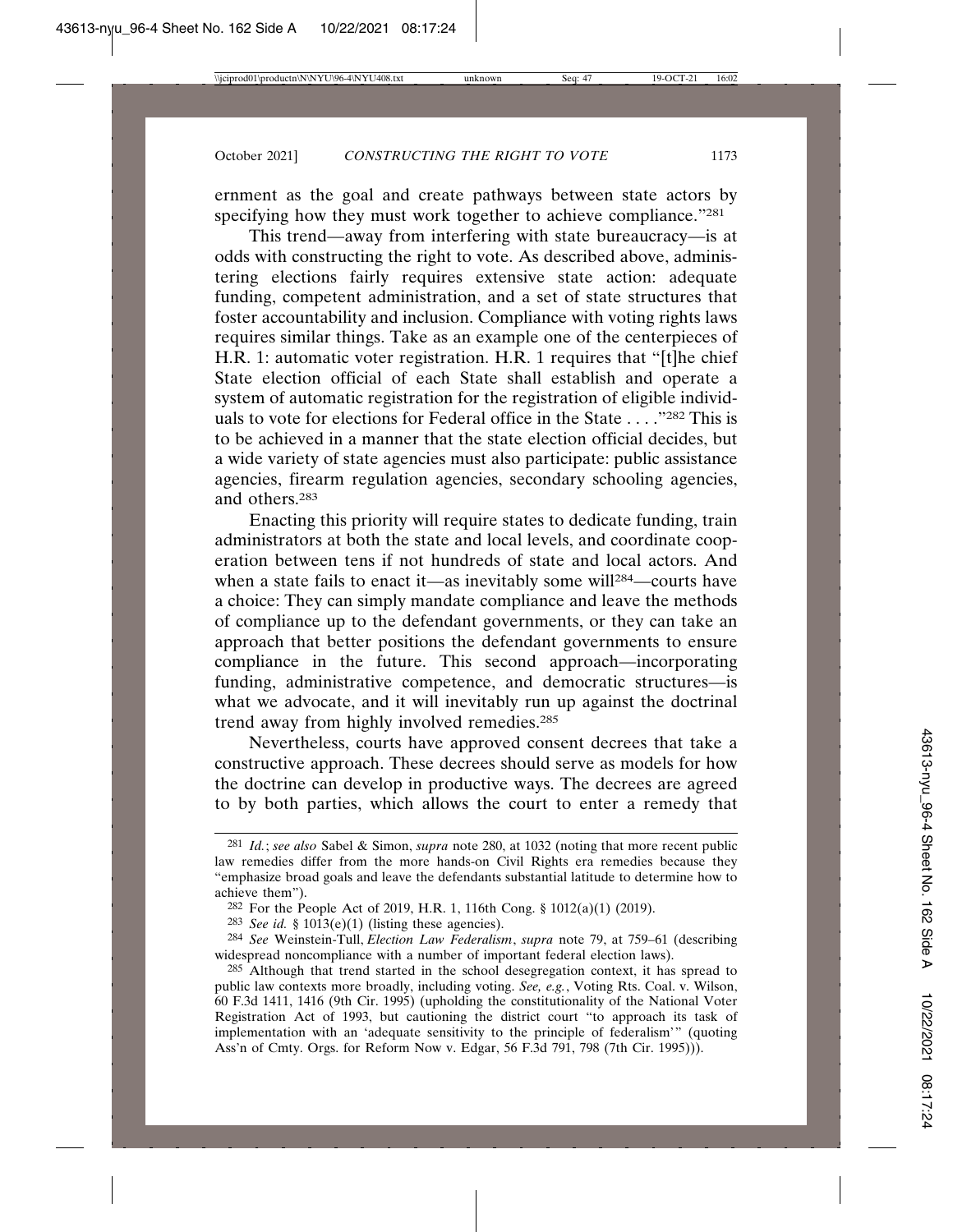exceeds what it otherwise might enter in a contested remedial phase.286 The most involved of these decrees vindicate, or attempt to vindicate, a full understanding of the statutory rights involved: that is, a rearrangement of the state bureaucracy such that the institutional defendants are less likely to fall out of compliance with the statute in the future. As described below, they require the institutional defendants to devote additional resources to compliance, they require action to improve administrative performance, and they put accountability and inter-state coordination mechanisms into place.<sup>287</sup> Courts should take these innovations from the remedial stages and incorporate them into the doctrine itself. That is, they should *require* these forms of remediation once they find a rights violation, rather than relying on the parties to come to them on their own.

First, adequate funding. The consent decrees do not tend to explicitly require the institutional defendants to dedicate additional funding to achieving compliance, but they do impose obligations that implicitly do so, like requiring institutional defendants to hire additional personnel to staff and coordinate compliance. These provisions tend to appear in consent decrees that resolve violations of sections 4(e) and 203 of the Voting Rights Act, which require jurisdictions to provide language assistance for Limited English Proficient voters. For example, in a case against officials in Salem County, New Jersey, the settlement agreement required the county board of elections to "recruit, hire, and assign poll officials able to understand, speak, write, and read Spanish fluently to provide effective assistance . . . to Spanish-speaking voters in Penns Grove, Salem County at the polls on election days."288 In the education context, these requirements can be more explicit. In one settlement that resolved an education finance dispute, for example, the state agreed to "monitor[] and ensur[e] the

<sup>286</sup> Public law remedies must closely track the scope of the violation. *See* Milliken v. Bradley, 418 U.S. 717, 744 (1974) ("[T]he scope of the remedy is determined by the nature and extent of the constitutional violation."). But consent decrees need only be fair, adequate, reasonable, consistent with the public interest, and consistent with the statute. *See* United States v. Lexington-Fayette Urb. Cnty. Gov't, 591 F.3d 484, 489 (6th Cir. 2010).

 $287$  Although we focus on consent decrees that have arisen from voting rights statutes, *Anderson*-*Burdick* litigation during COVID-19 led some courts to require election law changes. *See* Pildes, *supra* note 120, at 9–10.

<sup>288</sup> Settlement Agreement and Proposed Order at ¶ 8, United States v. Salem Cnty., No. 08-cv-03276 (D.N.J. 2008), https://www.justice.gov/crt/united-states-district-court-districtnew-jersey-1; *see also* Consent Order at ¶ 12, United States v. Colfax Cnty., 12-CV-84 (D. Neb. Mar. 2, 2012), ECF No. 12 ("Defendants shall recruit, hire, and assign poll officials able to understand, speak, write, and read Spanish and English fluently to provide effective assistance to Spanish-speaking voters at the polls on election day.").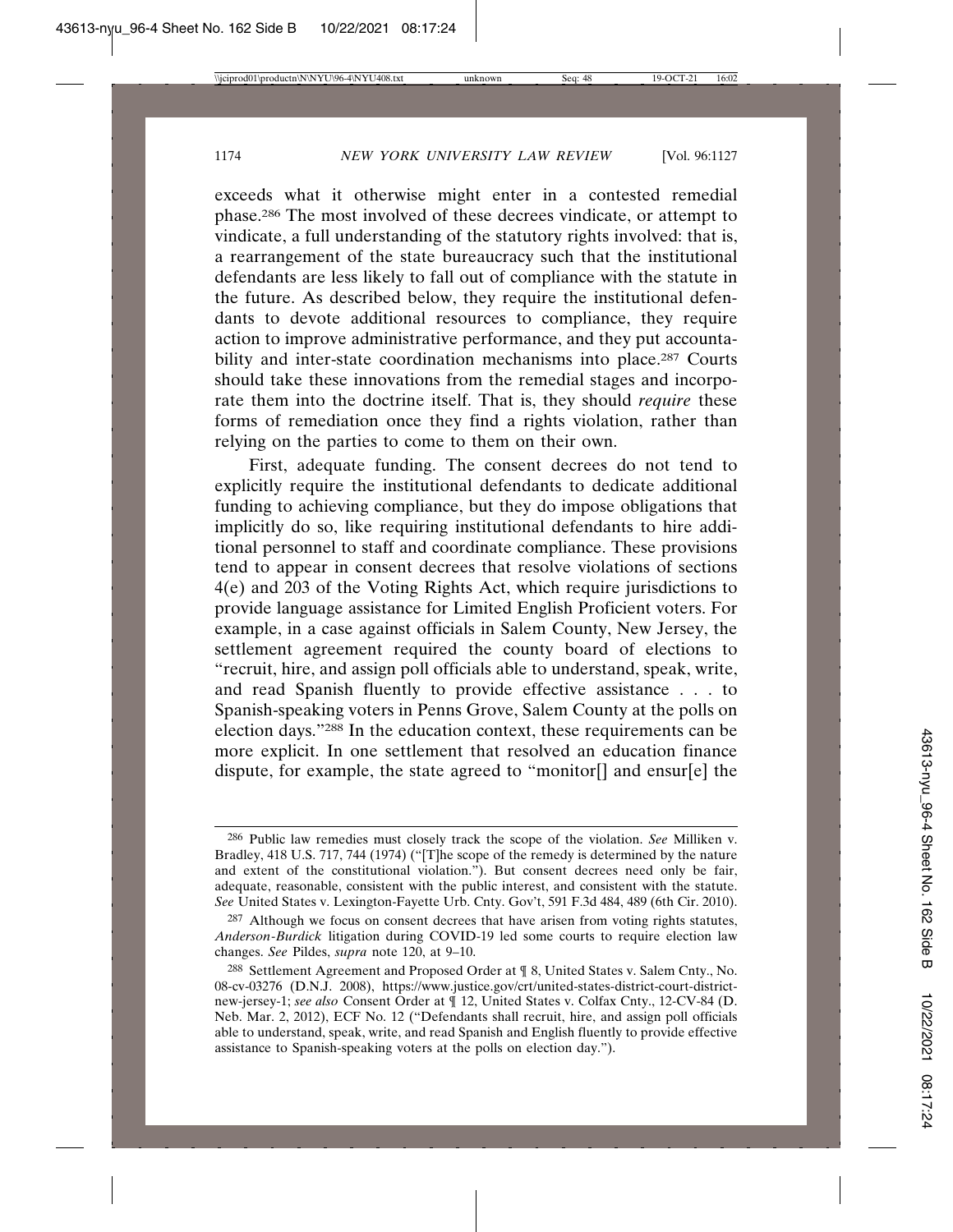provision of educational resources, as well as funding for facilities construction and maintenance."289

Second, competent administration. Some consent decrees require institutional defendants to take steps to remedy noncompliance by focusing on training. States leave most training responsibilities to their local governments,<sup>290</sup> so forcing states to engage in training is an affirmative obligation that they would not otherwise employ. As an example, take a memorandum of understanding that resolved a dispute arising out of the National Voter Registration Act. The memorandum has an entire section devoted to the "Training and Monitoring" responsibilities of the state, which required the New York motor vehicles department to "develop, implement, and offer NVRA training" which would be "mandatory for every DMV employee, county employee, or other licensing agent responsible for providing driver license services" on an annual basis.291

Third, democratic structures. Some model consent decrees take structure seriously by creating lines of communication and coordination between institutional actors. States are complex, plural institutions, and vindicating voting rights requires cooperation between multiple state actors who might not otherwise be inclined to cooperate.292 To solve that problem, consent decrees meticulously set out the roles and required actions of specific state and local actors. One settlement agreement between the Metropolitan Tulsa Urban League and various Oklahoma state actors to enforce the NVRA, for example, requires the state to designate specific and discrete employees as NVRA coordinators for the State Elections Board, the state-level Department of Human Services, local-level Department of Human Services agencies, the state-level Department of Health, and local-level Department of Health agencies.<sup>293</sup> These coordinators are responsible not just for NVRA compliance in their domains but for

<sup>289</sup> Koski, *supra* note 204, at 1917.

<sup>290</sup> *See* THE CONST. PROJECT & THE ELECTION INFO. REFORM PROJECT, *supra* note 263, at 6.

<sup>291</sup> Memorandum of Understanding between the United States and the State of New York, through the New York State Board of Elections and the New York State Department of Motor Vehicles 13 (U.S. Dep't of Justice, June 20, 2017), https:// www.justice.gov/crt/case-document/file/975901/download.

<sup>292</sup> *See* William P. Marshall, *Break Up the Presidency? Governor, State Attorneys General, and Lessons from the Divided Executive*, 115 YALE L.J. 2446, 2453 (2006) (describing how electing statewide officials independently, like governors and attorneys general, can generate competition between those officers).

<sup>293</sup> Settlement Agreement between the Metropolitan Tulsa Urban League et al. and the Oklahoma State Election Board et al. 4–10 (July 28, 2015), https://www.projectvote.org/ wp-content/uploads/2015/09/ok\_settlement\_agreement\_jul\_28\_2015.pdf.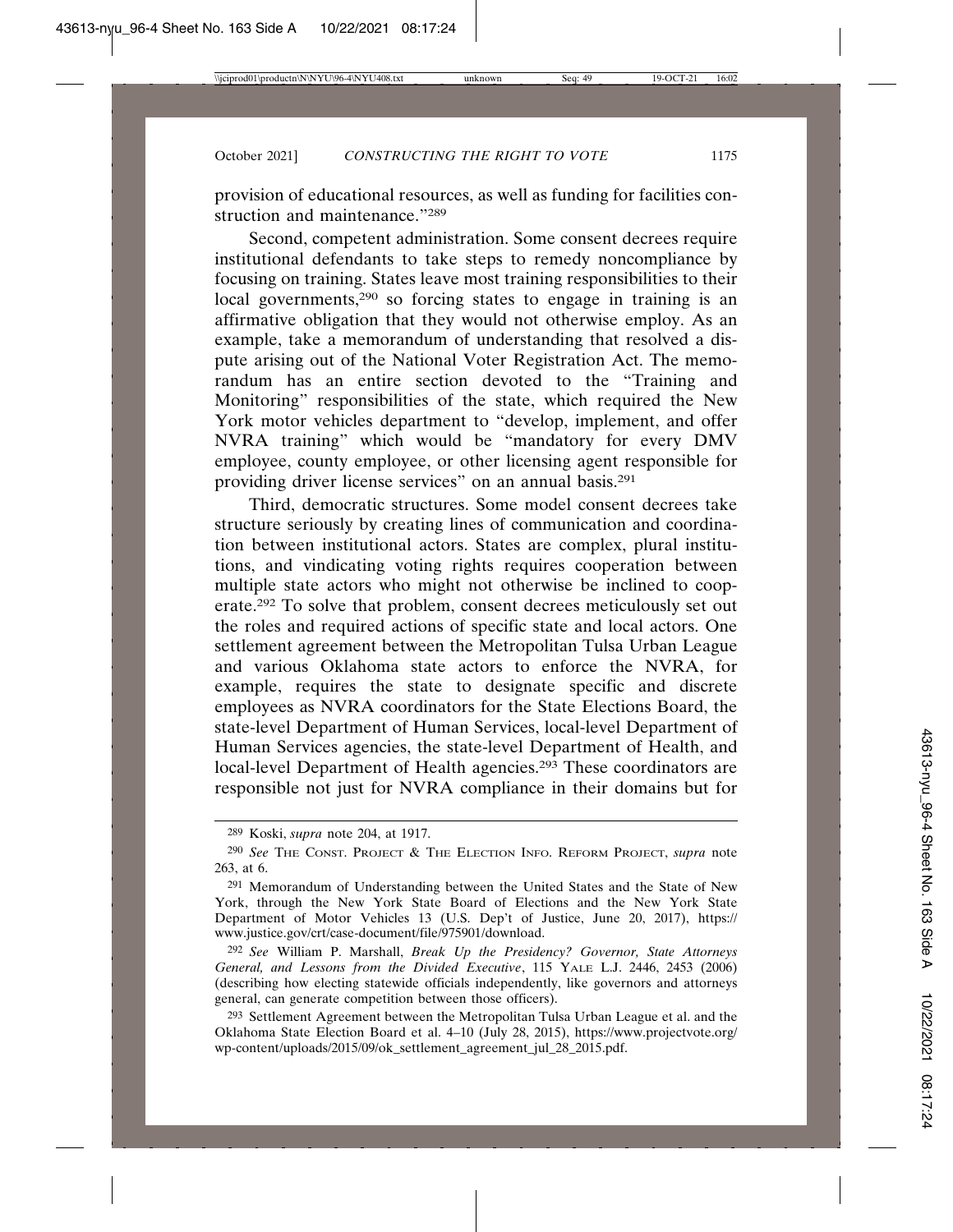coordinating with the other state actors to ensure statewide compliance.294

Consent decrees also promote democratic structures by creating accountability mechanisms in the form of reporting requirements and requirements to provide outreach to affected community members. In one decree that resolved a dispute between the United States and Vermont over Vermont's compliance with the Uniformed and Overseas Citizen Absentee Voter Act, for example, Vermont was required to report to counsel for the United States its compliance with the statute for an upcoming election.295 In another example that arose in the context of a dispute over NVRA compliance, Nevada state officials agreed to report to plaintiffs' counsel the total number of transactions covered by the statute and their compliance with the statute on a monthly basis for three years.296

These settlements also require defendants to engage in outreach to community members—despite voting rights statutes saying nothing at all about communications outreach. In one section 2 settlement that resulted in redrawn district lines, for example, the agreement required the school board defendant to "ensure that information, materials, and announcements regarding the district boundaries . . . are provided to the voters through mail, newspapers, radio, the Internet, and other appropriate media."297 In another case that settled a section 203 dispute, the consent decree required the institutional defendant to establish an "Advisory Group" to "assist and inform the Spanish language election program."298 This advisory group was "open to any interested community members and organizations."299 By opening up election administration to community comment, the consent decree institutionalized community feedback and democratic accountability.300

These expansive consent decrees are not the default remedy for voting rights violations, and certainly not the result when either the violation or remedy is contested by the parties. Take, as an example, the memorandum of understanding that resolved a longstanding dis-

<sup>294</sup> *Id.*

<sup>295</sup> *See* Settlement Agreement and Stipulated Motion for Entry of Order at 4–5, United States v. Vermont, No. 5-12-cv-00236-cr (D. Vt. Oct. 22, 2012), ECF No. 10, https:// www.justice.gov/sites/default/files/crt/legacy/2012/10/23/vt\_uocava\_settlement12.pdf.

<sup>296</sup> *See* Settlement Agreement at 10–12, 16, Nat'l Council of La Raza v. Cegavske, No. 12-cv-00316 (D. Nev. Mar. 11, 2016), ECF No. 116.

<sup>297</sup> Consent Judgment and Decree ¶ 4, United States v. Sch. Bd. of Osceola Cnty., No. 08-cv-582-ORL-31DAB (M.D. Fla. Apr. 23, 2008), ECF No. 6.

<sup>298</sup> Consent Order ¶ 24, United States v. Colfax County, 12-CV-84 (D. Neb. Mar. 2, 2012), ECF No. 12.

<sup>299</sup> *Id.*

<sup>300</sup> *See supra* Section III.A.3 (discussing adequate representation of communities within the election administration ecosystem).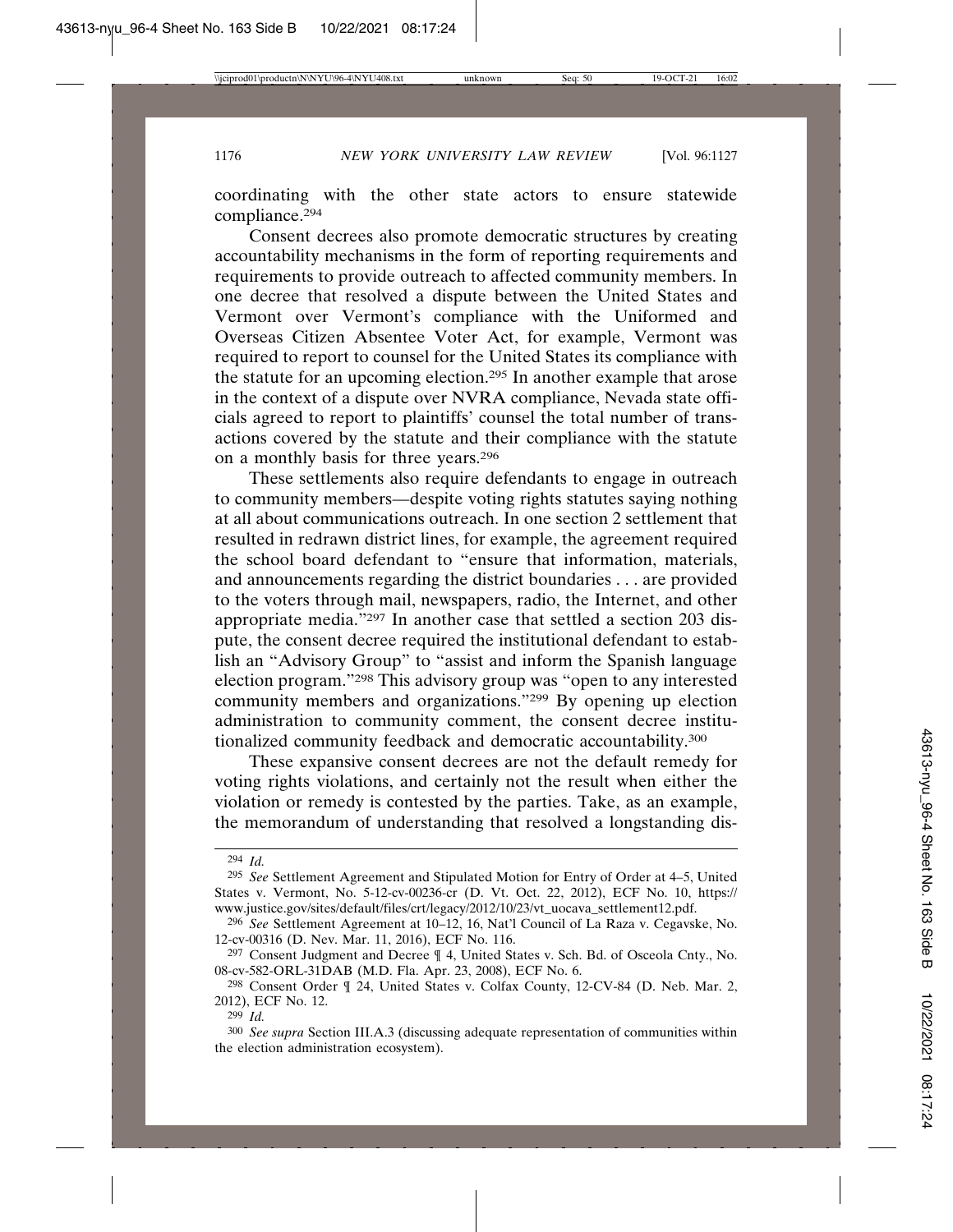pute between the United States and Louisiana over NVRA compliance.301 Unlike the remedies described above, this settlement contains no requirements for new training (in fact, it explicitly states that certain state actors will *not* take responsibility for remote voter registration training302), no reporting requirements, no community outreach, and no new funding.

Courts thus currently rely on parties to construct appropriate remedies. But if these remedies were required by the doctrine, they would become an important component of constructing the right to vote.

#### **CONCLUSION**

After the flawed 2020 primary election in Georgia, Kristen Clarke, then president and executive director of the Lawyers' Committee for Civil Rights Under Law, said that our elections systems were "broken."303 If they are broken, it is only because they were never whole. We have never defined an affirmative right to vote. Instead, our conception of the right is reactive: defined and guided by those who seek to restrict the vote. As a consequence, our elections systems are always just one unexpected circumstance from disaster. They are continually at the mercy of new forms of intentional resistance and administrative incompetence.

Creating a robust right to vote requires thinking about our elections systems in more experiential ways. The right to vote must impose affirmative obligations on election administrators consistent with what is necessary to administer a complex system: It should require adequate funding, competent management, and democratic structures. Congress and the courts should also play a role by creating more personalized voting rights laws and interpreting those laws in ways that force states and local governments to proactively foster compliance, rather than retroactively respond to noncompliance. In short, the right to vote must embrace and encompass the foundations of election administration.

Embracing this vision of a constructed right to vote will require stretching our understanding of what a right is, potentially in uncom-

<sup>301</sup> *See* Memorandum of Understanding and Settlement Agreement, United States v. Louisiana, No. 11-CV-470 (M.D. La. Aug. 21, 2017), ECF No. 523-1.

<sup>302</sup> *Id.* at 4 (noting that the Louisiana Secretary of State will not "direct, instruct, or train any agency or office to provide voter registration services by remote means").

<sup>303</sup> Steve Peoples & Christina A. Cassidy, *'It's Broken': Fears Grow About Patchwork US Election System*, ASSOCIATED PRESS (June 12, 2020), https://apnews.com/ 550d11a97af645b1d6e64ad2047cd72a.